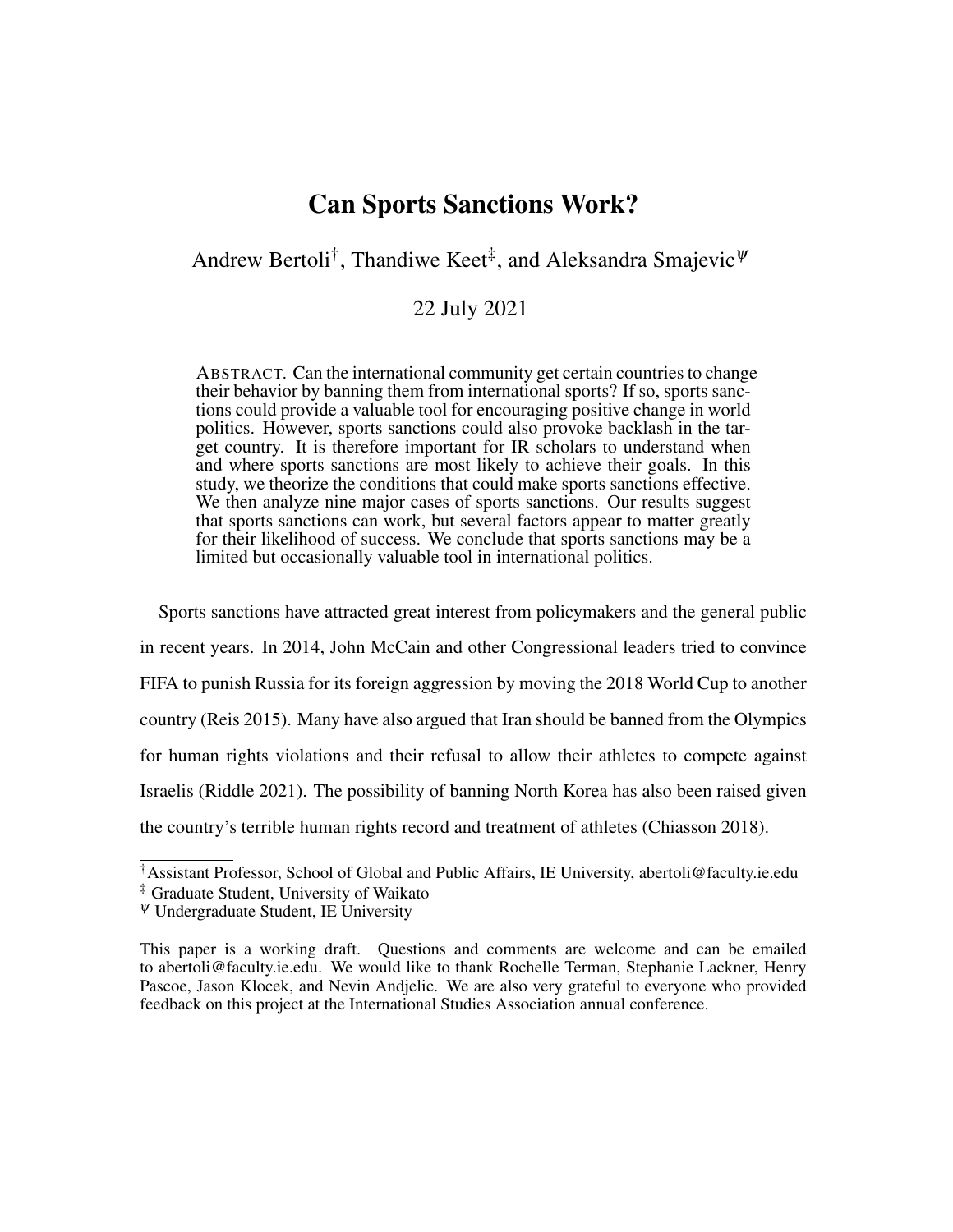However, could banning certain countries from international sports really cause them to change their behavior? If so, sports sanctions might be able to promote positive change in the world, such as by curbing racial discrimination and advancing women's rights. However, it is also possible that sports sanctions might instead create resentment in the target country and potentially make that country less likely to change its behavior.

Scholarly research on sports sanctions has remained limited, particularly in political science. A tremendous amount of work has gone into analyzing economic sanctions (e.g., Hufbauer, Schott and Elliott 1990; Pape 1997; Drezner 1999; Marinov 2005; Allen 2005; Whang 2010; Escribà-Folch and Wright 2010; Miller 2014). However, little research exists on sports sanctions and whether they might offer a complement or alternative to economic sanctions in certain cases.

In this paper, we attempt to evaluate the effectiveness of sports sanctions by investigating every major case in history where they have been implemented. We conclude that sports sanctions can be very effective, but several factors seem to matter for whether they work. First, sports sanctions appear to be much more likely to succeed when their objectives are related to the sporting realm. Second, when target countries have the capabilities and resolve to resist the sports sanctions, it seems that sports sanctions are unlikely to work. Third, the government in a target country might actually welcome the sports sanctions because they can make it easier to undertake beneficial reforms. When the government is an ally in the fight for change, it can greatly increase the chances that sports sanctions will succeed.

This paper proceeds as follows. In Section 1, we build on some findings about economic sanctions to theorize about when sports sanctions will work. In Section 2, we outline the existing empirical research on sports sanctions. In Section 3, we explain our research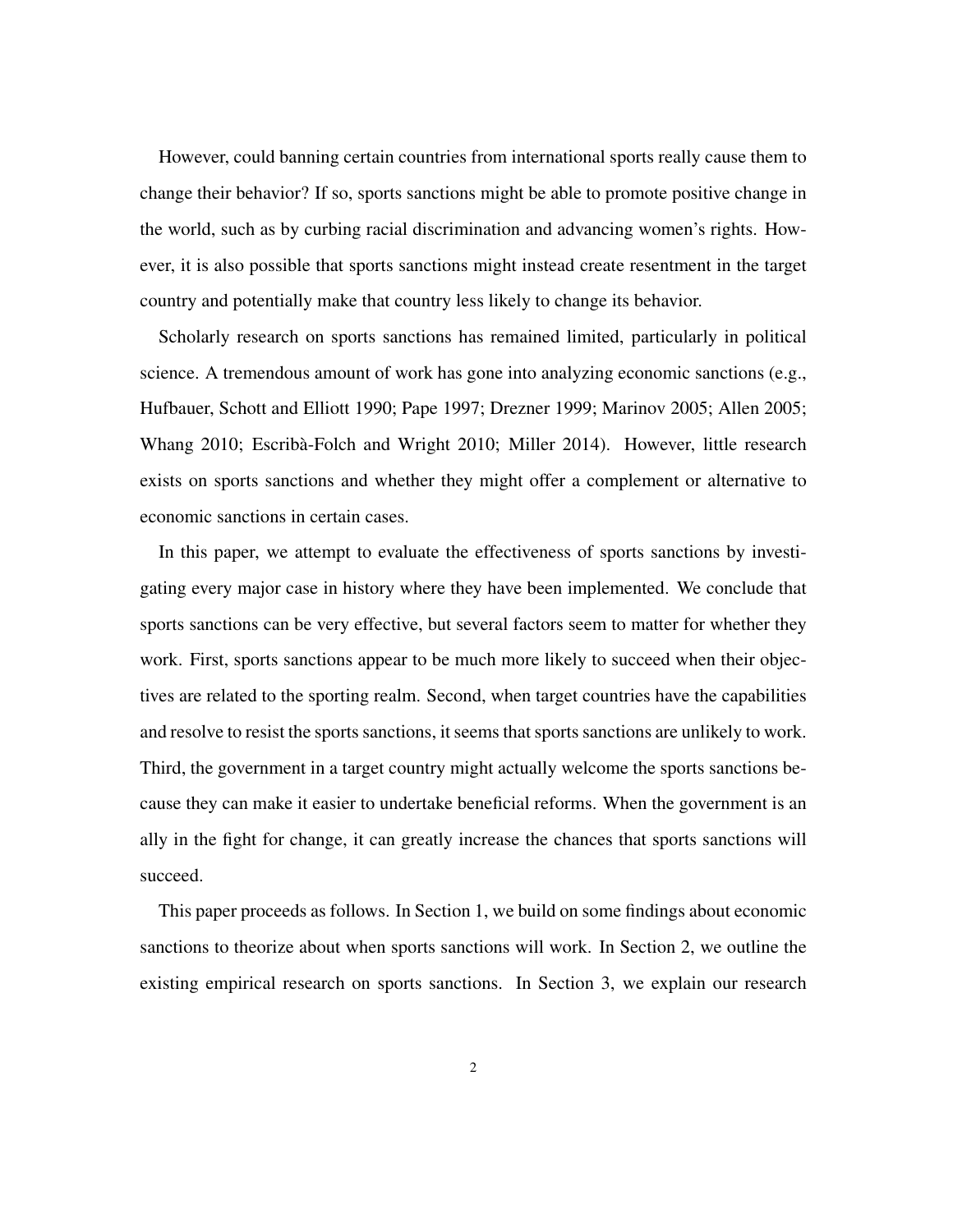methodology. In Section 4, we evaluate the effectiveness of sports sanctions by investigating nine major cases where they were employed. In Section 5, we qualify our findings and consider some of the broader complications that could arise if sports sanctions were used on a more regular basis. The final section concludes and discusses some avenues for future research.

### Section 1: Theorizing About When Sports Sanctions Will Work

In the international relations literature, sanctions are defined as punishments that come with conditions that the target countries must meet for the punishments to be lifted (Pape 1997; Allen 2008; Krustev 2010; Lektzian and Patterson 2015). The most common type of sanctions are economic, which can be comprehensive or targeted. Comprehensive sanctions impose costs on the country's entire society across a wide range of sectors, and they can lead to major economic depressions that impact the general public. On the other hand, targeted sanctions focus on specific industries or key government decision-makers, and thus try to avoid causing any unnecessary human suffering.

Defining Sanctions as Successful. International relations scholars typically define sanctions as successful if they compel the target country to change its behavior and comply with the demands of the sanctions (e.g., Pape 1997; Allen 2008). There are other ways one could define success. For example, even if the target country resists, the sanctions might still be considered successful (or partially successful) if they weaken the target country or prevent it from achieving certain goals.

For the purpose of this paper, we use the standard definition of success in the international relations literature. Therefore, when we ask whether sanctions "worked" or "succeeded", we are asking if they played an important causal role in compelling the target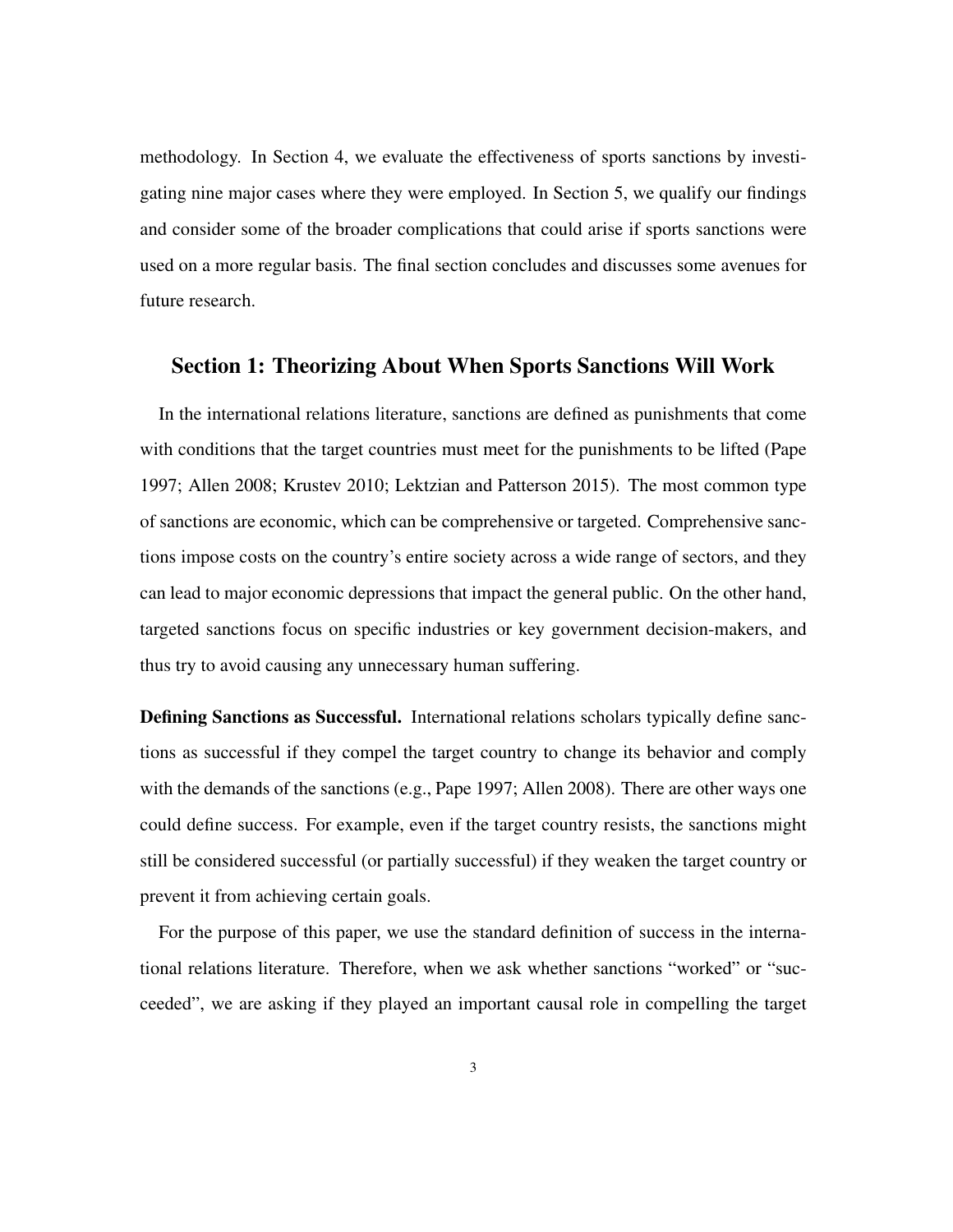country to comply with the demands of the sanctions. This definition is useful for analytical clarity and to keep this study consistent with past research. However, readers should keep in mind that we are referring to success in this particular sense and not in others.

The Logic of Sanctions. To work, sanctions must be so costly that they cause the target country to cave to the pressure. This can happen because the leaders themselves want the sanctions to be lifted, because the leaders' supporters demand that reforms be made so that the sanctions will be removed, or because the leaders lose power and new politicians make the necessary changes (Pape 1997; Marinov 2005).

Much research has explored when economic sanctions are most likely to work (e.g., Pape 1997; Pape 1998; Baldwin 1999; Drezner 2011). In this section, we outline some of the main findings from this literature, and then we use them to theorize about the potential effectiveness of sports sanctions.

When Economic Sanctions Are More Likely to Work. Existing research points to several conditions that appear to impact the likelihood that economic sanctions will achieve their goals.

*Perceived Legitimacy.* A number of studies conclude that states are more likely to follow international norms or demands when they view them as legitimate (Hurd 1999; Cortell and Davis Jr. 2000; Zwingel 2012; Terman 2017). These finding suggests that sanctions can succeed or fail based on whether they fit with established rules in international relations. This factor by no means alone guarantees the success of economic sanctions. After all, the target country could try to reframe the sanctions as unjustified outside interference. Nonetheless, the idea is that all else equal, having clear rules that underpin the sanctions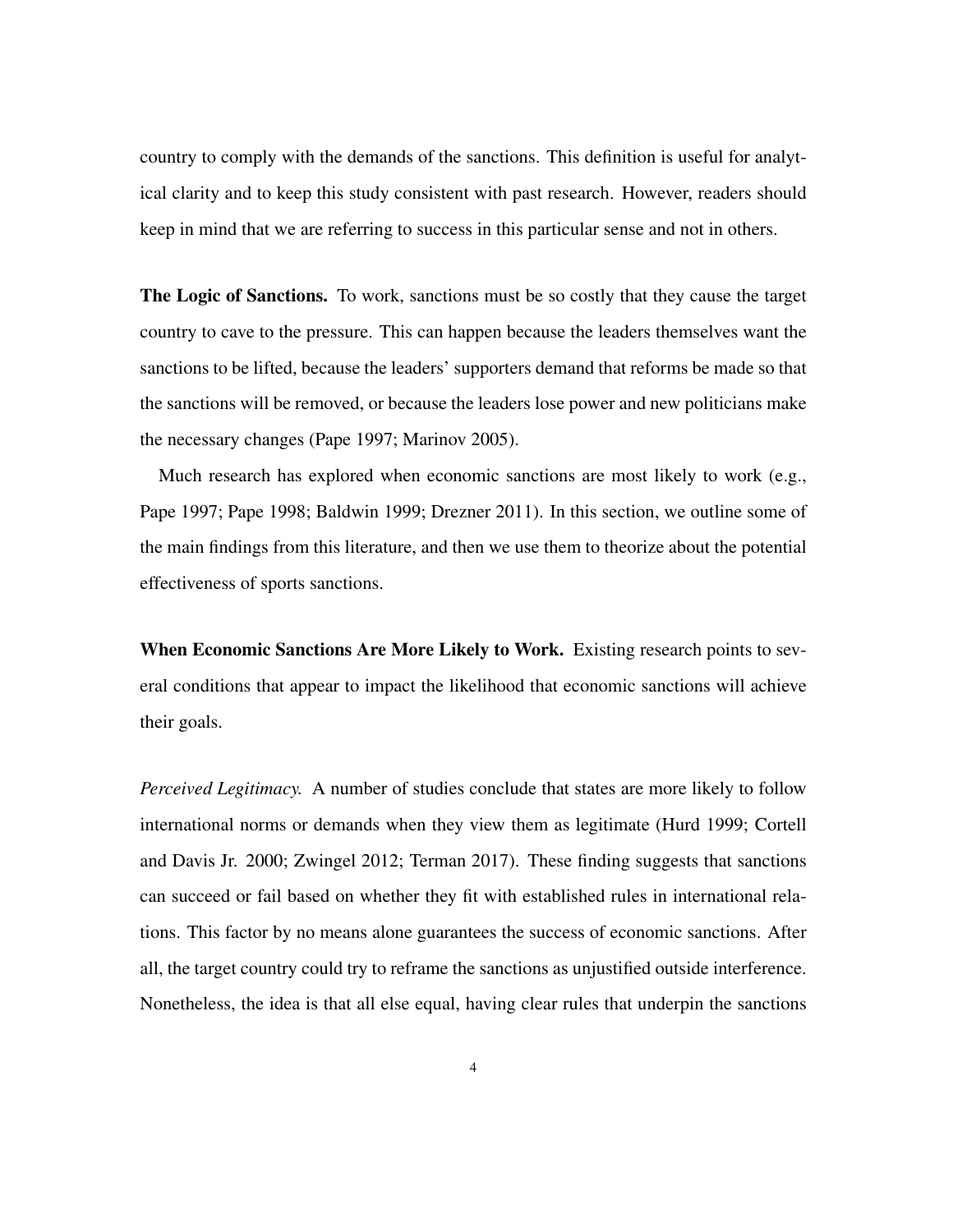could presumably increase their moral authority and make the difference between success and failure.

*Target Country Strength.* A powerful target country can sometimes offset the effects of the economic sanctions. For example, when Nazi Germany imposed sanctions and a naval blockade against Britain during World War II, cutting it off from its critical food imports, the British government made remarkable domestic reforms to increase the country's agricultural output. By the end of the war, it had converted over four million acres into farmland and nearly doubled the amount of food it produced domestically (Weir 2003).

*Other Factors.* Existing research shows that economic sanctions appear more likely to work if the target country is an ally of the sanctioning country, if its economy is dependent on the sanctioning country, if it is a democracy, and if it is a personalist regime or monarchy (Allen 2005; Whang 2010; Escribà-Folch and Wright 2010). These factors are not as important for our study as perceived legitimacy and target country strength. However, we report them here in an effort to provide a richer account of the findings about when economic sanctions appear most likely to work.

Concerns Regarding Economic Sanctions. Past research also identifies some potential issues with economic sanctions that might undermine their effectiveness.

*Sanctions Can Provoke Nationalism.* Sanctions can create resentment among the people of the target country, which can make them even less willing to give in to international pressure (Pape 1997). Even targeted sanctions, which try to limit the costs to the general population, can sometimes incite public outrage (Levada Center 2015; Simmons, Stokes, and Poushter 2015). This resentment might give the leaders of target countries a way to blame their domestic problems on foreign actors. In Cuba, for example, Fidel Castro tried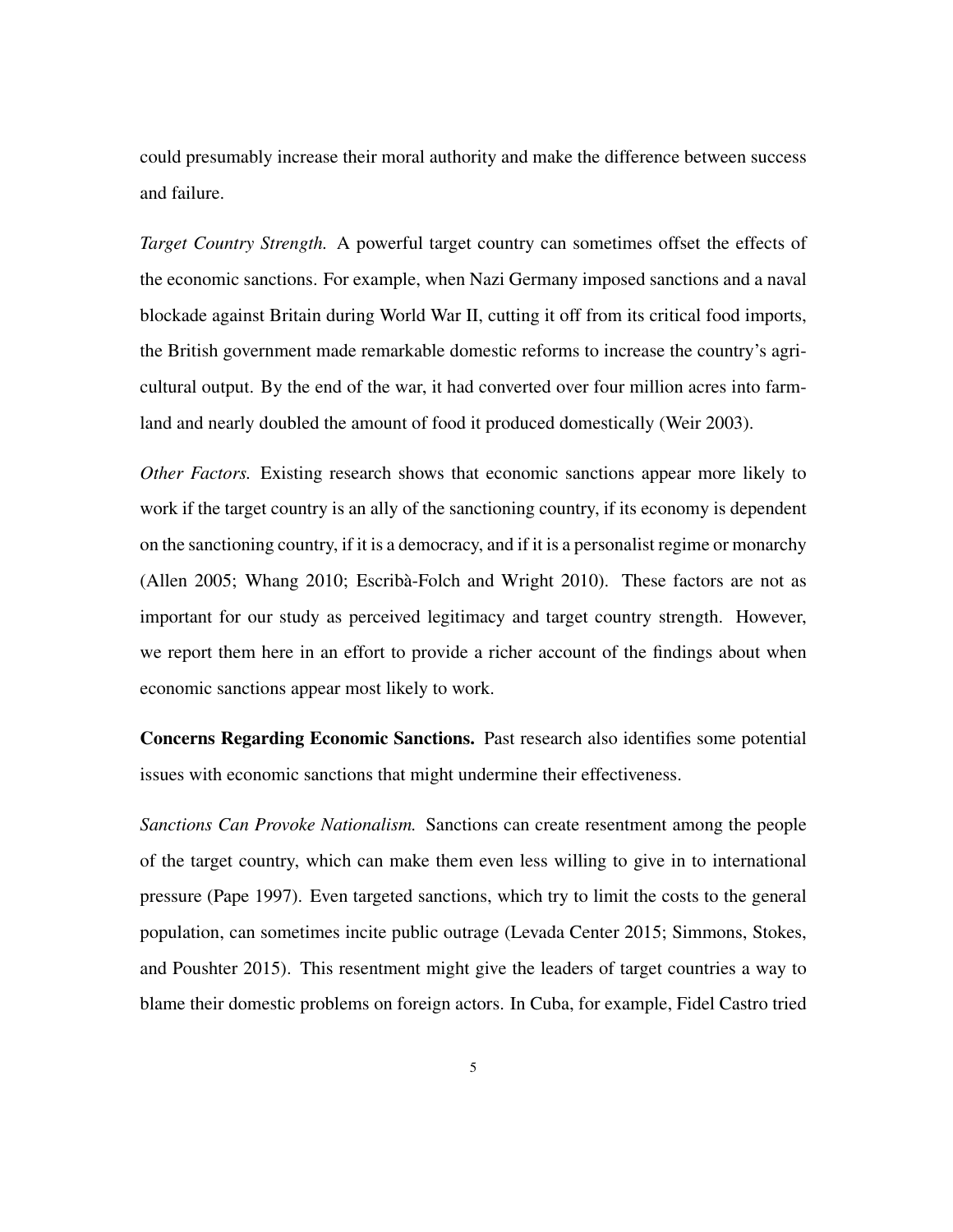to blame practically every problem in the country on the sanctions regime that started in 1960 (Daniel 2011). Similarly, the Russian government has tried to pin much of the blame for the country's recent recession on the West, despite the fact that Russia's economic turmoil was primarily caused by declining oil prices (Simmons, Stokes, and Poushter 2015).

*Sanctions Can Sometimes Have Undesirable Effects on Third-Parties.* Another important concern that comes with sanctions, especially comprehensive sanctions, is how the sanctions could affect third parties (Pape 1997; Peksen 2009; Drury and Peksen 2014). For example, harsh comprehensive sanctions could cripple a country's economy, leading to starvation. This possibility could not only result in human suffering, but it could also make the sanctions less effective by jeopardizing their legitimacy. These considerations have been a central motivation for shifting to targeted sanctions that aim to punish specific actors (Drezner 2011).

Sports Sanctions. The existing research on economic sanctions provides an excellent foundation for theorizing about sports sanctions. It raises several important questions about whether sports sanctions might be effective, and if so, when.

*Are Sports Sanctions Costly Enough?* As mentioned before, economic sanctions work by making the leaders in the target country decide that the costs of the sanctions outweigh the costs of the necessary reforms. The leaders can reach this decision on their own, or they can be pressured by their supporters.

This discussion suggests two important points about when sports sanctions may be most likely to work. First, for sports sanctions to bring about meaningful social change, they probably need to involve really important sports that many people watch. Banning a country from a sport that few people care about would not impose much of a cost for that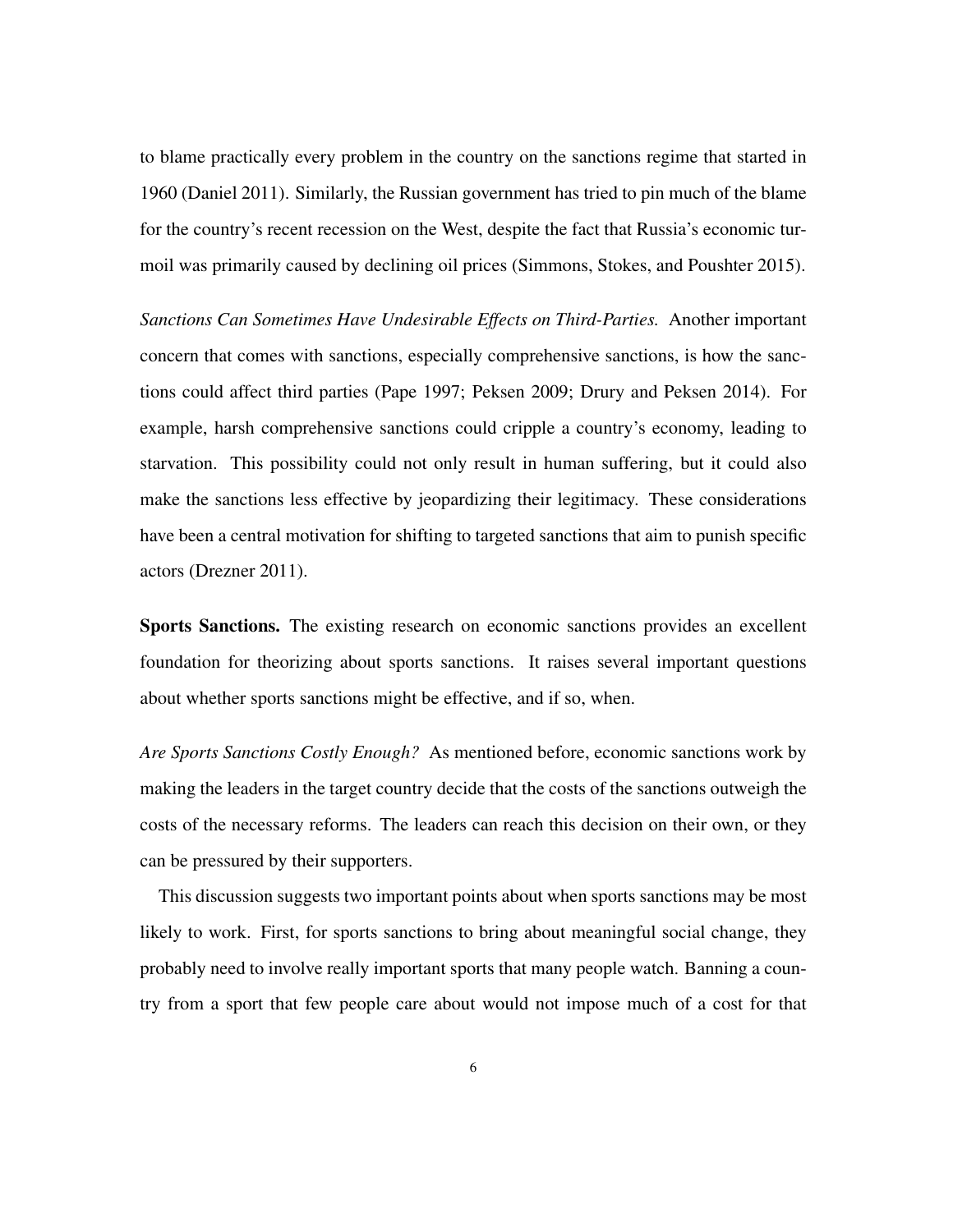country. Second, the degree to which countries care about international sports could matter greatly for whether they prove effective. Most countries do care a great deal about participating in sports (Baker 2016), so this condition is likely to hold in most cases.

Research by Markovits and Rensmenn (2010) demonstrates this last point well. As they detail, history has shown that government leaders often take international sports very seriously. This pattern seems to hold especially true for non-democracies, where the government may bee more closely linked to the national sports teams. Cases range from Mussolini and Hitler's great interest in sports in the 1930s to Kim Jong-un's passion for sports today.

Why do government leaders tend to care about sports so much? For some, it may be genuine interest in watching their teams compete at these tournaments. The North Korean regime stands out in this respect. Kim Jong-il displayed a passionate admiration for sports, especially basketball, that carried over to his son. In fact, Dennis Rodman was one of the first individuals to get access to the country after Kim Jong-un came to power in 2011.

Beyond genuine interest, government leaders might also benefit from the sentiments that international sports evoke. For example, international sports are closely linked to nationalism (Gift and Miner 2017; Bertoli 2017; Rosenzweig and Zhou 2021). There is also the potential for international sports to distract the public from the country's problems. It is not surprising, therefore, that world leaders tend to take international sports so seriously.

*When Would Sports Sanctions Be More Likely to be Perceived As Legitimate?* International sports organizations are responsible for the governance of the sporting realm. Therefore, it is reasonable to think that sports sanctions would likely be perceived as most legitimate when they address issues related to sports. If they try to tackle issues that go well beyond sports, the target country might view the international sports organization as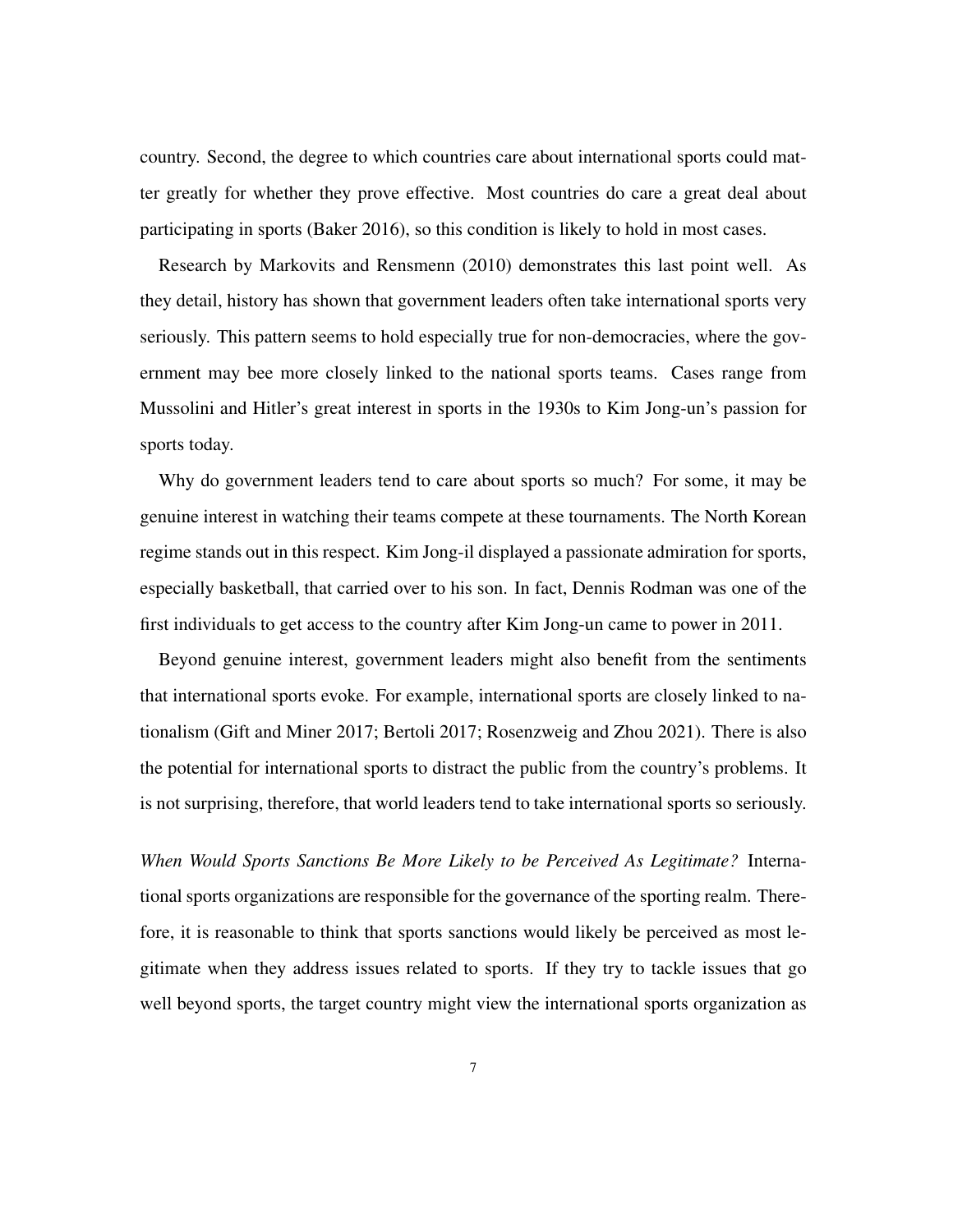stepping outside its lane. Of course, even if the sanctions focus solely on sports, the target government might still not perceive them as legitimate. For example, they might conflict with cultural norms in the target country. However, all else equal, it seems reasonable to think that sports sanctions will be more likely to succeed when they focus on the sports realm.

*Could Powerful Countries Evade Sports Sanctions?* Two possibilities stand out for how leaders of powerful countries might mitigate the effects of sports sanctions. First, they might gain undue influence over international sports organizations through bribes or other means. Second, if they are banned, they might be able to stage their own sporting events with their allies as an alternative. Therefore, there is good reason to suspect that applying sports sanctions to powerful countries will be much more difficult than instituting them on relatively weaker countries.

*What About the Other Factors?* Of the other factors that seem to influence the effectiveness of economic sanctions, the finding about democracies is probably the most relevant for this study. At first glance, it suggests that sports sanctions may be more likely to work against democracies than non-democracies. However, leaders in non-democracies often take international sports far more seriously than their democratic counterparts. In addition, it is very hard to imagine the international community using sports sanctions against democracies unless it is in coordination with the democracy's government. Of the nine cases of major sports sanctions that we discuss later, only one targeted a democracy, and the government in that democracy supported the sports sanctions. Therefore, the democracy/non-democracy distinction does have important implications for how we think about sports sanctions, but in a way that deviates from the economic sanctions literature.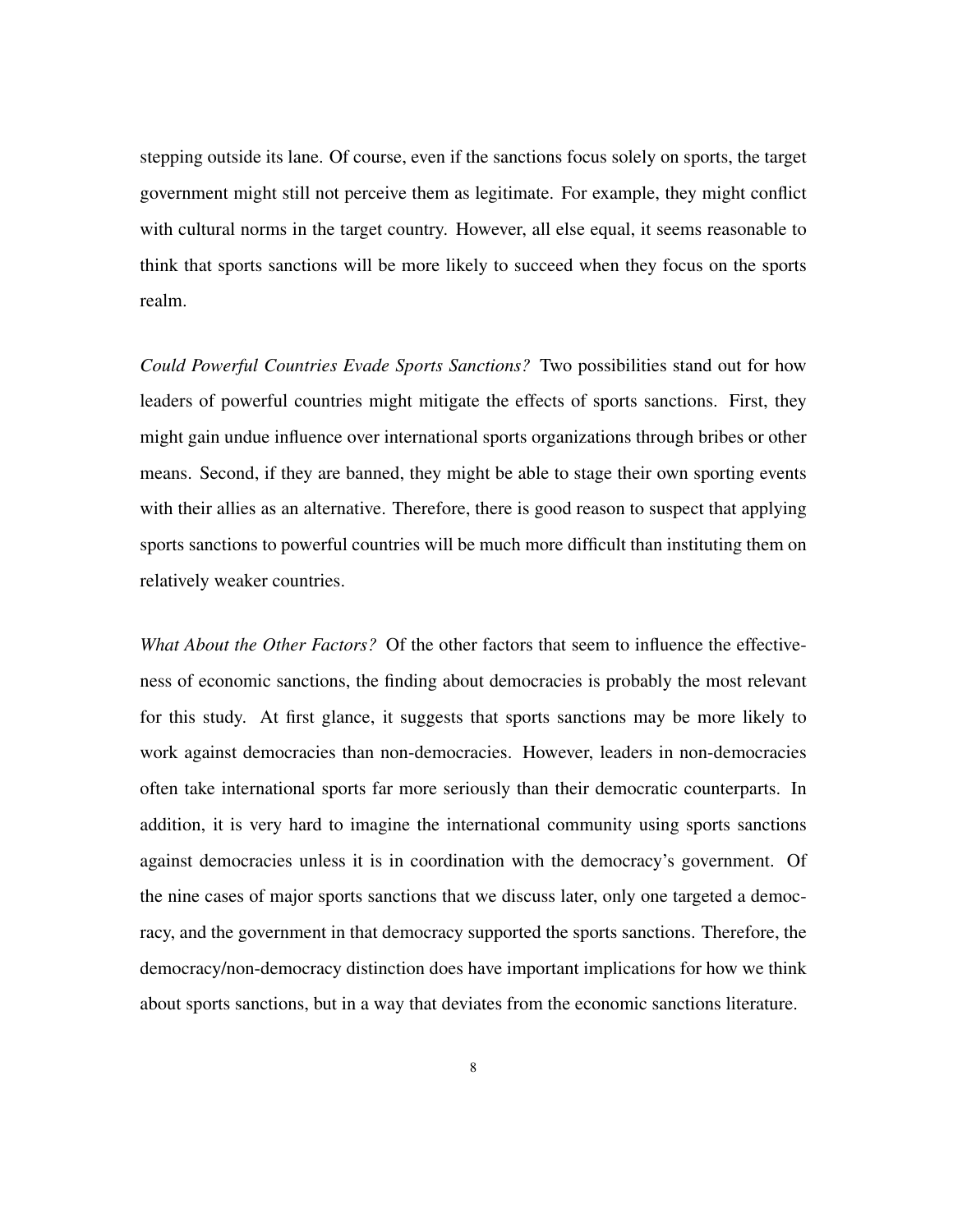*Could Sports Sanctions Provoke Nationalism?* No doubt, they would likely generate a significant amount of resentment in the target country. Its citizens might feel they were being treated unfairly by the international community, and the government could stoke these feelings. This possibility means that sports sanctions could potentially make matters worse in some cases. They could cause countries to resist making reforms rather than encourage them to change their behavior.

*Could Sports Sanctions Have Negative Consequences on Third Parties?* Athletes probably pose the greatest concern when it comes to third party costs. Some might not care much about an athlete's opportunity to compete in a major international tournament, especially when important social issues are at stake. However, many athletes devote their lives to reaching these international sporting events, so scholars should be careful not to trivialize their interests.

Fortunately, when it comes to individual sports, athletes from a banned country could still compete under a neutral flag, provided that they comply with all necessary regulations. Team sports present a more difficult matter. It may not be possible to protect athletes in this situation, meaning that sports sanctions might impose undesirable costs on third parties. In addition, the government in a target country might try to use this inequity to delegitimize sports sanctions, which could make them less effective.

# Section 2: Existing Research on Sports Sanctions

The existing literature features many historical articles that describe sport sanctions but that do not analyze their effectiveness. For instance, in the case of Yugoslavia, Mills (2009) gives a rich historical overview of the decline in Serbian sport following the sport sanctions of the early 1990s. However, he does not analyse whether the sanctions achieved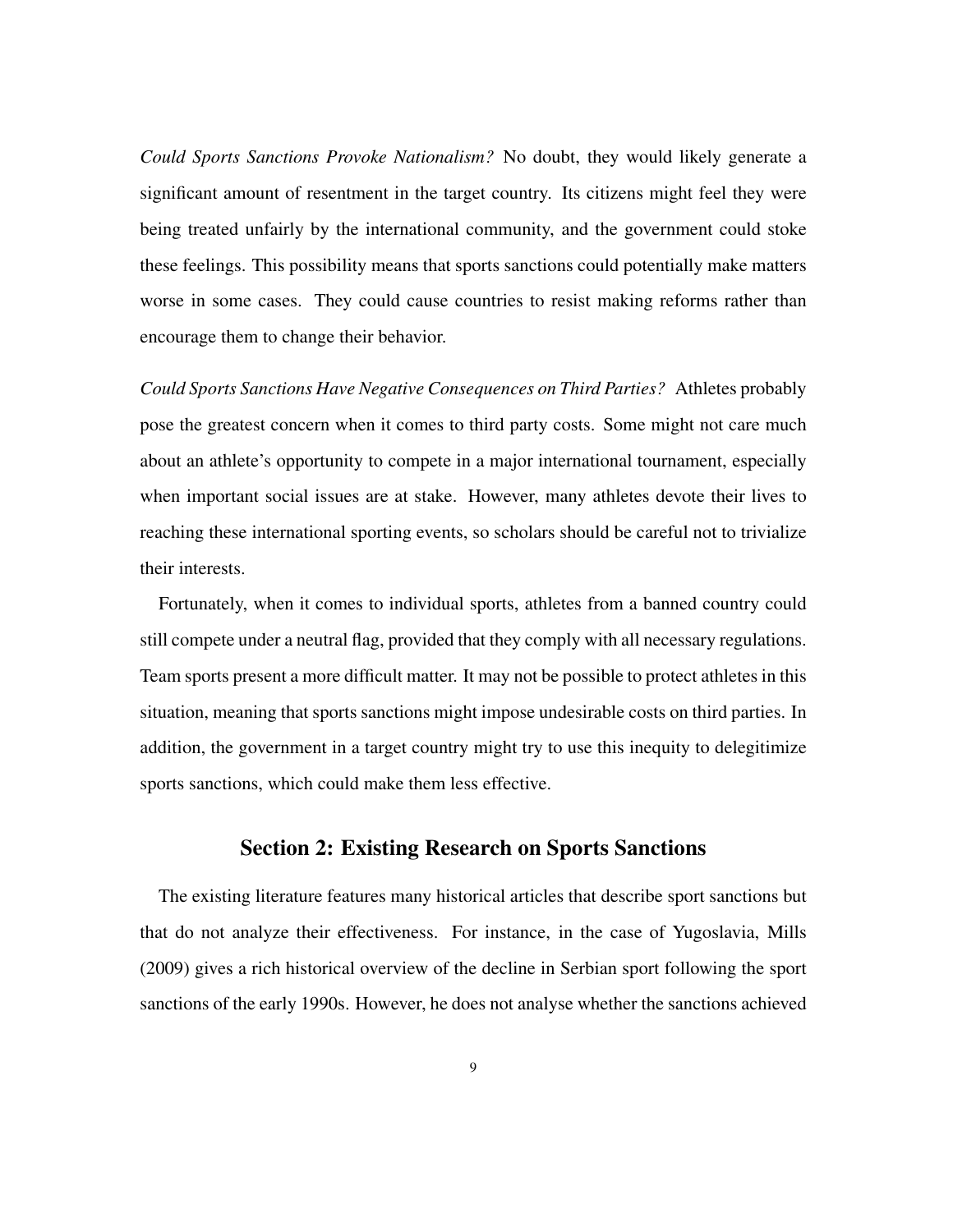their goal of bringing about political change. Similarly, Novak (2021) recounts Rhodesia's suspension from FIFA in 1970 and describes the subsequent changes that took place in Rhodesian football. Nevertheless, the article does not attempt to determine whether the sanctions brought about these changes.

Some articles do try to analyze the effectiveness of sport sanctions in specific cases. For example, Keech and Houlihan (1999) attempt to analyze the effectiveness of sport sanctions on South Africa. The authors argue that the sport sanctions contributed to the anti-apartheid movement by incentivising states and international organizations to impose other forms of sanctions. Furthermore, Little (2011) assesses the effectiveness of sport sanctions in Rhodesia. Specifically, he examines the role that sport sanctions played in the overall policy of the United Kingdom towards Rhodesia. Both articles move away from pure historical description as they try to assess the causal contribution of sport sanctions to changes in government behavior by examining their role in broader political campaigns. Nonetheless, by focusing on specific historical cases, the authors limit their ability to draw broader conclusions about the factors that make sports sanctions more or less likely to work.

Indeed, attempts to draw lessons about sports sanctions through comparative research across different historical cases has been scarce. MacLean (2014) compiles a list of factors that he believes influence the effectiveness of sport sanctions, but his historical analysis focuses mainly on South Africa. Rosner and Low (2014) examine several Olympic boycotts and bans, with their most notable cases probably being the South Africa and Afghanistan bans. They conclude that Olympic boycotts are futile and that Olympic bans are unlikely to work except if the country broke International Olympic Committee rules. This finding is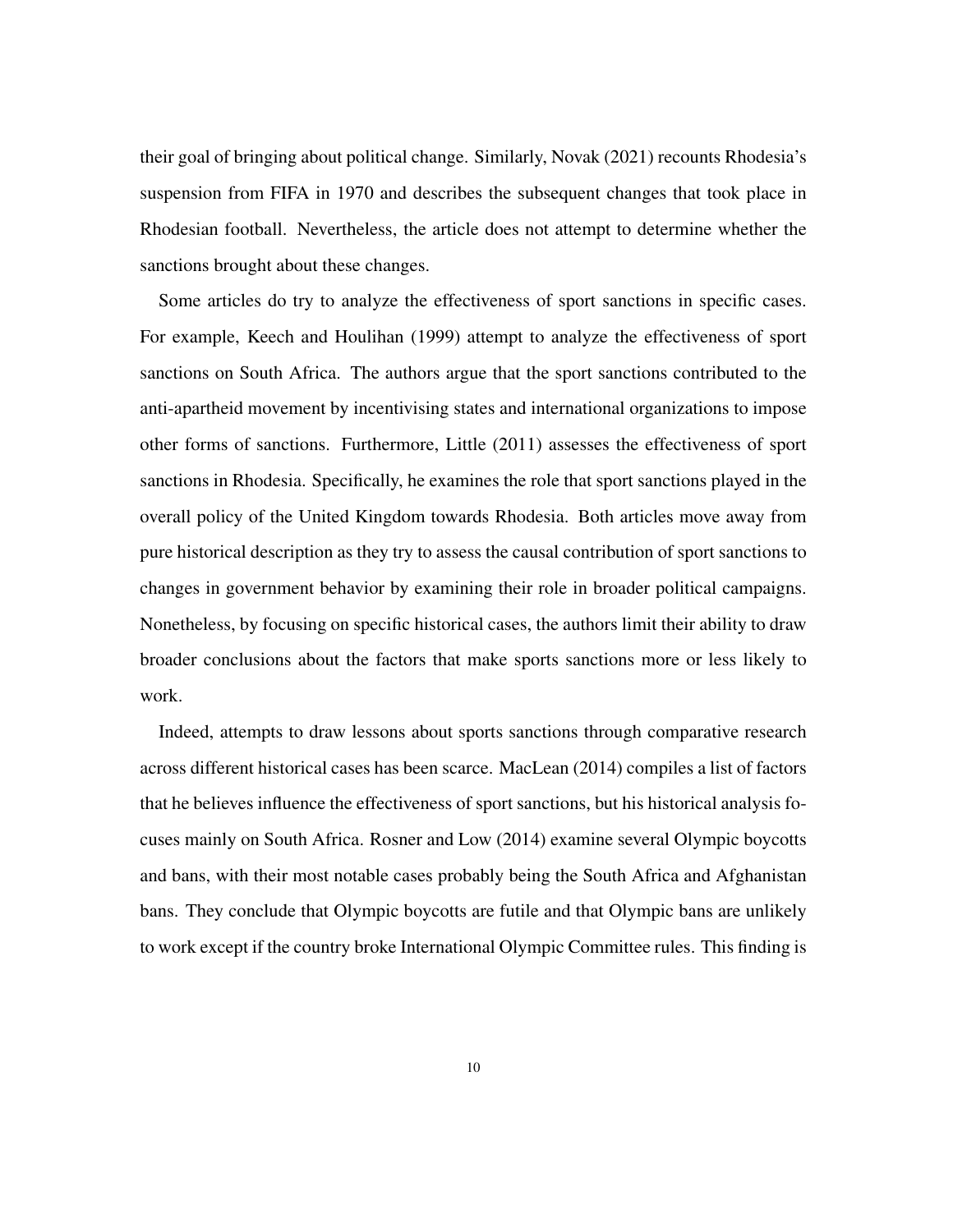an important one that accords with the results that we present later in this paper. However, focusing on a narrow set of Olympic cases inherently limits the scope of their study.

This paper seeks to move beyond past work by analyzing every major case of sports sanctions in history. We believe that such an approach is necessary to reach the most reliable and complete set of conclusions as possible. We provide a detailed explanation of how we carry out this analysis in the next section.

#### Section 3: Methodology

Case Selection. For this study, we attempted to identify every major case of sports sanctions in history. We define major cases as those that involve countries being banned entirely from the world's most visible sporting events: the Olympics and/or soccer tournaments. We do not, for instance, consider bans that only involved less visible sporting events, because these bans presumably receive far less attention. Thus, we believe that these bans are unlikely to have much of a meaningful impact in world politics. For similar reasons, we also leave out bans from single events at the Olympics, like weightlifting, which happen regularly due to doping allegations.

We also consider two borderline cases that did not rise to the level of particularly strong sports sanctions, but nonetheless seemed important to us to consider. The first involved the pressure that the International Olympic Committee put on Saudi Arabia to send female athletes to the Olympics. According to the public record, Saudi Arabia was not threatened with a ban, but they were told that they would not be able to host the Olympics if they did not allow female athletes to participate. The second borderline case was the 1980 boycott of the Moscow Olympics. Although the Olympics did take place, this boycott was notable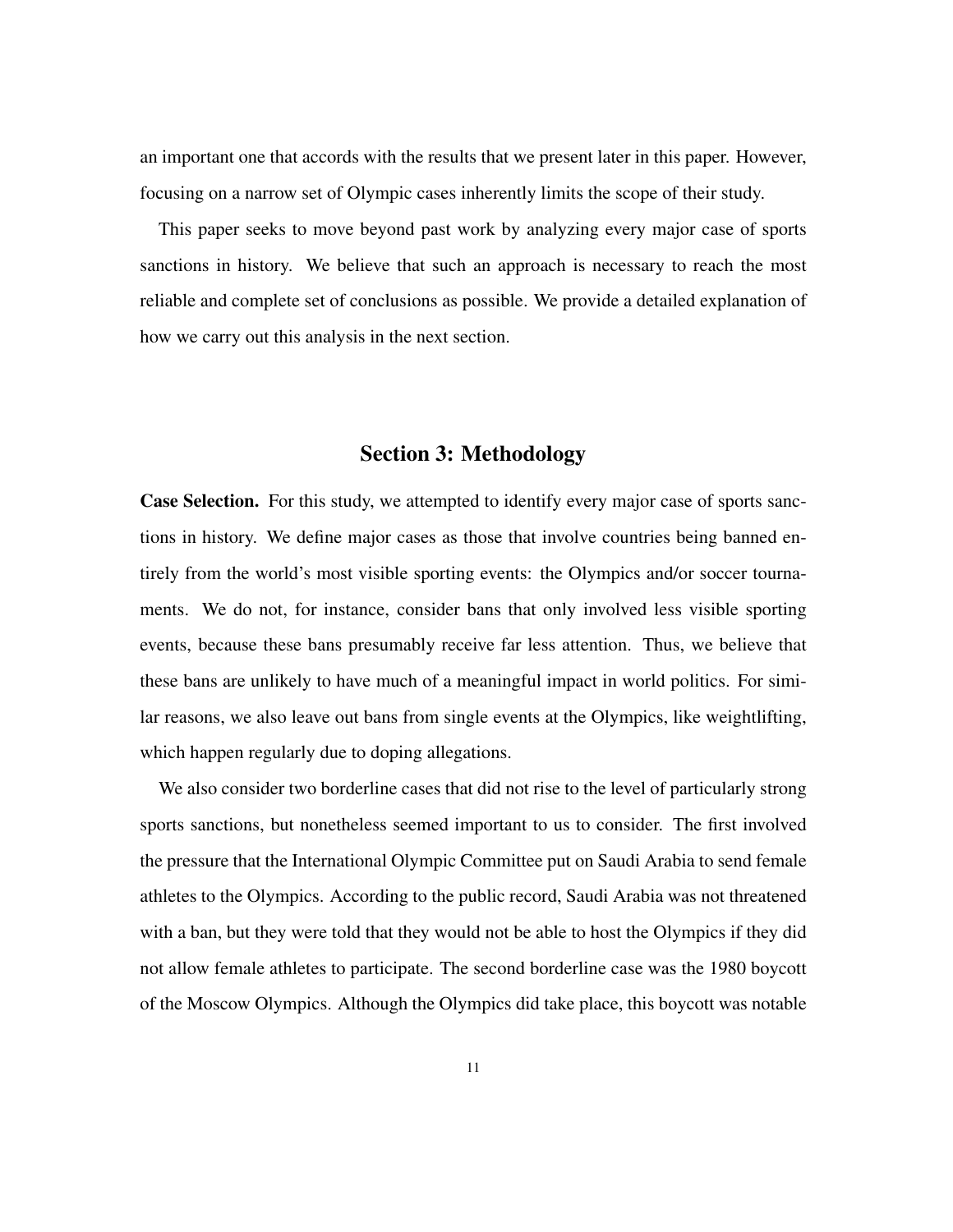because it involved a very large number of countries. It was therefore a rather visible attempt to pressure the Soviet Union by punishing it in the sporting realm.

Past studies have noted that focusing on examples where sanctions actually occurred could lead to selection bias because the target governments are likely to be more resolved in these cases (e.g., Lacy and Niou 2004). In other words, if a target country did not change its behavior due to the possibility or threat of sanctions, it was probably quite resistant to making the reforms. This observation had very important implications for the economic sanctions literature. Some influential prior research had found that economic sanctions rarely achieved their goals (e.g., Pape 1997; Pape 1998), and this selection bias issue could help explain the low success rate.

In the context of our study, we do not believe that this type of selection bias presents a major concern. The reason is that we find that sports sanctions do have a high success rate when addressing sports-related issues. Therefore, the fact that we are looking at hard cases should strengthen confidence in this result, not weaken it. We also think that this type of selection bias does not pose a problem for our finding that sports sanctions tend to be ineffective for issues outside the sporting realm. The selection bias would only cause a problem if some governments factored the possibility of a sports ban into their decisionmaking when they considered important political issues that went beyond sports. This is hard to imagine. Part of the reason is that sports bans for purely political reasons have been rare. Therefore, the concern about selection bias that has been important in the literature on economic sanctions should not pose a major issue for our study.

Defining Sports Sanctions as Successful or Unsuccessful. In this paper, we consider sports sanctions to be successful if they played an important role in encouraging the target country to change its behavior in the desired way. Under this definition, sports sanctions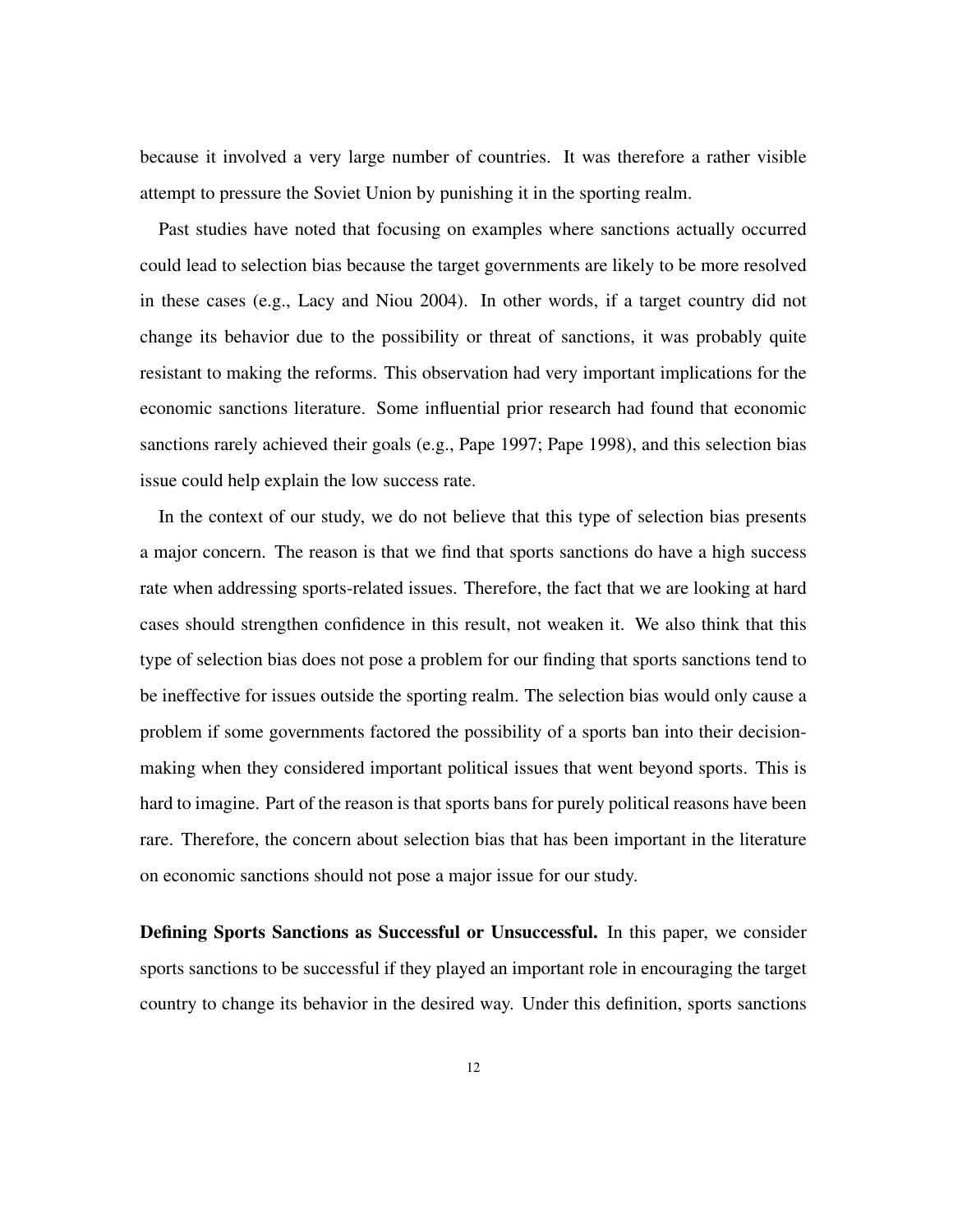would clearly be unsuccessful if the target country did not reform its behavior. The sanctions would also be unsuccessful if the target country did change its behavior, but for reasons other than the sports sanctions (e.g., economic sanctions, civil unrest). In other words, we consider sports sanctions to be unsuccessful if they appeared to play no role at all in the government's decision making process. Below, we elaborate on our methodology for evaluating the causal role that sports sanctions played in each case.

Assessing Causality. In this paper, we adopt a degrees of causation approach to causal inference. Rather than looking at whether or not a factor is critical in achieving a desired goal or outcome, a degrees of causation approach looks to what extent a specific factor helped attain a certain goal. To illustrate this, imagine that three companies are simultaneously polluting a river but are emitting different amounts of the polluting toxin. A degrees of causation approach takes into account this asymmetry in causal contribution by acknowledging that the companies contributed to the destruction of the river to different degrees depending on the amount of toxins they emitted. A degrees of causation approach therefore allows one to understand the relative importance of each causal factor in bringing about the outcome (Braham and Hees 2009).

In the context of sports sanctions, the degrees of causation approach to causality offers important advantages over the traditional counterfactual framework. The main limitation of the counterfactual framework is that it struggles to address cases of overdetermination (Brady 2013). Going back to the pollution example, no company would be responsible for killing the wildlife in the river unless its independent contribution was alone pivotal in bringing about the outcome. This means that under the counterfactual framework none of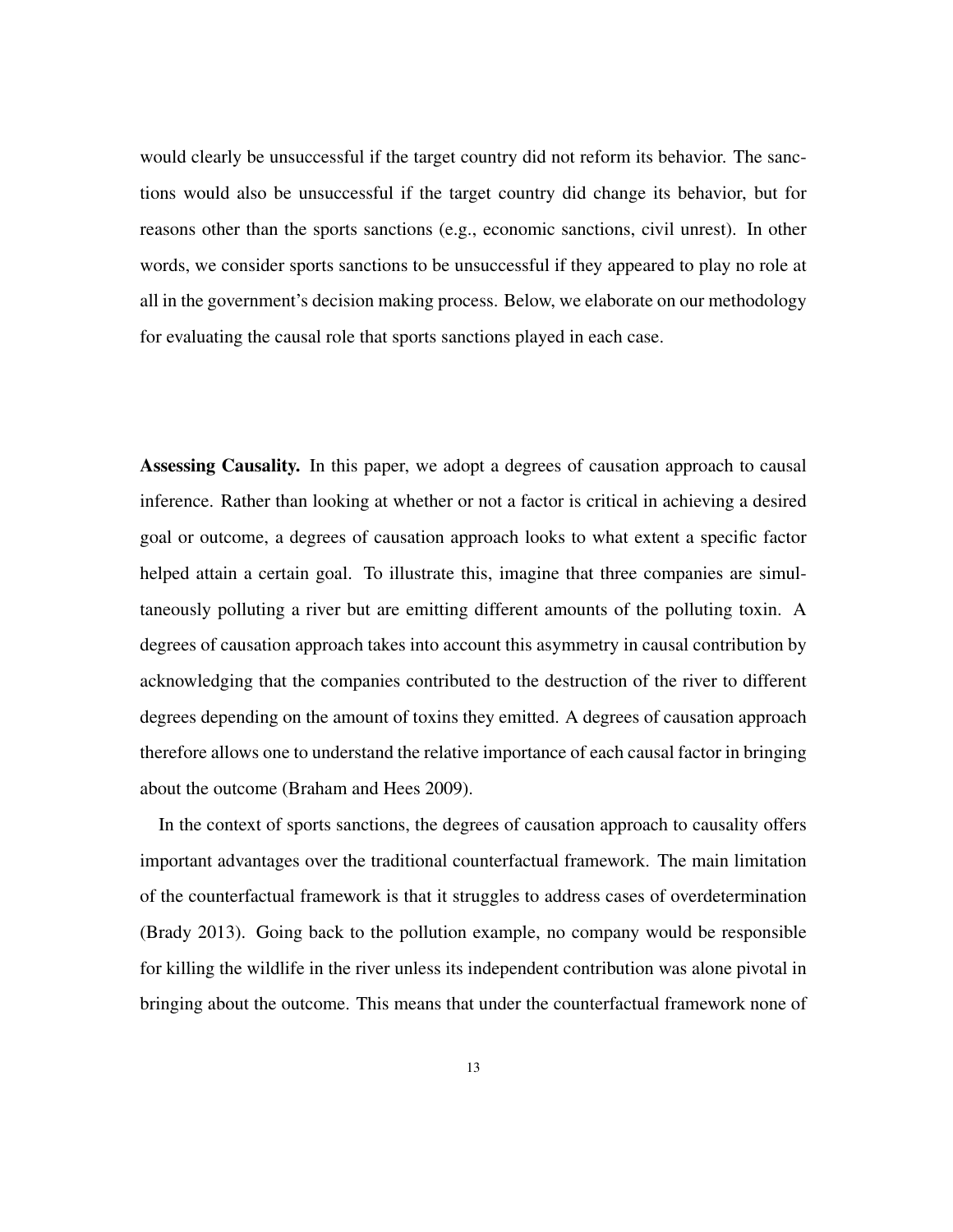the companies might be liable for the destruction of the wildlife. In sum, the counterfactual approach to causal inference is inadequate for addressing the causal contributions of factors in cases where the outcome is overdetermined.

The main drawback of the degrees of causation approach is that it can be difficult for researchers to measure the relative importance of different causal factors. To address this challenge, we use a process tracing methodology. Specifically, we focus on the timeline of the events of each historical case, along with causal process observations (CPOs). CPOs are pieces of evidence that one would expect to find in the real world if a given hypothesis is true (Collier 2011). Thus, by applying process tracing, we can analyse whether the details of each historical case support the notion that the sport sanctions in the case were effective. We explain this in more detail in the following two section.

Timeline. Process tracing is not easy to do well. Collier (2011) advises to first start by describing in detail the key moments or events in the narrative from which one wishes to draw causal inferences. He writes, "grasping [the unfolding of events or situations over time] is impossible if one cannot adequately describe an event or situation at one point in time. . . To characterize a process, we must be able to characterize key steps in the process, which in turn permits good analysis of change and sequence" (Collier 2011). A detailed timeline is therefore important for identifying potential causal links in a series of events.

Causal Process Observations. After examining the timeline, it is necessary to corroborate possible causal links with other forms of evidence, namely CPOs. In the context of sport sanctions, we expect to observe several specific CPOs if sport sanctions played an important causal role in the case. These include: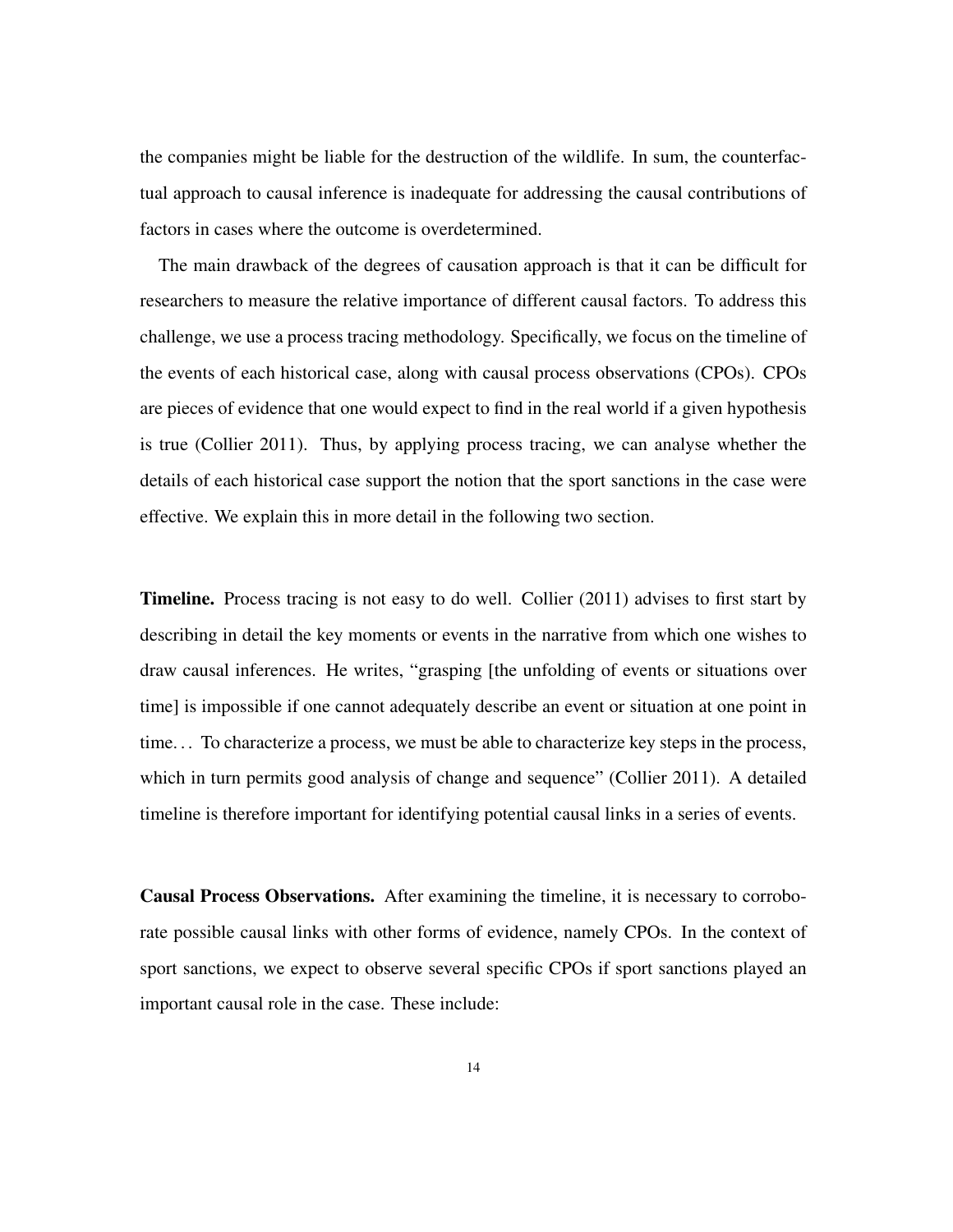- the target country complied with the specific demands related to the sport sanctions;
- government officials in the target country expressed concerns about the sports sanctions in public statements;
- the target country attempted to find alternatives to the sporting events that they were banned from but were unable to do so;
- during negotiations the officials of the target country tried to get the athletes back into sports as soon as possible by pushing for the removal of sanctions or at least attempting to secure better terms for the athletes;
- the sports sanctions created domestic discontent that put pressure on government officials to have them lifted;
- the sports sanctions had a costly impact on the athletes and teams in the target country that the target government attempted to mitigate.

On the other hand, if sport sanctions played little causal role in the case we would expect to observe different CPOs:

- the target country seemed uninterested in finding alternatives to the sporting events it was banned from, or it was able to find satisfactory alternatives;
- The target country was able to largely mitigate the negative effect of the sport sanctions on their athletes and sports teams or expressed concerns about its athletes;
- The population in the target country seemed uninterested in the sports sanctions.

Finally, it is also possible that the sport sanctions could provoke nationalism and resentment in the target country and thereby make it less willing to change its behaviour. In such a case we would expect to observe the following CPOs:

• the target country moved farther away from witnessing the desired changes;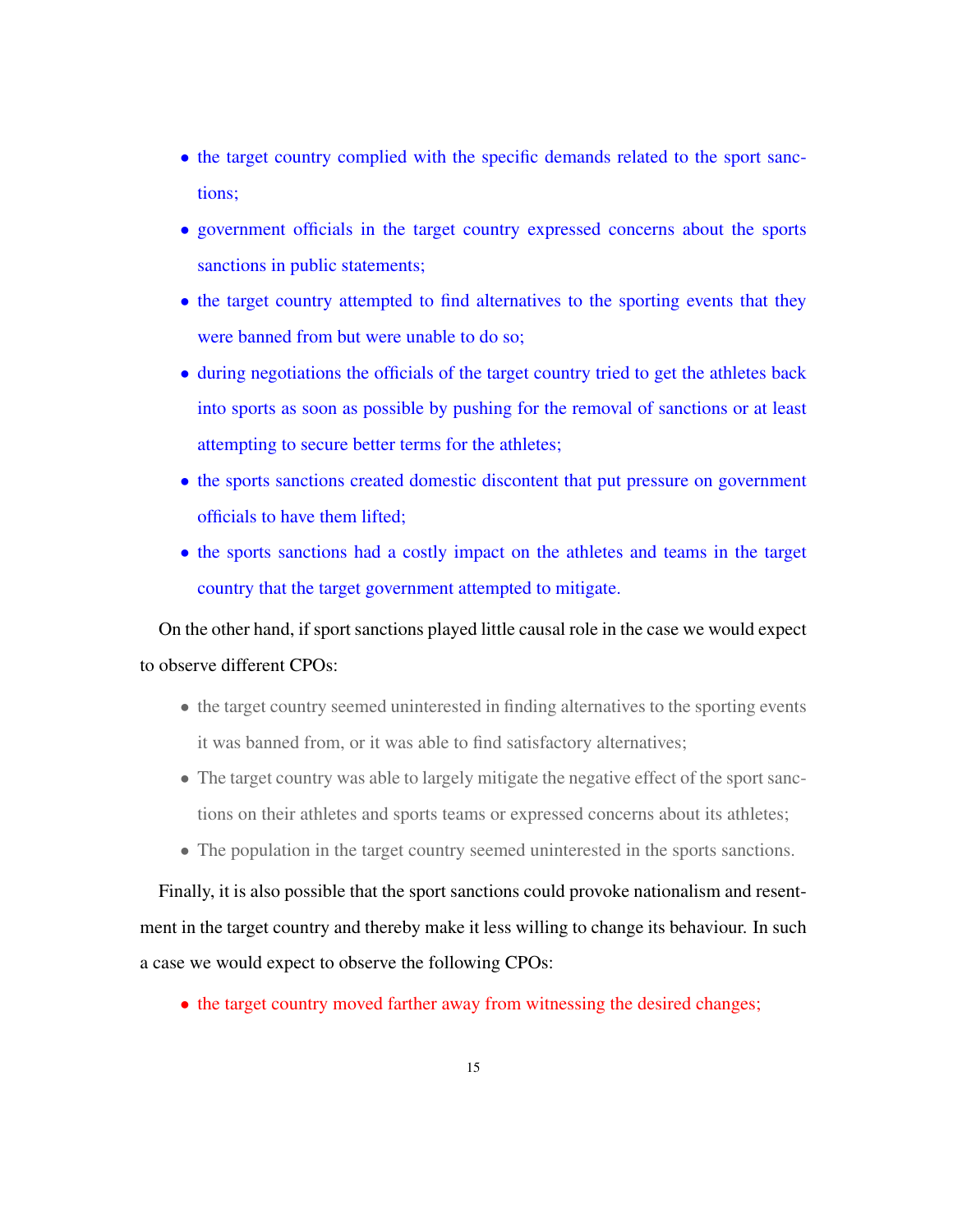- the popularity of the target country's regime increased, lifting the blame off of target country officials for any problems in the country;
- the popularity of the sanctioners decreased, hindering their efforts to encourage reforms.

#### Section 4: Historical Cases

In this section, we attempt to evaluate every serious instance of sports sanctions, along with two borderline cases. Our cases include: (1) the banning of Rhodesia from international sports after it declared independence from Britain (1966-1979), (2) the sports sanctions against South Africa to combat its government's racist policies (1959-1991), (3) the banning of English teams from European soccer due to fan violence (1985-1991), (4) the sports sanctions against Yugoslavia during its civil war (1992-1995), (5) the banning of Afghanistan from the Olympics for not having female athletes (1999-2002), (6) Iraq's temporary Olympic ban for government interference in its National Olympic Committee (2008), (7) the banning of Kuwait from the Olympics for government interference in its National Olympic Committee (2010-2018), (8) India's temporary Olympic ban for corruption in its National Olympic Committee (2012-2014), (9) the sports sanctions against Russia for its doping program (2018-present), (10) the pressure on Saudi Arabia to include female athletes in the Olympics, and (11) the boycott of the 1980 Moscow Olympics.

The Illegitimate Government in Rhodesia. In the British colony of Rhodesia (modernday Zimbabwe), whites held extensive power. Even though they made up less than 10% of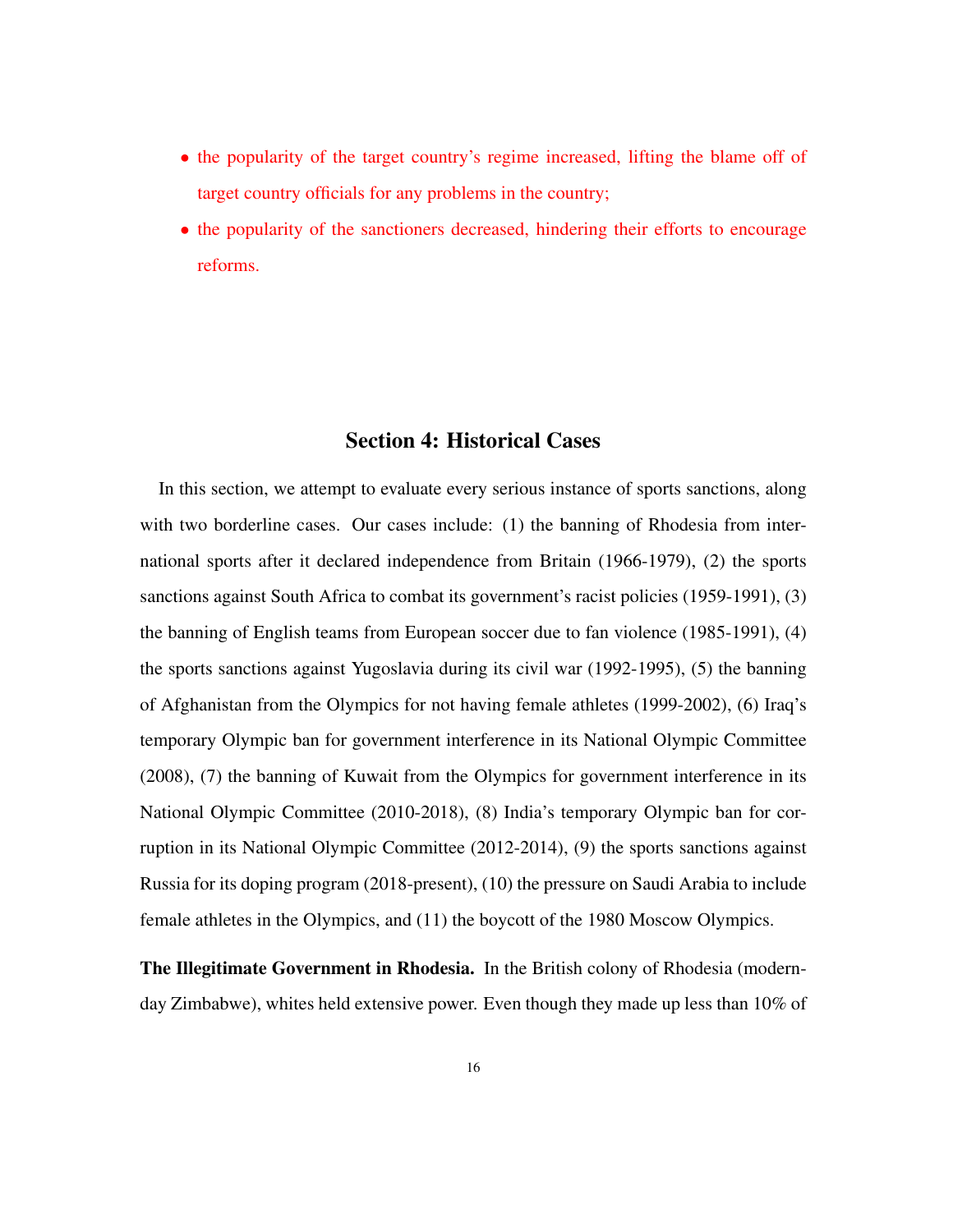the colony's population, they controlled the colonial government. In the early 1960s, the British government wanted to establish democracy in Rhodesia, which would shift power to the black population. However, the whites refused to go along with this plan. They claimed that the blacks were not yet civilized enough to run the country. In 1965, they declared independence from Britain, and they formed a new government that protected their elevated status.

This new Rhodesian government faced intense resistance from the international community. Nearly all African countries condemned it, along with the United States. Obviously, Britain would not tolerate the situation either, since it was a rebellion against the English Crown. The Soviet Union and its communist allies also sympathized with the black population. While none of these countries wanted to send troops to fight in Rhodesia, they all agreed that something needed to be done.

Starting in 1965, they instituted sanctions against the Rhodesian government, some of which targeted the sporting realm. Rhodesia was banned from the Commonwealth Games starting in 1966, the Olympics starting in 1968, and major soccer competitions beginning in 1970. The international community also threatened to punish any country that arranged a game against a Rhodesian sports team. As a result, Rhodesia found itself almost entirely cut off from the world of international sports by the early 1970s. Its isolation continued until a new government agreed to make wide-ranging democratic reforms in the late 1970s.

Evaluating the Sanctions: Although the Rhodesian government eventually became democratic, sports sanctions do not appear to have played a pivotal role. In fact, scholarly work on Rhodesia comes to the conclusion that two other factors were far more important than sports sanctions. The first was the economic sanctions, which intensified in the years just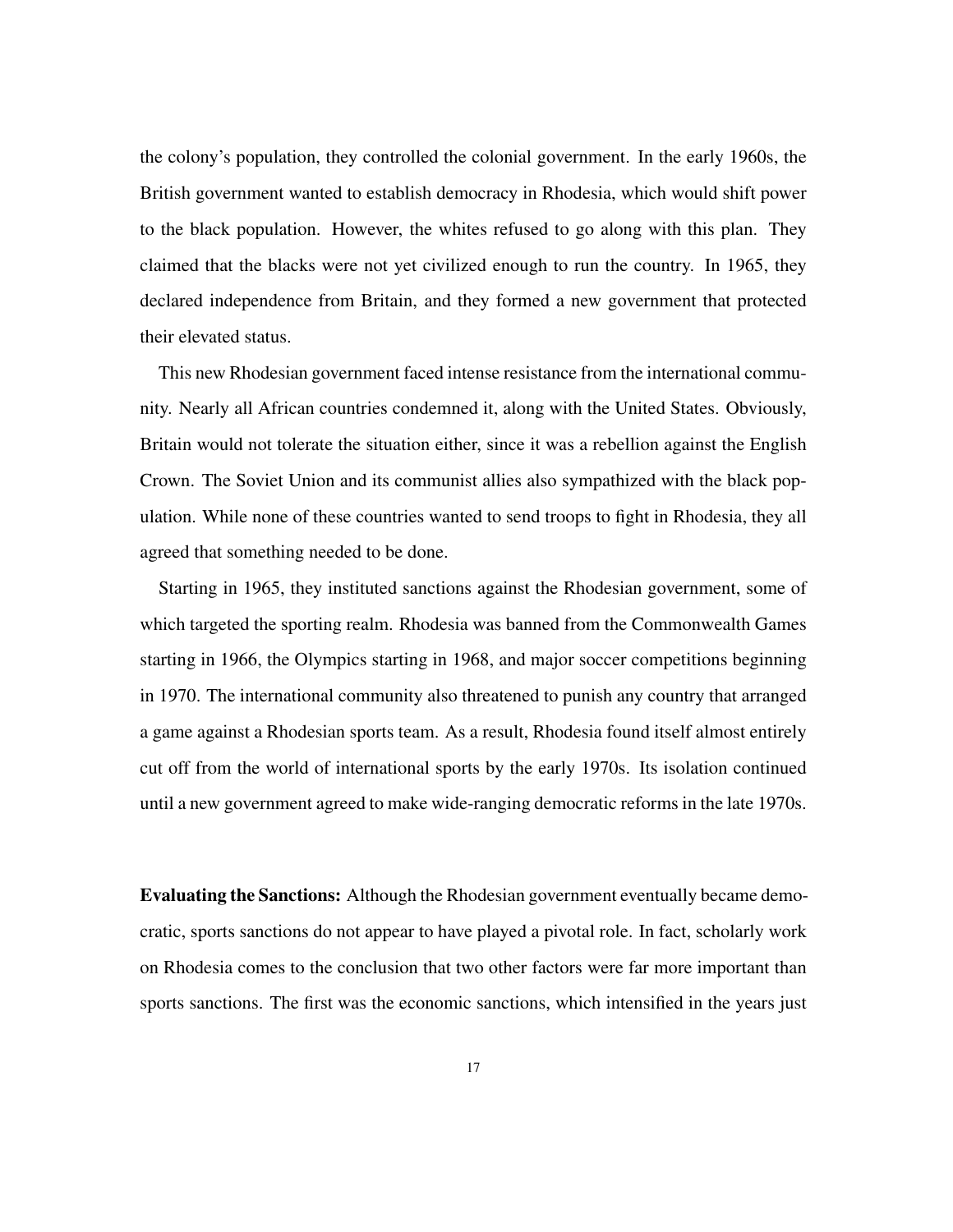prior to Rhodesia's capitulation. The second was the inability of the Rhodesian military to defeat the African nationalist forces, who staged an insurgency in the country that escalated in the late 1970s.

Figure 1 depicts the timeline of events. The major sports sanctions leveled against Rhodesia were all in place by the early 1970s. However, by themselves, they achieved no results. As the historian Charles Little (2011) describes, "there are no indications that sporting sanctions changed the policies of the state in any way." He continues,

Perhaps the strongest evidence to support this viewpoint can be seen in the election campaign leading up to the 1969 referendum on the adoption of a new constitution and declaration of a republic. The (white) opposition highlighted the impact of the sports boycott as one of their reasons for urging a no vote... but despite this the constitution was endorsed by a sweeping majority of the electorate. If anything, sporting sanctions may even have contributed to the 'siege mentality' prevalent amongst the bulk of the white Rhodesian population, whilst also earning them some degree of international sympathy (Little 2011).

On the other hand, the economic sanctions and civil war both intensified in the late 1970s, making them much more plausible explanations for the capitulation of the Rhodesian government. The economic sanctions had been in place since 1965, but it took nearly a decade before Rhodesia felt any major effects. The reason is that many of Rhodesia's main trading partners and allies ignored the sanctions. For example, South Africa and Mozambique only started putting trade restrictions on Rhodesia in 1976. The U.S. also acted as an important trade partner for Rhodesia. Although it initially adhered to the sanctions, it passed legislation in 1971 that reopened trade in several important sectors. This legislation was repealed in 1977.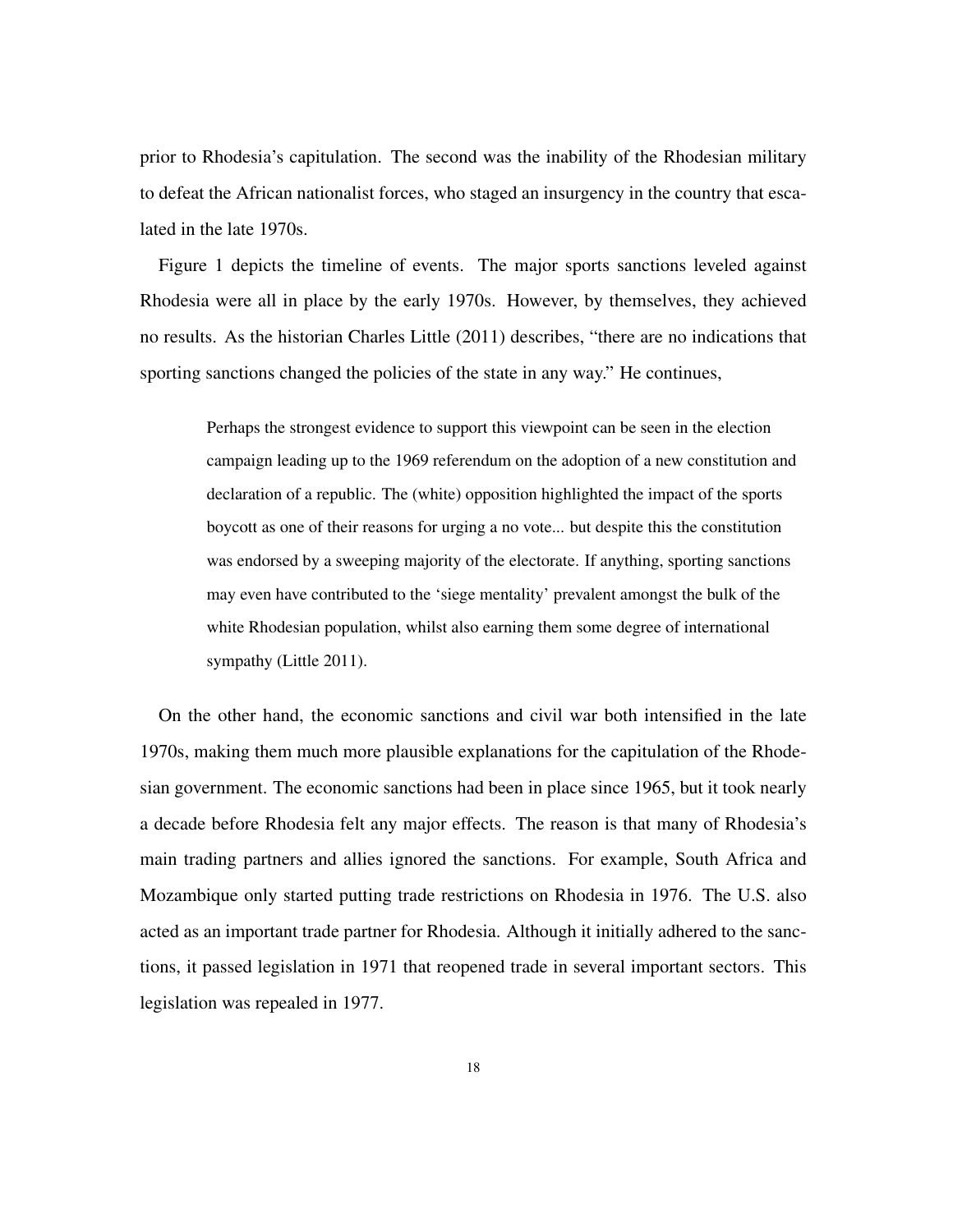

By themselves, the economic sanctions might not have caused Rhodesia's government to cave. However, they proved effective because they weakened its capacity to combat the insurgency that had been taking place in its country since 1964. Up until 1972, this rebel movement remained a low-level conflict and did not pose a serious threat to the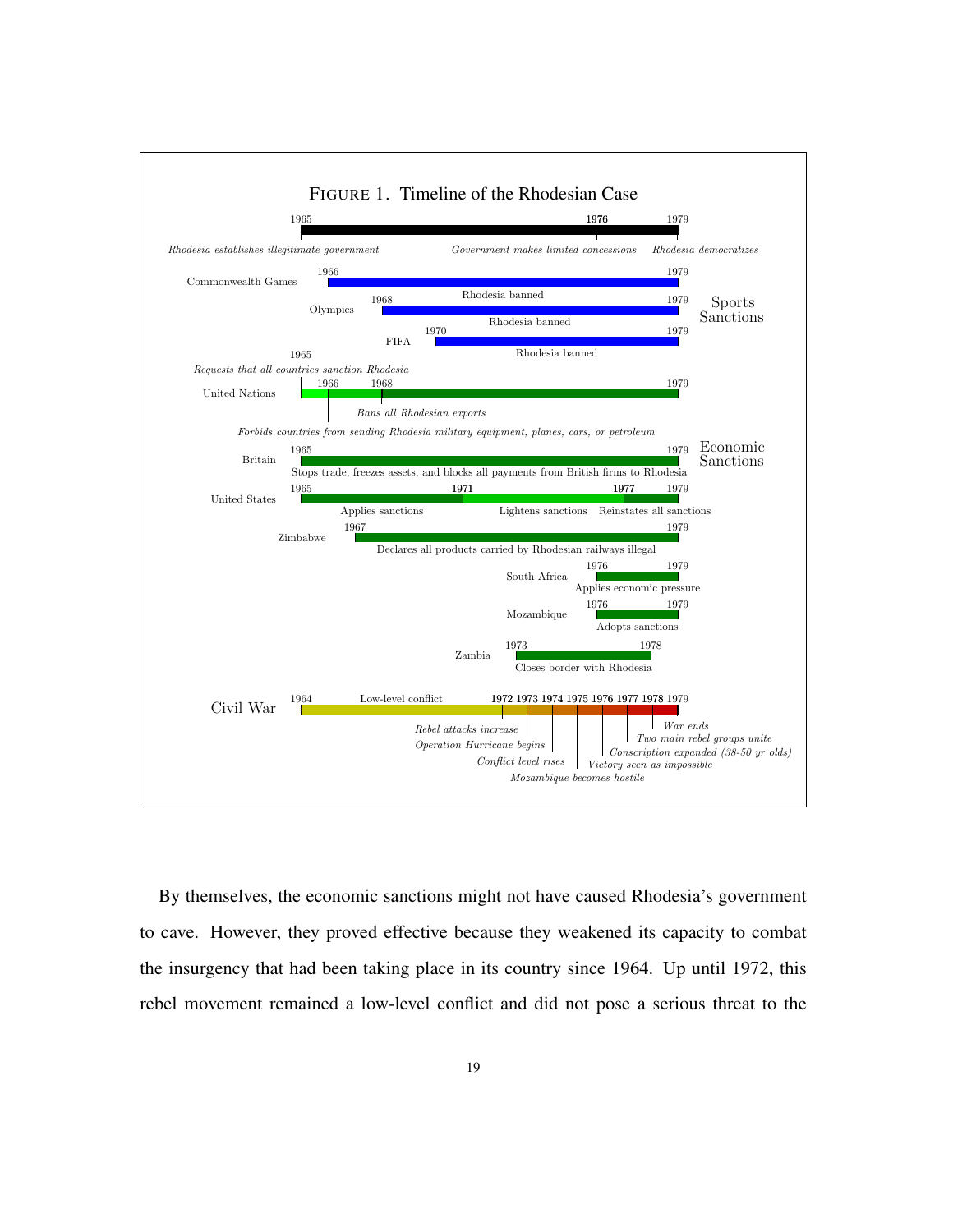regime. However, it became increasingly violent as the 1970s proceeded. From 1972- 1979, it resulted in 30,000 dead and 275,000 wounded, and it consumed nearly one-third of Rhodesia's national budget (Evans 2007). By 1977, the Rhodesian government position had grown so desperate that it began drafting 38-50 year olds into the military. Whites in Rhodesia eventually came to see victory as impossible, and many fled the country in the latter half of the 1970s. The Rhodesian government eventually agreed to full-scale democratic reforms in 1979.

Thus, the sports sanctions played little role in bringing democracy to Rhodesia. Although this conclusion is discouraging, we should remember that these sports sanctions aimed to achieve an extremely ambitious goal that was unrelated to sports. They sought to get a minority ethnic group to give up political power. Moreover, many white Rhodesians proved that they were willing to die or flee the country before they would concede power to the black population. Therefore, sports sanctions would need to be incredibly powerful to work in a case like this. The next example that we will look at had much more modest goals, at least initially, and provides more promising evidence that sports sanctions can work.

Apartheid in South Africa. Up until the early 1990s, South Africa was racially segregated. This social system was known as "Apartness", a word pronounced as "Apartheid" by South African whites. Every citizen in South Africa was put into one of four racial categories–"white", "black", "colored" (mixed-race), or "Indian". These categories determined where people could travel and live, what types of jobs they could take, who they could marry, and what schools they could attend.

Under this system, the opportunities afforded to whites were far better than they were for non-whites. Non-whites were often forced to live in slums and take on the lowest-paying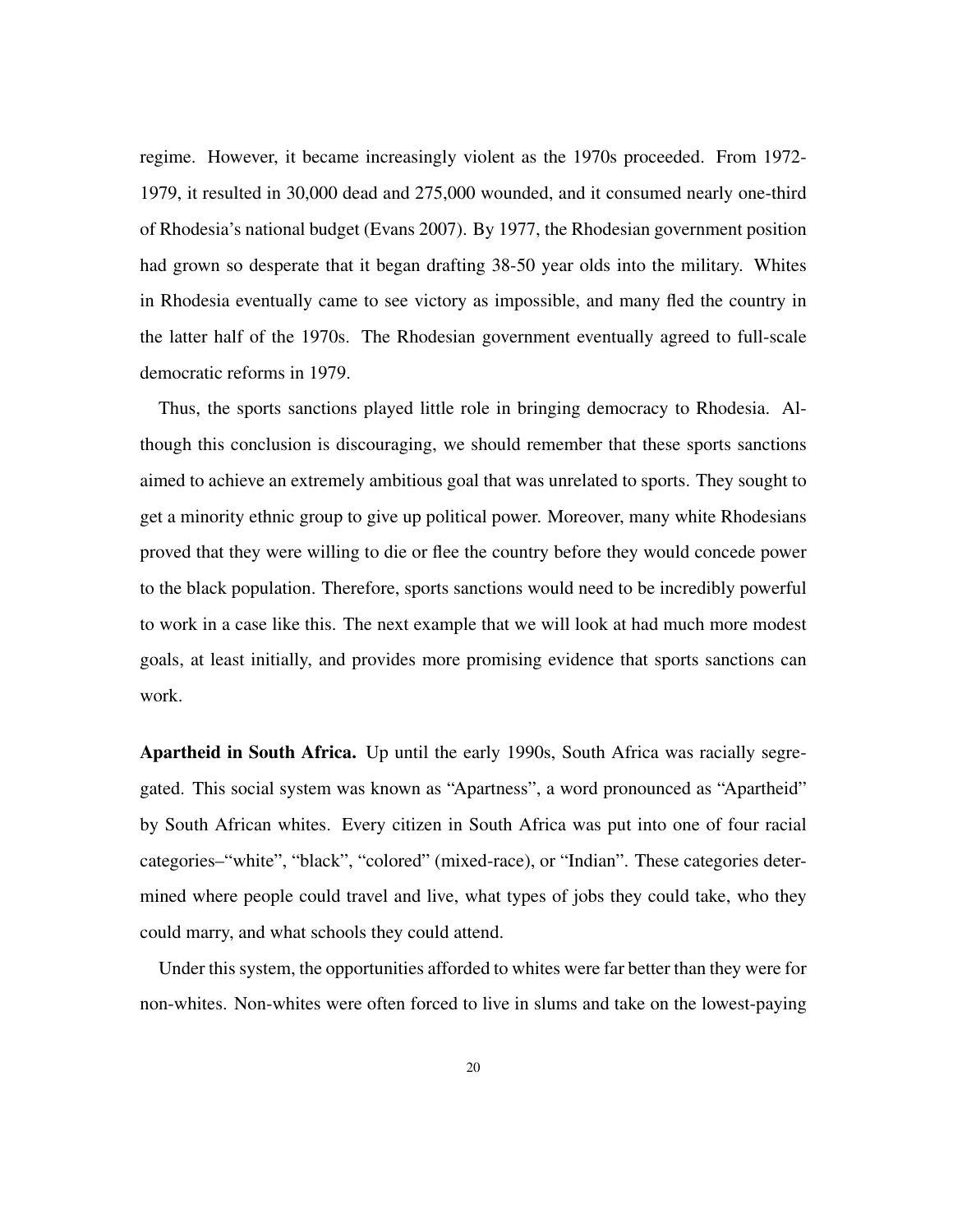jobs in society. Thus, it was not so much a system of "Apartness" as it was a system of repression.

These racist policies also spilled over into the sporting realm. Domestically, all sports leagues were segregated by race. When it came to international sports, non-whites were forbidden from playing on the South African national teams, and often could not even attend the games. In cases where they were permitted to go, they had to use different entrances than whites, sit in different parts of the stadium, and use separate bathrooms (Corrigall 1971). The South African government also kept its all-white national teams from playing games against African teams, instead setting up games against predominantly white nations like England and Australia (Corrigall 1971).

The obvious impact that these racists policies had on international sports made it impossible for other countries to look the other way. They also conflicted with one of the key principles set out in the Olympic charter–that no athlete should be discriminated against on the basis of race. By the early 1960s, many countries favored banning South Africa from international sports until it changed its policies.

These countries initially focused on changing sports policy in South Africa. However, as the international campaign against South Africa progressed, the goal expanded to getting the South African government to abolish all of its racist policies. It had become clear that non-whites in South Africa would always be disadvantaged in sports as long as their society treated them as inferiors and denied them the educational, financial, and civic benefits afforded to whites. As the saying went, "There could not be normal sports in an abnormal society" (Rademeyer 2000). The entire political structure of South Africa needed to be changed. It eventually would when the government abolished Apartheid in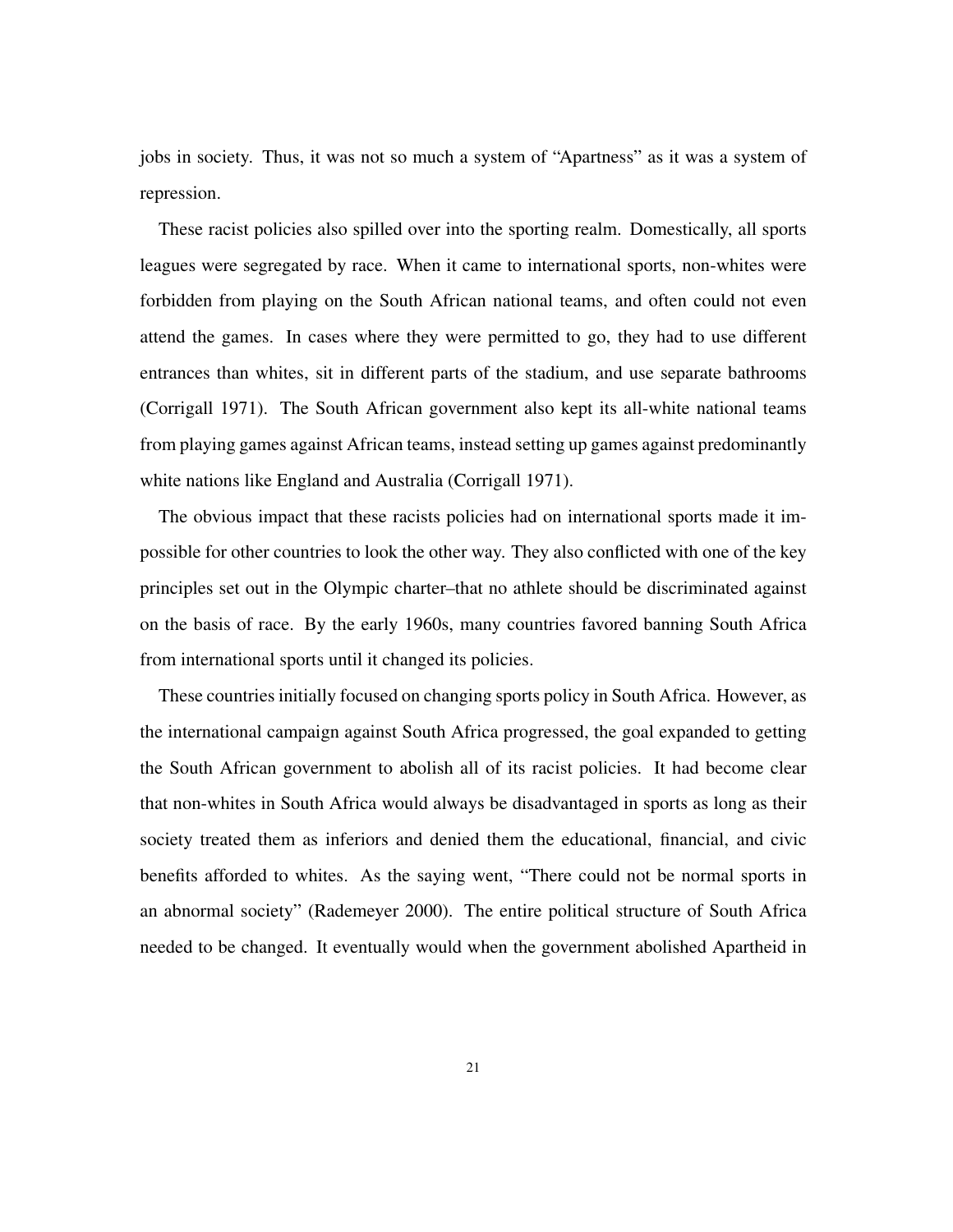1991. Democratic elections were finally held in 1994 and Nelson Mandela was elected president.

Evaluating the Sanctions: To some extent, the sports sanctions proved successful. South Africa made major reforms to its domestic sports policies in the hopes of appeasing the international community (Klee 2012). They began in 1967, when the South African Prime Minister B.J. Vorster announced that he would allow all races to participate on many of the national sports teams, as well as represent South Africa at the Olympics. However, he refused to desegregate sports within South Africa, so these concessions were not enough to satisfy the international community. In 1971, he finally gave in and established a multinational sports program that allowed for mixed sports competition. Although non-whites continued to face various forms of overt discrimination in sports over the next decade, by 1981 the situation improved enough to deem the sanctions as successful in at least partially achieving their initial goal.

Nevertheless, the clear economic disparity between the racial groups in South Africa undermined the notion that the whites and non-whites were on equal footing when it came to sports. Whites could practice at better facilities, purchase better equipment, eat better food, and go home to nicer houses. While inequality of this sort is present in many countries, what made it unacceptable in the case of South Africa is that the government explicitly discriminated against people based on their race. Thus, the international community refused to remove the sanctions based on the changes that had been made in the sporting realm. It demanded a new political system in South Africa that gave every citizen equal rights, regardless of race.

The sports sanctions alone failed to bring about this type of political change in South Africa. Like in the Rhodesian case, economic sanctions and internal instability turned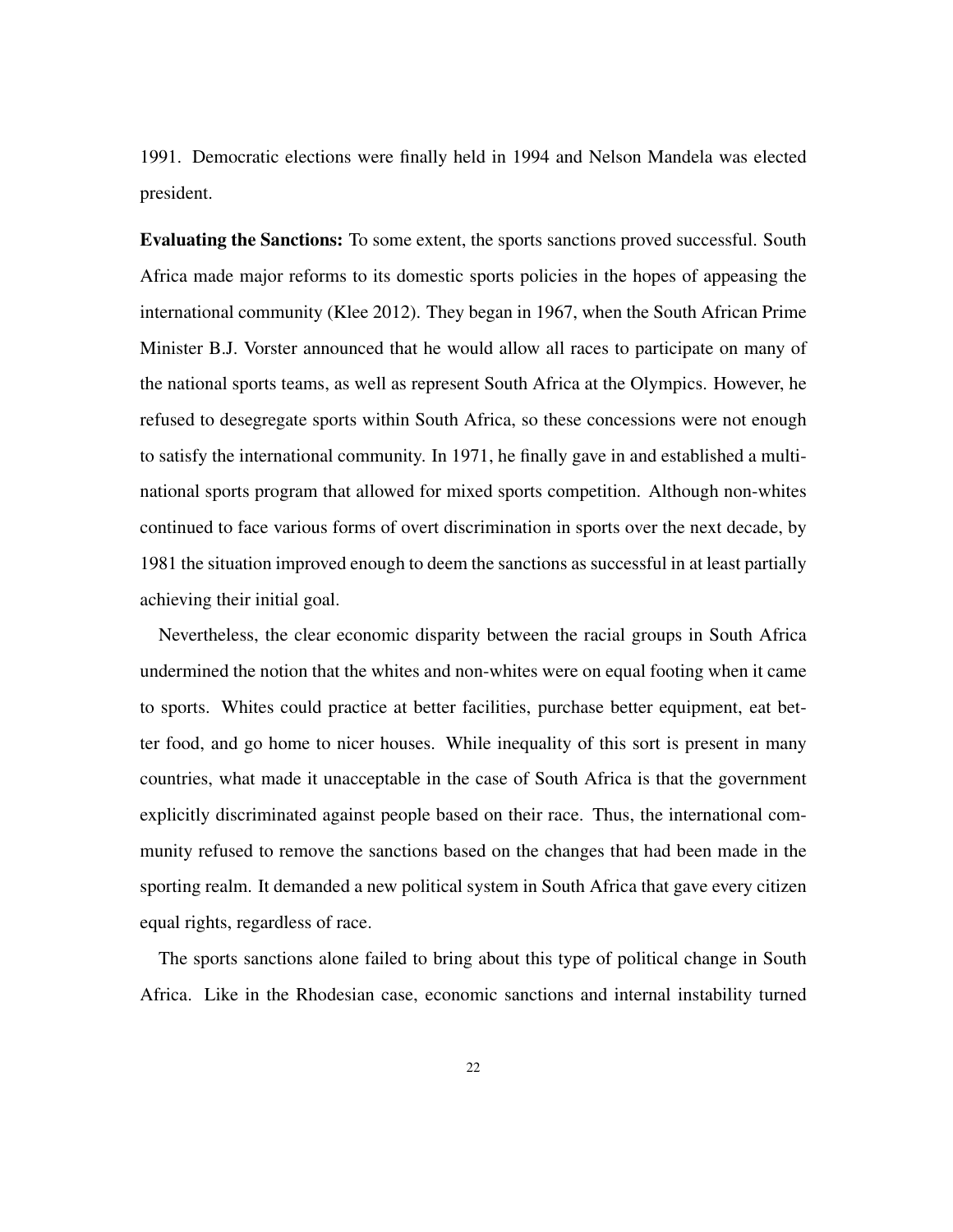

out to be the key factors. Figure 2 shows the timeline of events. The United Nations had recommended sanctions going as far back as 1962, but most of South Africa's major trading partners only put them in effect starting in 1985. This delay occurred because many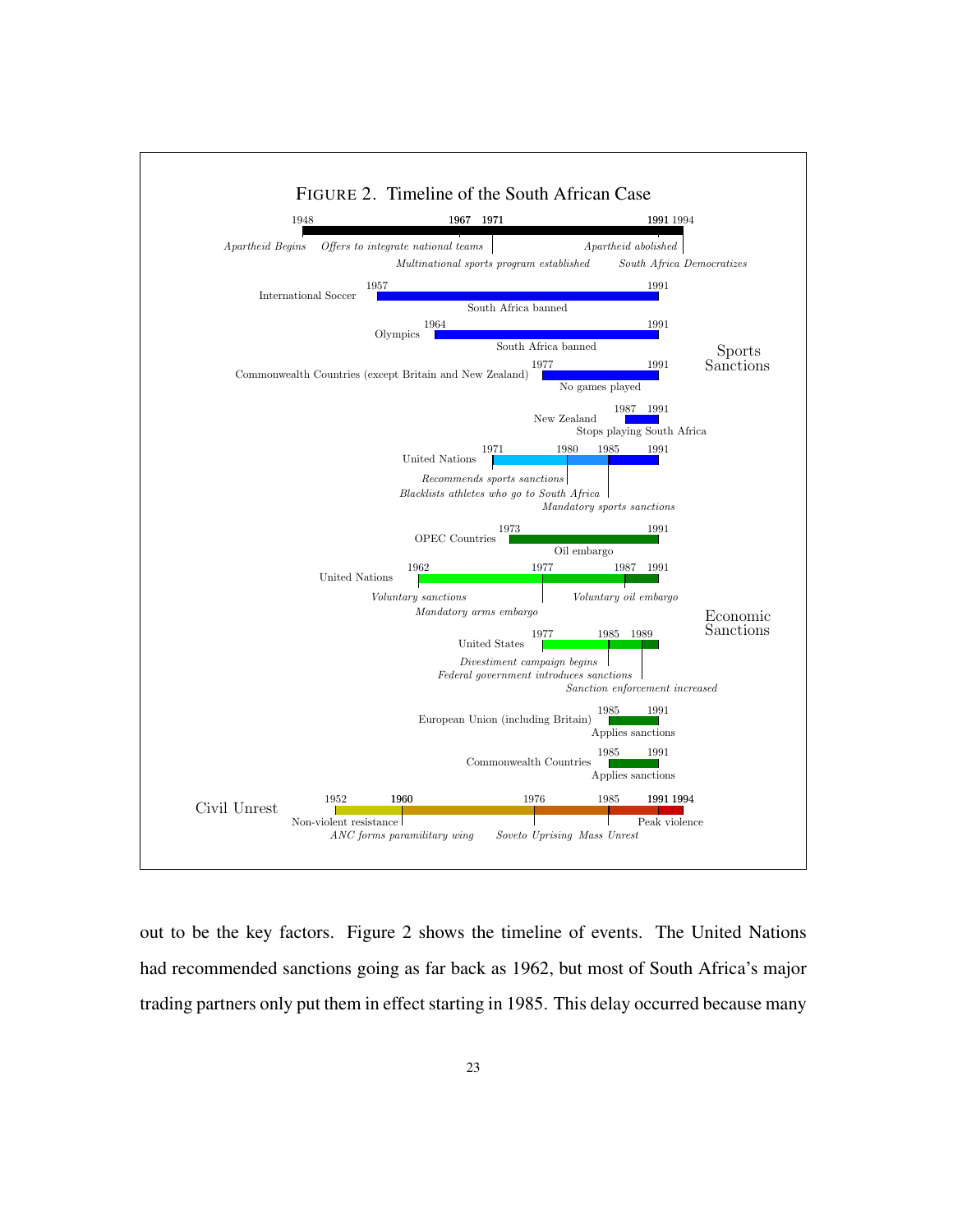of these countries viewed the major anti-Apartheid group in South Africa, the African National Congress, as a communist organization. However, as the Cold War wound down, fears that South Africa might join the communist block abated. As a result, South Africa felt increasing economic and diplomatic pressure to reform in the second half of the 1980s.

Levels of civil unrest had also been steadily rising since the 1960s. By the mid-1980s, the government faced mass riots across the country. This instability intensified after the Cold War. More people died between 1991 and 1994 than in the previous 30 years of the conflict. Even though the international community had allowed South Africa to participate in international sports after it abolished Apartheid in 1991, it was during this period of civil unrest that the white population made the major political concessions, like the extension of voting rights to non-whites, that turned South Africa into a real democracy.

Therefore, the sports sanctions against South Africa managed to encourage positive change in the sporting realm, but they fell short of ending Apartheid. The country had been all but banished from international sports by 1977. However, it was not until external economic pressure and internal conflict increased in the late 1980s and early 1990s that the government began to make serious political reforms that changed the social landscape. Therefore, the case suggests that sports sanctions are capable of achieving important concessions that are related to sports, but that they are unable to bring about broader political change.

British Spectator Violence. Beginning in the 1960s, Britain developed a soccer violence problem that became so serious that it earned the name the "English Disease." Its unruly fans frequently attacked spectators and players from other countries. Over the next couple decades, the violence grew progressively worse, eventually culminating in a massive riot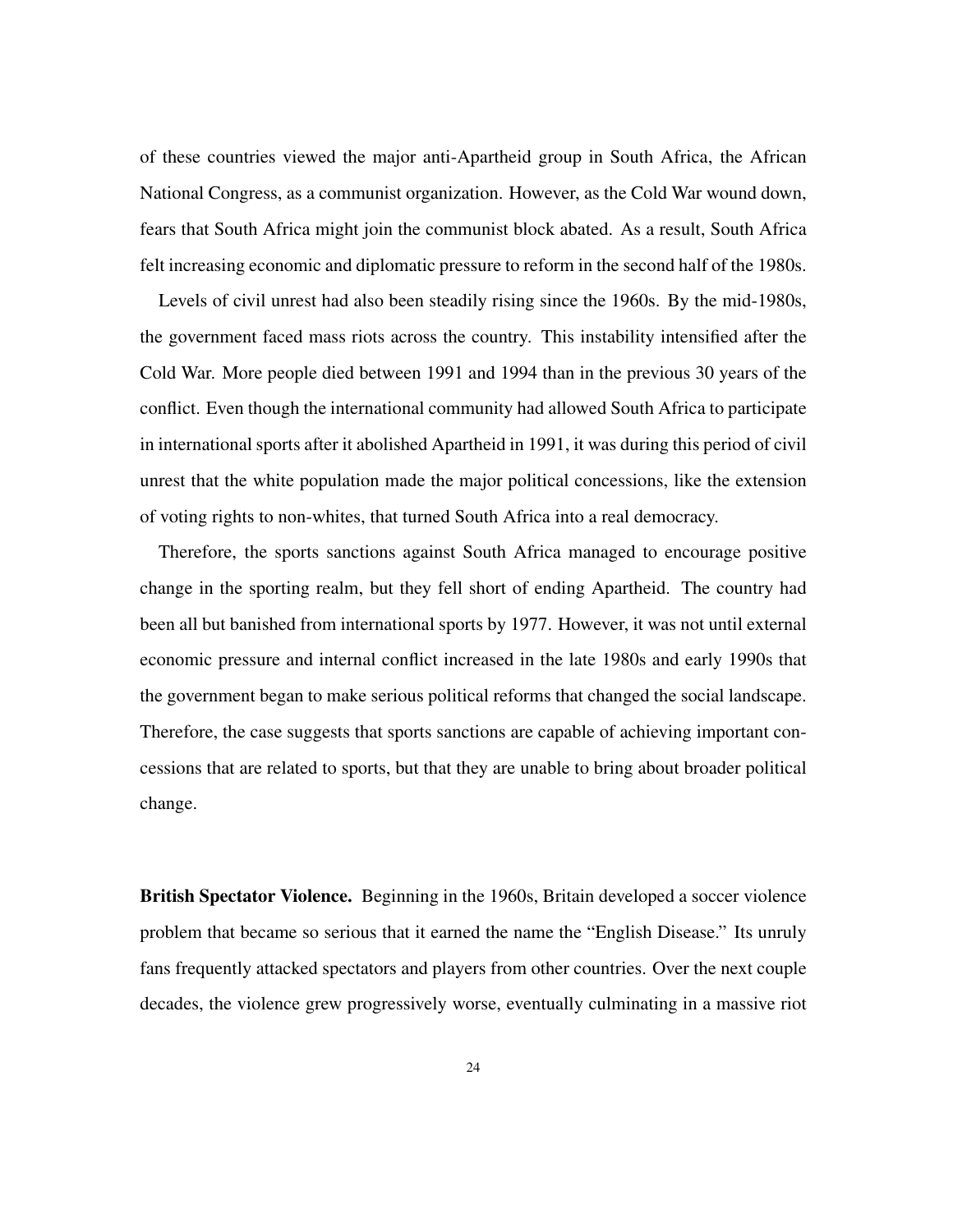

at the 1985 European Cup Final game in Belgium between Liverpool and Juventus (from Italy). Thirty-nine people were killed and over 600 were injured.

In response to this incident, the main soccer governing body of Europe, UEFA, banned all English club teams from participation in the European league. The English national team could still participate in international competitions, but teams like Manchester United, Arsenal, and Liverpool were banned from European competition. Importantly, the British government supported the ban, which would stay in place until a series of reforms got the spectators under control. The sanctions were eventually lifted in 1991.

Evaluating the Sanctions: The sports sanctions in the British case were largely successful. Following the 1985 ban, the country instituted a number of major reforms to combat spectator violence. These included:

1. Sporting Events (Control of Alcohol etc) Act 1985: Banned alcohol at sporting events, gave police the authority to arrest drunk spectators, and banned fireworks.

2. Public Order Act 1986: Allowed authorities to ban troublemakers from soccer games for up to three months, banned actions intended to provoke disorder, and outlawed provocations of violence, including racial and religious hatred (spoken or written).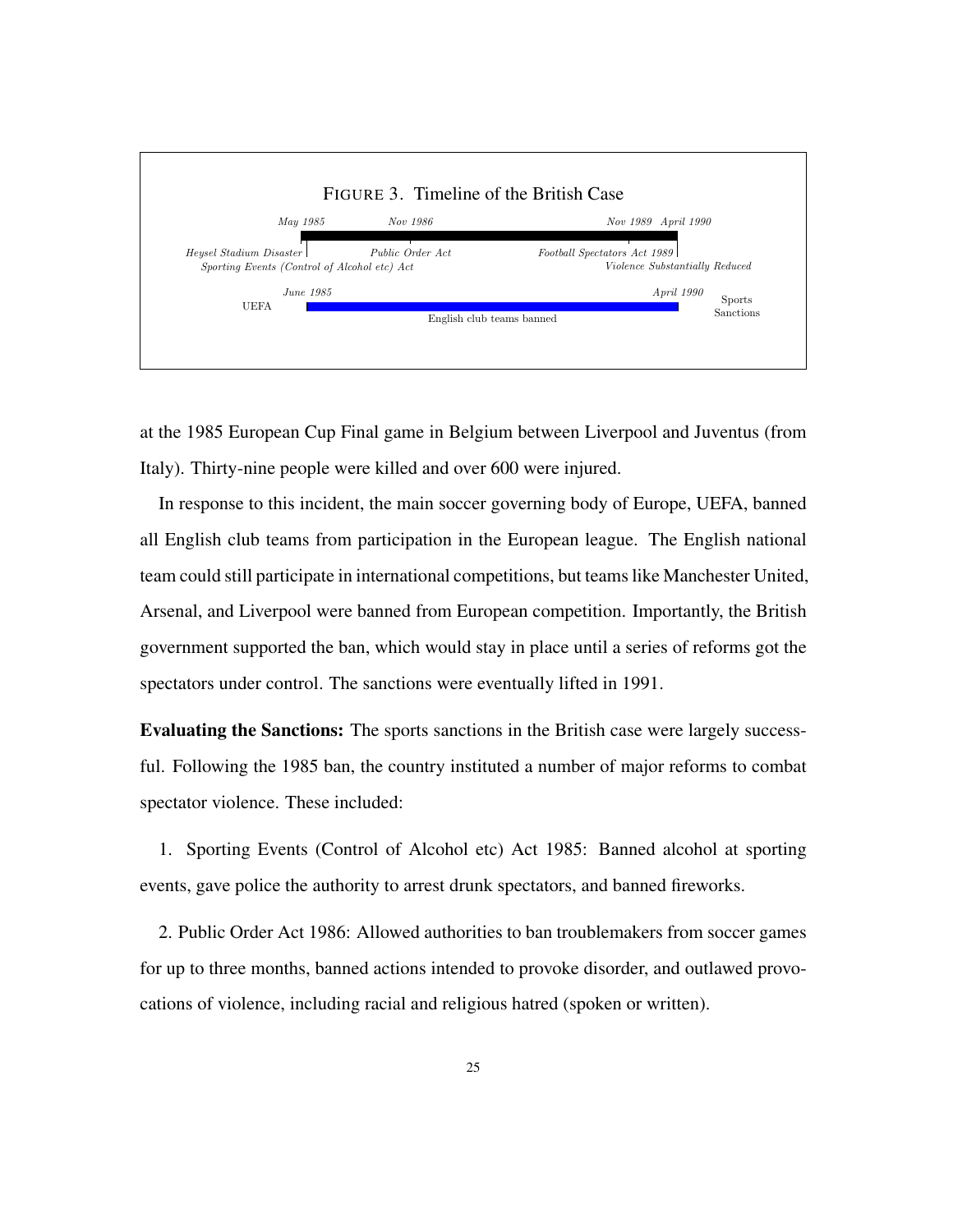3. Football Spectators Act 1989: Allowed authorities to make troublemakers report to police stations during games for up to five years and prevented troublemakers from attending games outside the country. It also coincided with the creation of the National Football Intelligence Unit to keep track of troublemakers.

Figure 3 shows the timeline of events. Since Britain did not face economic sanctions or mass civil unrest over this period, we can safely attribute the improved situation to the sports sanctions and the government's willingness to comply. There was one other major factor that contributed to reforms in Britain–the Hillsborough disaster of 1989, where an mass influx of spectators into a stadium resulted in 96 fans being crushed to death and over 800 injuries. This tragedy led to the Football Spectators Act of 1989. However, although this tragedy did play a major role in the creation of that particular act, the British government passed the two prior pieces of legislation before the Hillsborough disaster. There were also similar incidents before 1985 that did not prompt major government reforms. Therefore, we can conclude that the sports sanctions played a major role in bringing about change in British society.

The Civil War in Yugoslavia. In 1992, the Yugoslavia military began carrying out major military operations in Bosnia and Herzegovina. In response, the international community leveled sanctions against the country, which included a ban on international sports. Between 1992 and 1995, Yugoslavia was excluded from almost all international sporting events, including the Olympics and World Cup. Its major club soccer team, Red Star Belgrade, was also banned from playing in the European league. The team was one of the best in the world, and had won both the European Cup and Intercontinental Cup the previous year.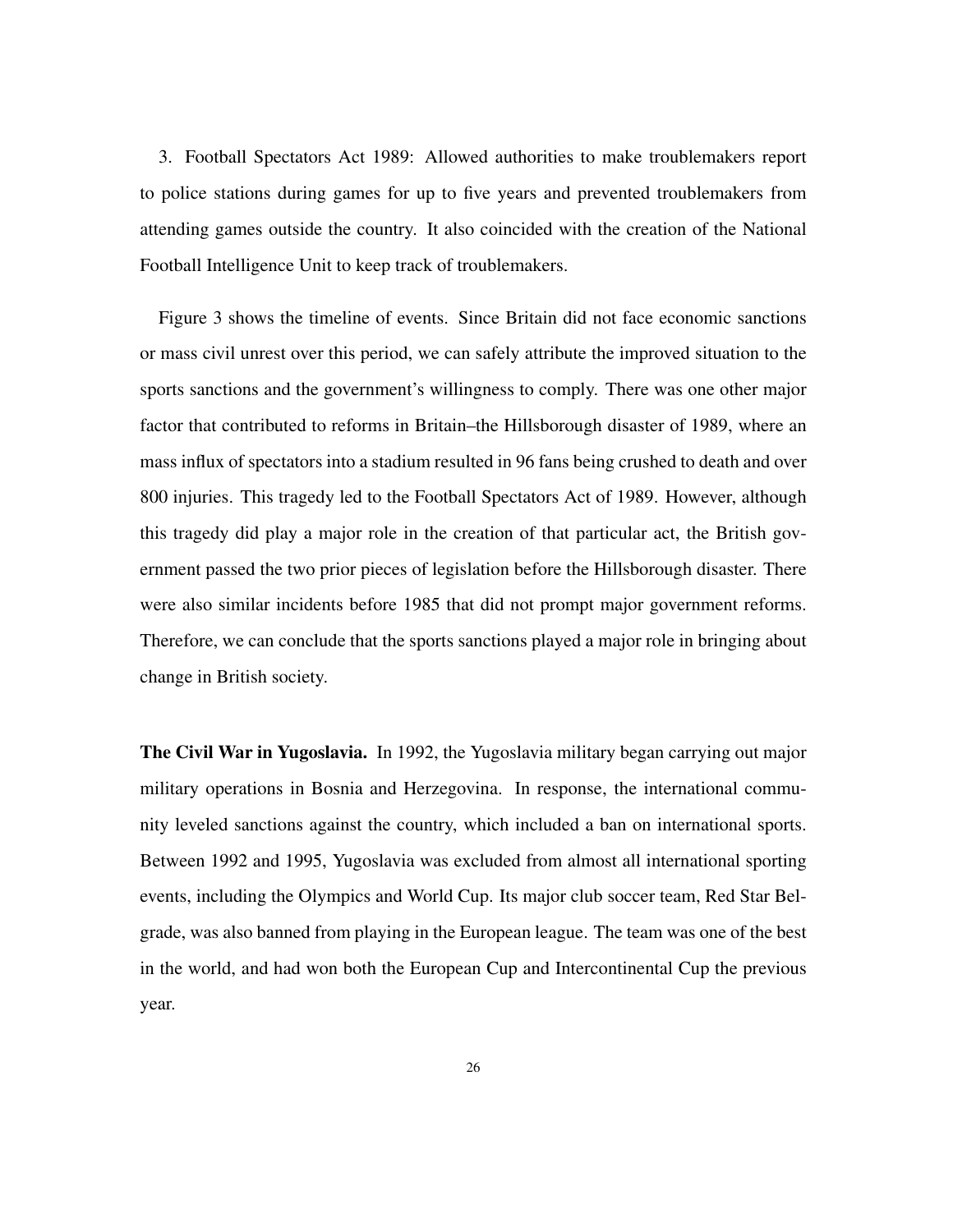The war waged on for three-and-a-half years. During this period, the economic sanctions against Yugoslavia caused significant damage to the economy, shrinking its GDP by over 50%. In 1994, NATO began air operations against Yugoslavian military targets in Bosnia. In 1995, the Yugoslavian military agreed to withdraw from Bosnia when it signed the Dayton Accords, which were brokered by the United States.

Evaluating the Sanctions: The sports sanctions had a devastating effect on Yugoslavian teams, particularly when it came to soccer. Although they were only in place for twoand-a-half years, they resulted in Yugoslavia missing the 1992 European Championship, the 1994 World Cup, and the 1996 European Championship (which they were unable to qualify for because of the sanctions). In addition, many of the nation's elite players left to play soccer for clubs in other countries and never returned after the sanctions were lifted. This flight of players was a major setback for the national team and Red Star Belgrade.

Given the centrality of soccer in Yugoslavia, the impact of these sanctions cannot be understated. As the historian Richard Mills (2009) explains, "For many Serbs involved with football, the most damaging aspect of the civil war was the implementation of sanctions on Serbia's teams." The British reporter Louise Branson wrote, "It is the one sanction that really hurts. Stoics in the face of petrol shortages, hyper-inflation and international opprobrium, football-mad Serbs are in despair at the damage wrought to the once-glorious Red Star Belgrade" (Mills 2009).

Nevertheless, there is little evidence that the sports sanctions caused Yugoslavia's government to end its military operations. Figure 4 shows the timeline of events. The sports sanctions were initially imposed in May of 1992. However, Yugoslavia only suspended its activity in Bosnia and Herzegovina in the latter half of 1995, specifically after NATO escalated its bombing campaign and threatened a ground invasion. Therefore, the timing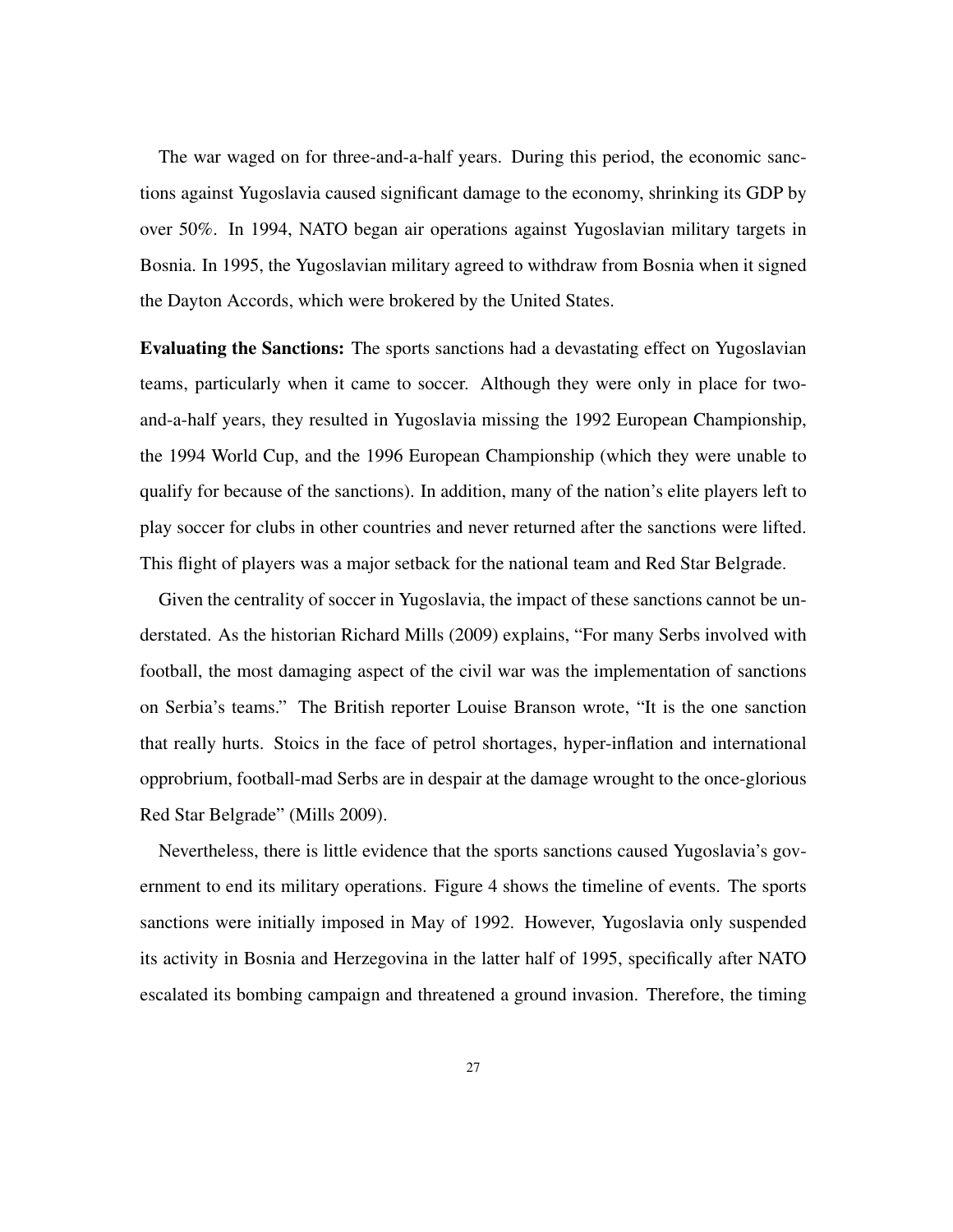

of Yugoslavia's capitulation suggests that the military situation was the driving factor in this case.

The negotiation process also suggests that sports sanctions were not a key factor. In November 1995, the U.S. government brought the warring parties together for a conference in Dayton, Ohio. The key issues discussed at the meeting were the delineation of territory, the status of the government in Bosnia and Herzegovina, and the role that international organizations would play in managing security in the future. In contrast, sports received little consideration. Yugoslavian representatives never asked for a guarantee that the sports sanctions would be lifted. They also did not try to get their national soccer team the chance to earn a spot at the 1996 European Championship. They could have requested that their team be allowed to participate in the qualification process provided that they made the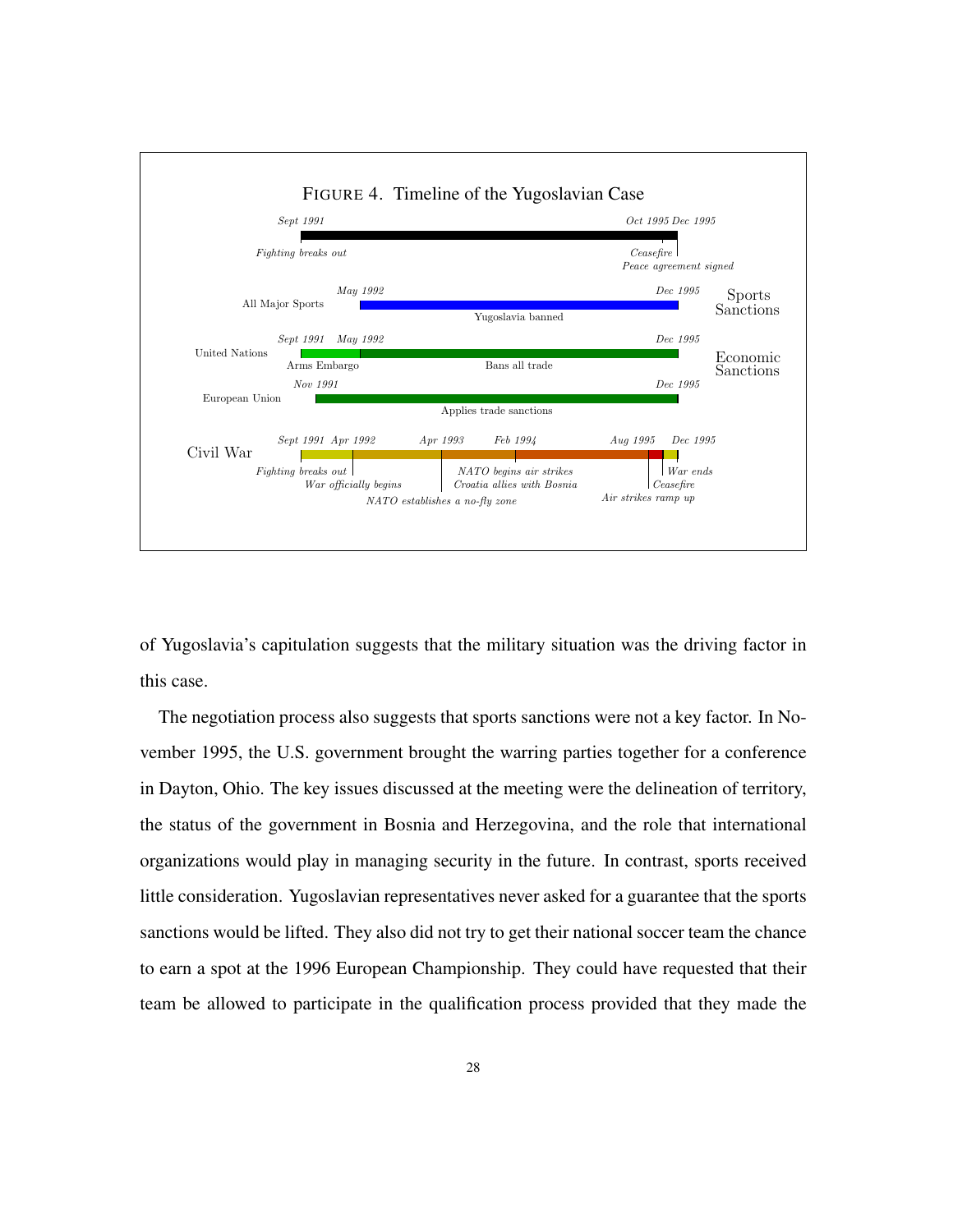necessary political concessions. However, this issue was not a priority for Yugoslavian leaders.

In sum, the sports sanctions had an important impact on the Yugoslavian athletes, teams, and fans, but they appear not to have played a significant role in ending the war.

Women's Rights in Afghanistan. Under Taliban rule, women in Afghanistan were strictly prohibited from participating in sport. Men's sport was also restricted. Men could only compete under very strict rules, which regulated everything down to the length of their shirt sleeves and the trimming of their beards. Following decades of repressive Taliban rule that banned women from all sport, the IOC suspended Afghanistan in 1999. Despite not being the official UN-recognized government of the country, the IOC was able to conclude that the Taliban had sufficient enough control over sport in Afghanistan to warrant suspension over their actions toward women and women's rights. This meant Afghanistan could not compete in the 2000 Sydney Olympics. The ban on Afghanistan was not lifted until 2002, following the fall of the Taliban and the lifting of the ban on women's sport. Afghanistan sent two women to the Olympics in Athens in 2004.

Evaluating the Sanctions: We code this case as a qualified success. Had Afghanistan not been banned from the Olympics, increasing gender equality in sports and sending female athletes to the Olympics might not have been viewed as priorities for the new government. However, the case is complicated. Had the regime not fallen in 2001, the sports sanctions would almost certainly have been entirely ineffective in their pursuit of gender equality in sports. Therefore, even though we code this case as a success, we believe that the regime change was a necessary component. Without the regime change, the case would likely have been a failure.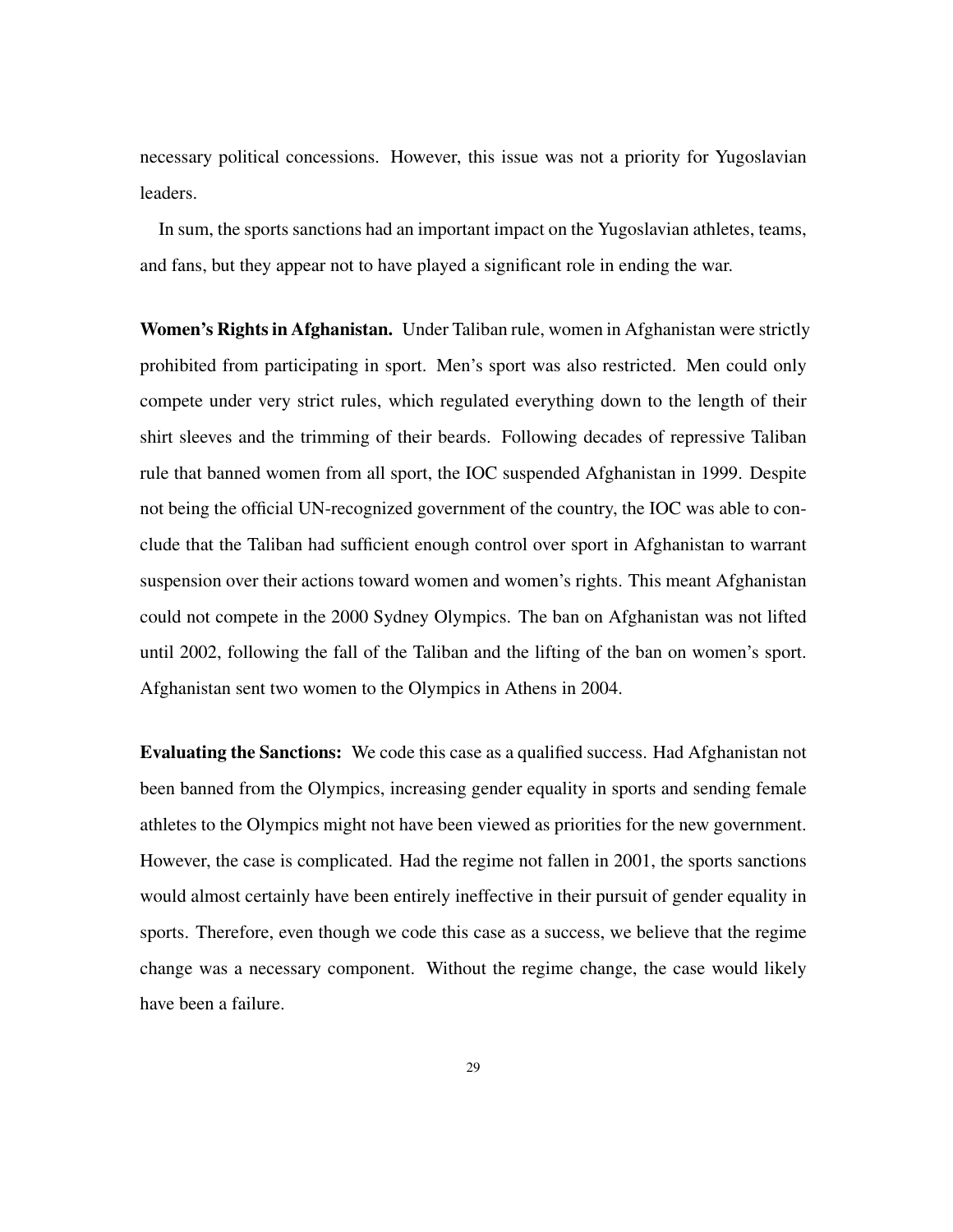Also, we stress that significant barriers continued to limit female sport in Afghanistan after 2001. Afghan society is still extremely gender-divided, and this applies to the public and sporting facilities used by its citizens. For example, training in a mixed-gender gym would be unacceptable to many families and parents, barring their daughters from being able to train. Therefore, the lifting of the Olympic ban on Afghanistan should not be taken as evidence of female equality in sports. It only marked an improvement over the prior situation.

Government Interference with Sports in Iraq. In May of 2008, the Iraqi government suspended its National Olympic Committee and replaced it with a new committee that had close ties to the government. This type of action is strictly prohibited under the International Olympic Committee charter. The National Olympic Committees are supposed to advance the Olympic movement, not the agendas of their national governments. In response to this development, the International Olympic Committee decided to ban Iraq from the 2008 Olympics.

Following the decision, Iraq promised to hold free and fair elections for a new National Olympic Committee. This concession satisfied the International Olympic Committee, who lifted the ban five days after it was initially put in place. Iraq was allowed to compete in the 2008 Olympics. However, the temporary ban caused several Iraqi athletes to miss their deadlines to register, and most of these individuals were not able to compete.

Evaluating the Sanctions. The sports sanctions clearly succeeded in this case. Iraq had fallen out of compliance with the International Committee Rules, but they were able to reach a deal that got them reinstated to the 2008 Olympics under the condition that they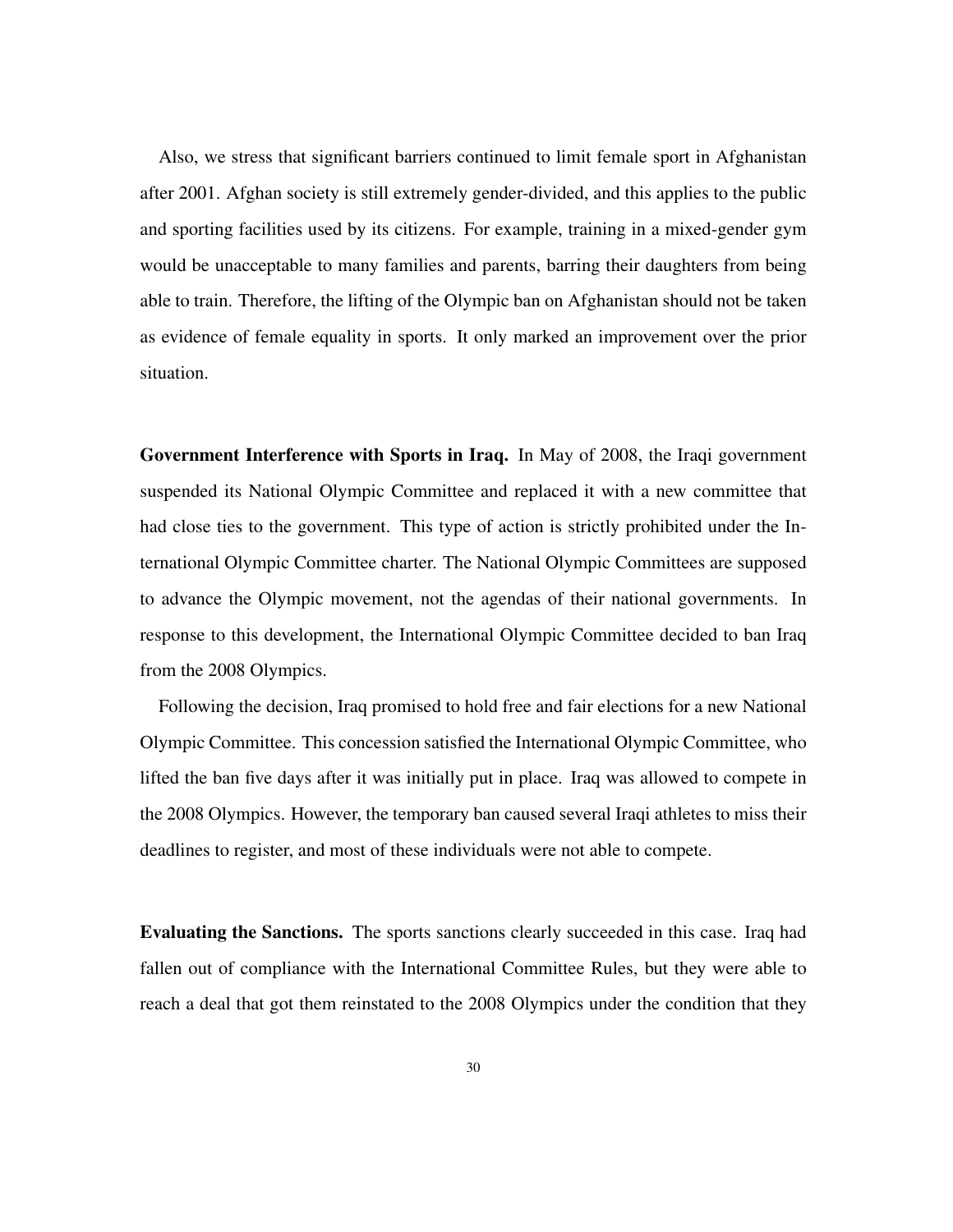make the necessary reforms. The case reinforces the point that sports sanctions can be effective when they address issues related to the sports realm.

Government Interference with Sports in Kuwait. In 2010, the Kuwaiti parliament passed new national sport laws that limited the autonomy of national sporting organizations, including the Kuwait National Olympic Committee (KNOC). The laws allowed the government to interfere in the elections of sports organizations in the country. As we discussed in the Iraq case, this type of political interference is prohibited in the Olympic Charter.

Not only did the new legislation infringe upon the independence of the sporting bodies, but it also failed to appropriately acknowledge the requirement for Kuwaiti national sporting organizations to comply with international agencies like the World Anti-Doping Agency (WADA) and the Court of Arbitration for Sport. This led to WADA naming Kuwait as non-compliant, causing the IOC to suspend the country's right to compete. Similar accusations of interference brought further sporting suspensions upon Kuwait's national teams and athletes by FIFA.

Kuwait was excluded from international sports competitions intermittently between 2010 and 2018, costing them participation at the 2010 Youth Olympic Games, the 2010 Asian Games, and the 2011 Asian Winter Games. While the suspension was lifted in time for the 2012 London Olympics, it was reinstated in October of 2015, due to government interference in the autonomy of sport in Kuwait. This meant Kuwait was banned from the 2016 Rio Olympics, with their athletes only permitted to participate independently, under the IOC flag.

The IOC's ban on Kuwait remained until the Kuwaiti Parliament amended the sports law which infringed upon the Olympic Charter in the first place. After new legislation allowed for the restructuring of Kuwaiti national sports organizations, the IOC lifted the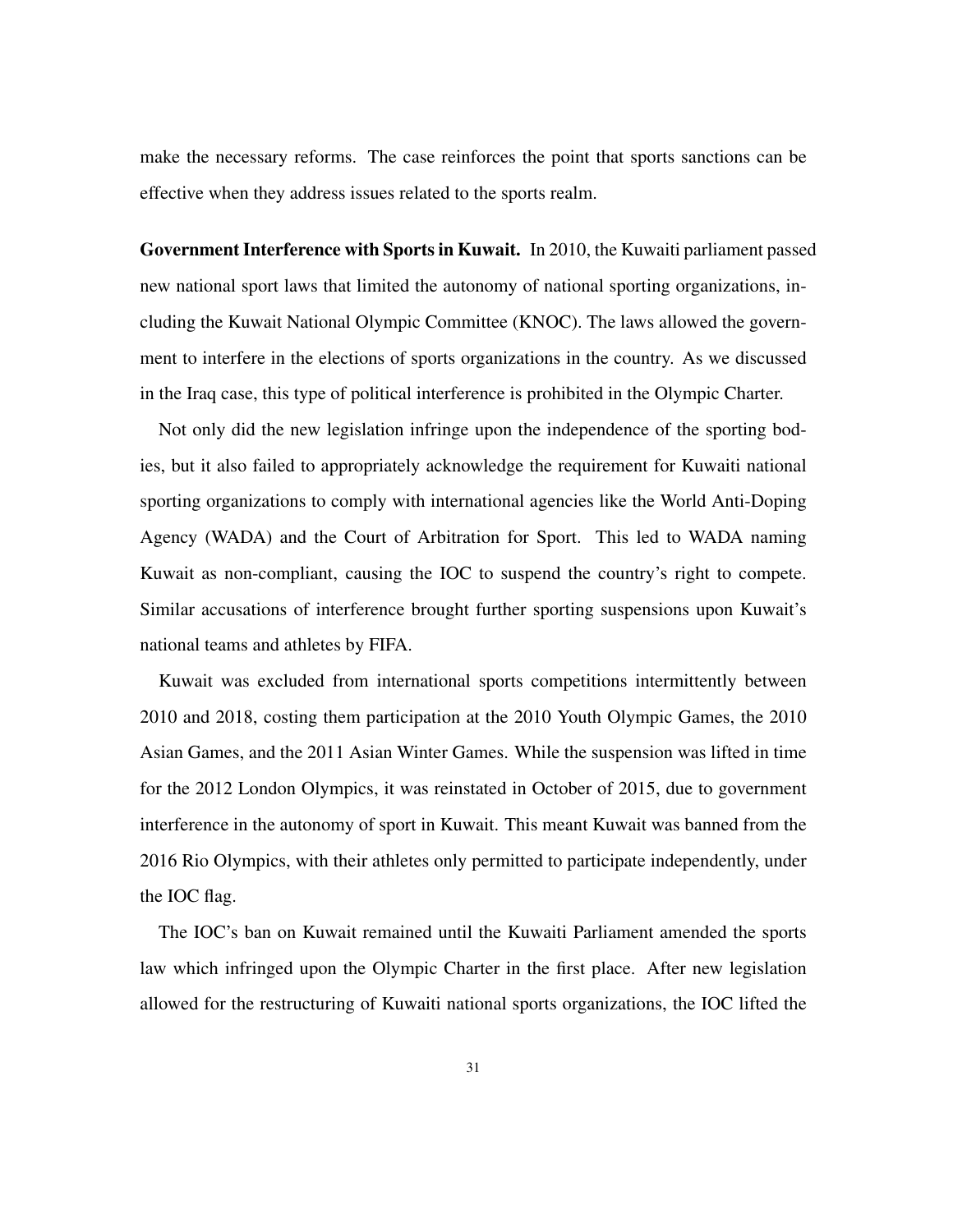ban, in time for the Tokyo 2020 Olympics. Going forward, in order to remain eligible for Olympic competition, Kuwaiti sports law must continue to uphold the integrity of sporting entities like the KNOC, so that their internal functions and operations may continue to be carried out without interference from the government.

Evaluating the Sanctions: The sanctions against Kuwait proved successful, and had a clear, significant impact on Kuwaiti sport law: each time Kuwait was suspended from international competition because of laws which permitted government interference in national sport organizations' elections, parliament moved to pass the necessary amendments to lift the ban. This happened in 2012, when the ban on Kuwait was lifted the first time, after Kuwait made sufficient amendments to the law in question. Law changes in 2015 led to the return of IOC sanctions. The Kuwaiti parliament once again was able to create the necessary amendments to the law which infringed upon the Olympic Charter, in order for the suspension to again be lifted in 2018. The suspension clearly incentivized law changes in favour of the IOC sanctions, and proved successful on more than one occasion.

This case quite clearly fits the pattern established by previous cases, indicating that sport sanctions can and do succeed when imposed in relation to issues of sport. The case further demonstrates the ability for international sporting bans to place pressure upon domestic and national sporting law, but not necessarily upon non-sport related national policies.

Government Interference with Sports in India. In May of 2012, India was banned from the Olympics because of corruption in its National Olympic Committee. Its government initially resisted the sanctions, but it reversed course after about a year and made the necessary reforms. It was able to enter the 2014 Olympics, although it missed the first few days of competition. During that period, its athletes had to compete under the Olympic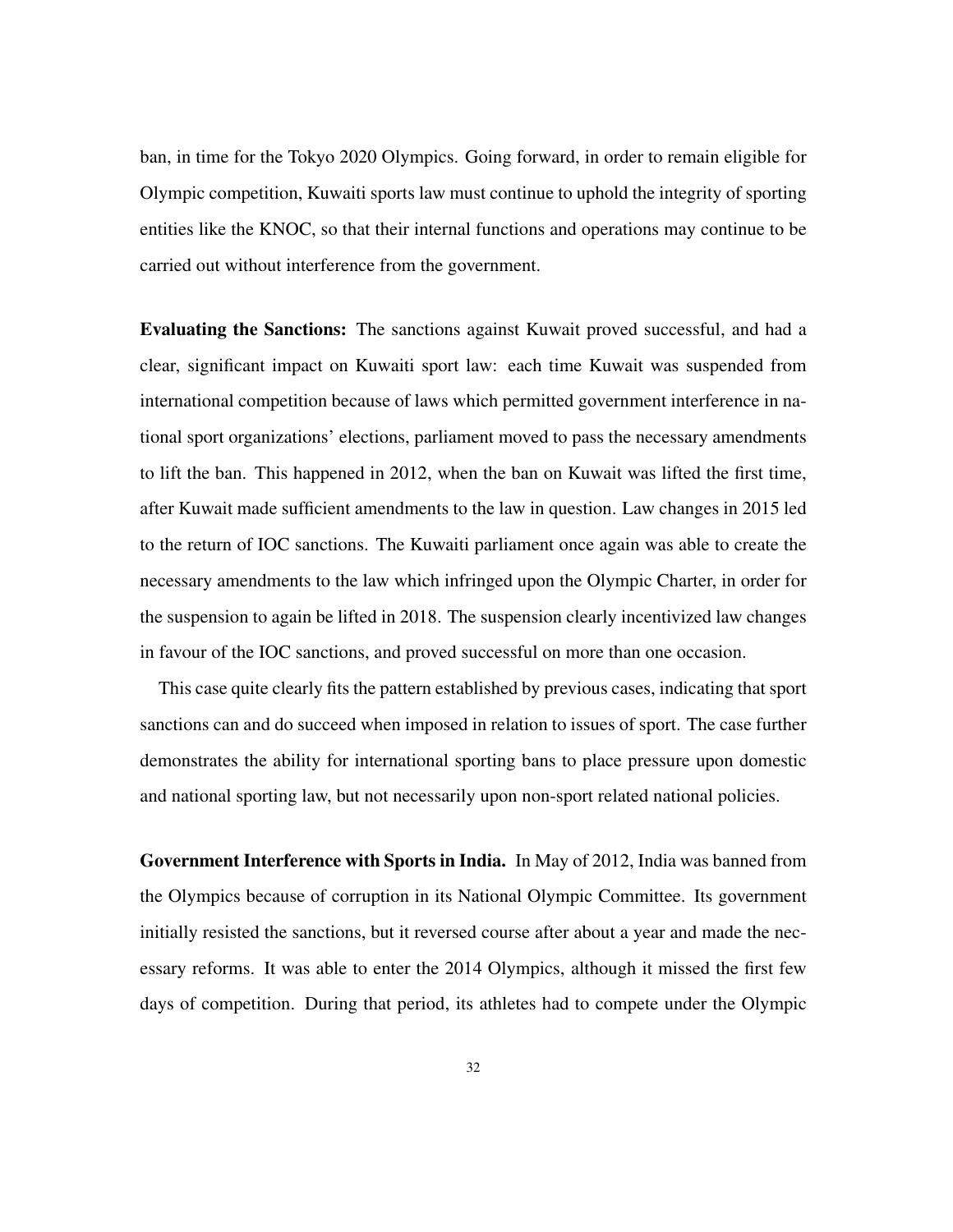flag. Therefore, similar to the Iraq (2008) case, India was banned temporarily, but it did not actually miss an Olympics because of the ban.

Evaluating the Sanctions. The case was clearly a success. Although initially obstinate, the Indian government made the necessary reforms, including holding fair elections to choose new members of the National Olympic Committee. The case represents another clear example of sports sanctions to stop undue government influence in sports, and it did not require India or its athletes to miss an Olympic games.

Russian Doping Program: In 2010, Russia did not perform as well as it would have liked at the Winter Olympics in Vancouver. For the first time in history, Russia had not competed for an Olympic medal in hockey, having lost to Canada in the quarterfinals. Moreover, Russia ranked eleventh, a small success for a country that is usually among the top four. Russian officials were determined to reassert Russian leadership in the realm of sport especially ahead of the 2014 Winter Olympics that were going to be held in Russia (Ioffe 2017). The state sponsored doping campaign is believed to have begun in late 2011 and to have continued during the Sochi Olympic Games until August 2015 (McLaren 2016).

Following allegations of widespread doping in Russia, the World Anti-Doping Agency (WADA) set up an independent commission to conduct an investigation into the matter. In November 2015 the commission published its findings claiming that the Russian Sports Ministry had overseen a system whereby positive doping samples would go missing. Such a finding entailed that Russia had clearly violated anti doping rules according to the World Anti-Doping Code. WADA later suggested, following the publication of the McLaren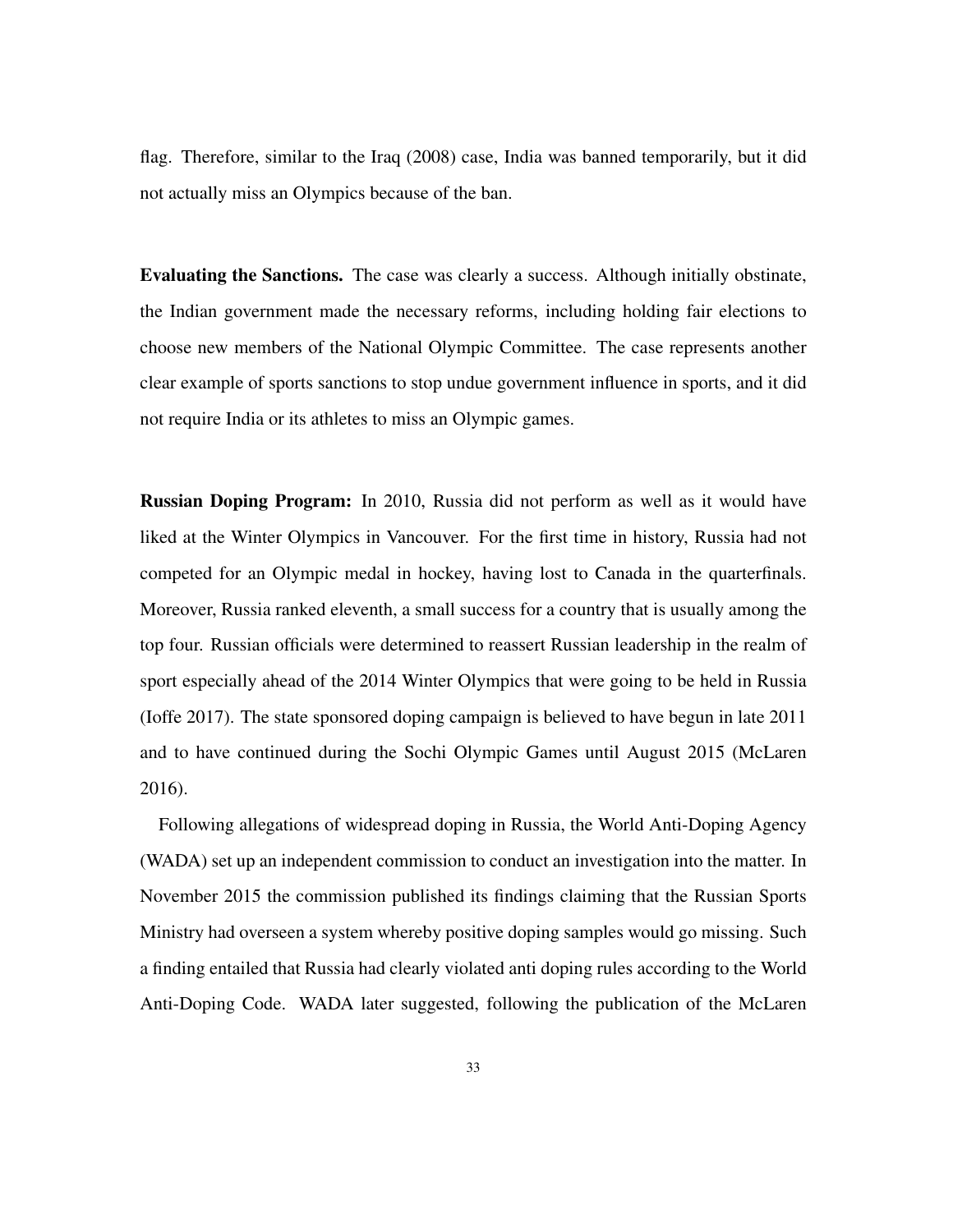Investigation Report, that Russia be banned from the 2016 Summer Olympics (*WADA* 2016).

Nevertheless, the International Olympic Committee chose not to ban the Russian Olympic team. Instead it stated that it would be up to each individual sporting federation to decide for itself which athletes should be allowed to participate based on reliable international tests and the athletes' anti-doping records (*IOC* 2016). In most sports Russian athletes that passed these examinations were allowed to participate in the Olympics. The only exception was athletics where Russia was banned.

Following new findings of institutionalized cheating by the IOC's Disciplinary Commission, the Russian Olympic Committee was suspended and Russian athletes allowed to participate in the 2018 Winter Games as neutral "Olympic Athletes from Russia (OARs)". This meant that they competed under the Olympic instead of the Russian flag (*IOC* 2017).

Finally, after Russia provided WADA with incomplete and manipulated doping data, WADA recommended in November 2019 that Russia again be banned from international sports for a period of four years. Later, upon appeal before the Court of Arbitration for Sport (CAS), this period was reduced to two years. As a result, Russian athletes will have to compete as the Russian Olympic Committee's athletes in the 2021 Summer Olympics and 2022 Winter Olympics and World Cup (*BBC* 2020).

Evaluating the Sanctions: The sanctions imposed by the international community against Russia were ineffective. They were intended to punish Russia for its state-sponsored doping program and bring RUSADA into compliance with the World Anti-Doping Code. Nevertheless, despite sanctions, Russia gave WADA manipulated and incomplete data. According to WADA's President, this showed a continued stance of deception and denial (*WADA* 2019).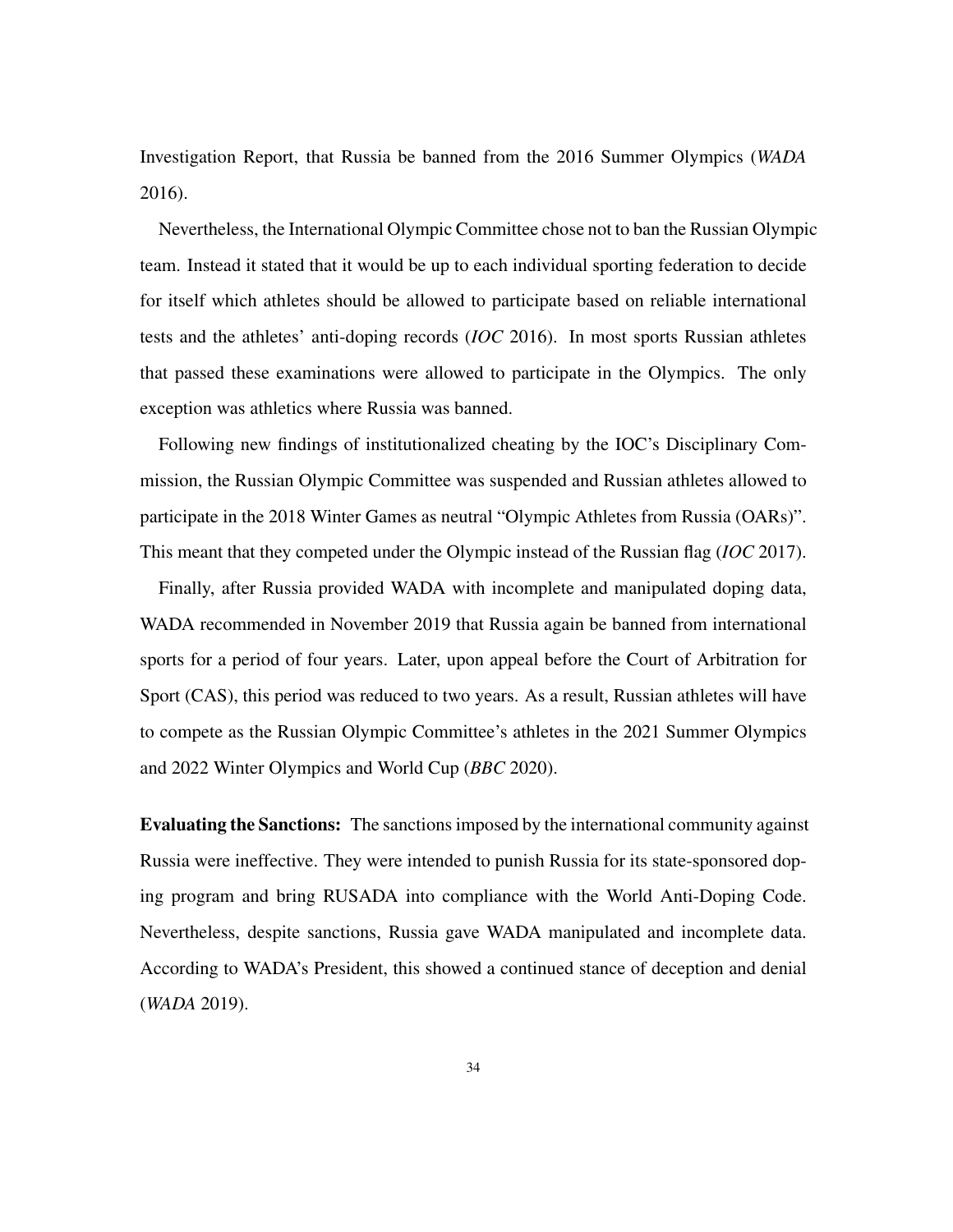The ineffectiveness of the sanctions can be attributed to the fact that they were limited. Namely, the IOC's decision to allow Russian athletes to compete in Rio meant that Russia could still maintain its leadership in the world of sports. In fact, in the 2016 Summer Olympics the Russian federation won 19 gold medals and ranked fourth (*CBS* 2016). Therefore, international sanctions were not too costly for Russia. Had Russia's punishment been more severe perhaps it would have been pressured into compliance.

The IOC's decision not to ban Russia from the Olympic Games in 2016 and to later allow Russian athletes to compete as OARs came as a surprise given the severity of Russia's violations. Indeed, maybe a complete ban would have been imposed if another country had committed the same breaches. As one Canadian athlete expressed after the IOC's decision in 2016, "I ask myself if we were not dealing with Russia would this decision to ban a nation been an easier one? I fear the answer is yes" (Maese 2016). In short, Russia is a strong state that has leverage over international sporting organizations. This leverage stems from Russia's cyberattacks and its political influence.

In 2018, Russian military spies are believed to have hacked hundreds of computers used by authorities at the Winter Olympic Games. This allowed them to extract intelligence and publish confidential medical information about US athletes. Had they wanted to, they could also have conducted network attacks (Nakashima 2018). Fear of Russia doing either of these things in the future may influence the decision making of international sports organizations.

Moreover, Russia is believed to have influence over the IOC via its President Thomas Bach. It is speculated that Putin helped Bach secure the post by influencing IOC members that elect the President. Moreover, indicative of Bach's close ties with Russia was his soft stance towards the country prior to the doping scandal. For instance in 2014, Bach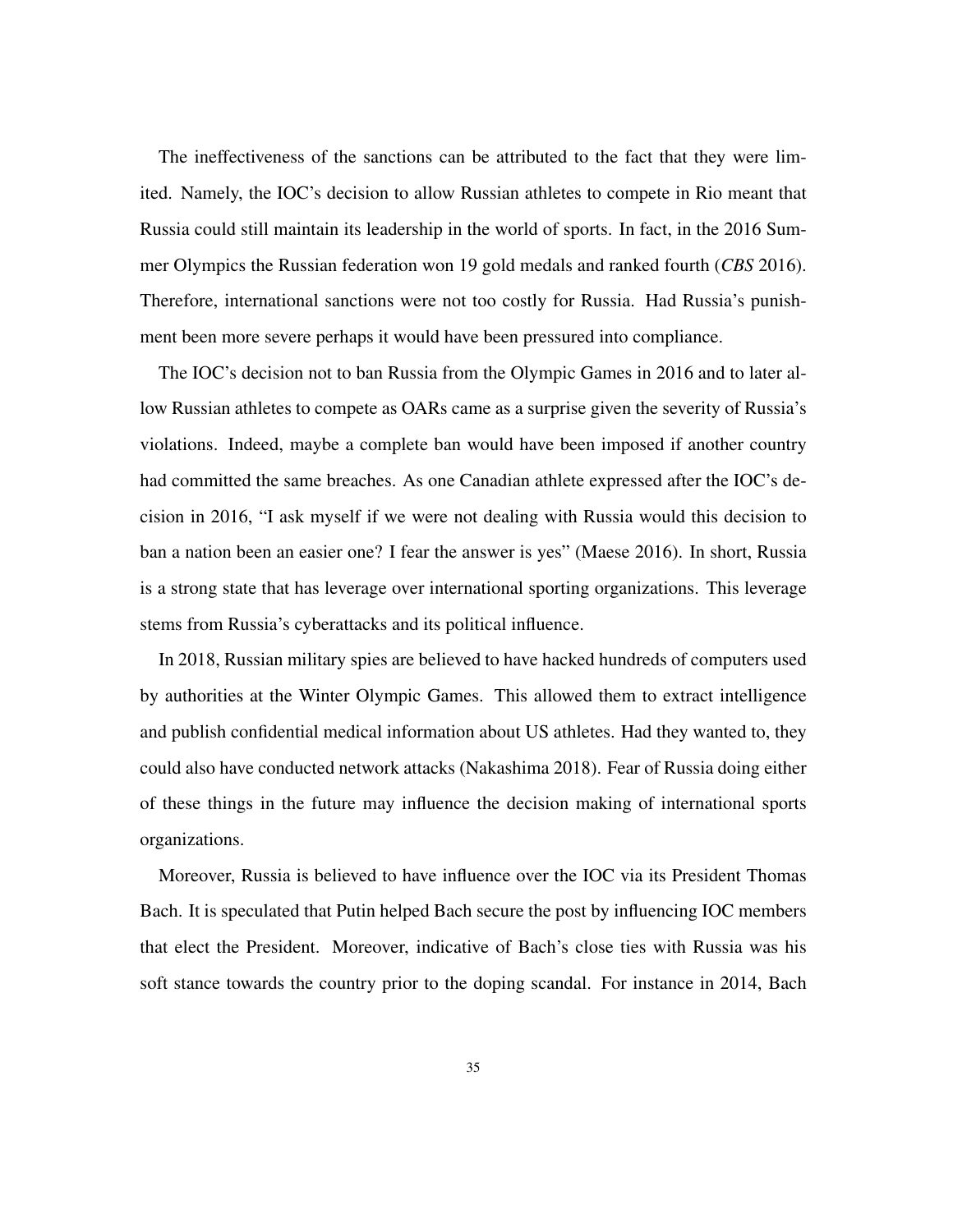praised Putin's great commitment to the Olympic Games and described the Sochi Winter Olympics as a "real special experience" despite criticism in the media that the games were too expensive and that there may have been corruption involved (Gibson 2016). In sum, the Russian case suggests that the effectiveness of sports sanctions is largely influenced by the leverage of the target country over its sanctioners.

Partial Case: Women's Rights in Saudi Arabia. Saudi Arabia has long maintained discriminatory policies towards women. In the area of sport, women were not given physical education in state schools and were not encouraged to practice sport in public. As a result, they were forced to play underground leagues, women's gyms were not granted authorisations and women were not supported to participate in international sporting events (*Human Rights Watch* 2012).

Saudi Arabia's treatment of women in sports contravened the International Olympic Committee's (IOC) charter which states that sport is a right for everyone and bans gender discrimination in practicing sports. As a result, the IOC began pressuring Saudi Arabia in 2012 to include female athletes on its Olympic team. Saudi Arabia granted a place to two female athletes on its Olympic team for the 2012 London Summer Olympics (Peralta 2012).

Furthermore, in 2014, the IOC introduced a set of reforms called Olympic Agenda 2020, which has made gender equality one of the key goals of the Olympic movement. Moreover, in 2015 IOC President Thomas Bach stated, "a commitment to 'non-discrimination' will be mandatory for all countries hoping to bid for the Olympics in the future ... countries like Saudi Arabia must really work to allow female athletes to freely participate." As a result, the President rejected a suggestion by Saudi Arabia to co-host sex segregated Olympics with Bahrain (*Human Rights Watch* 2016).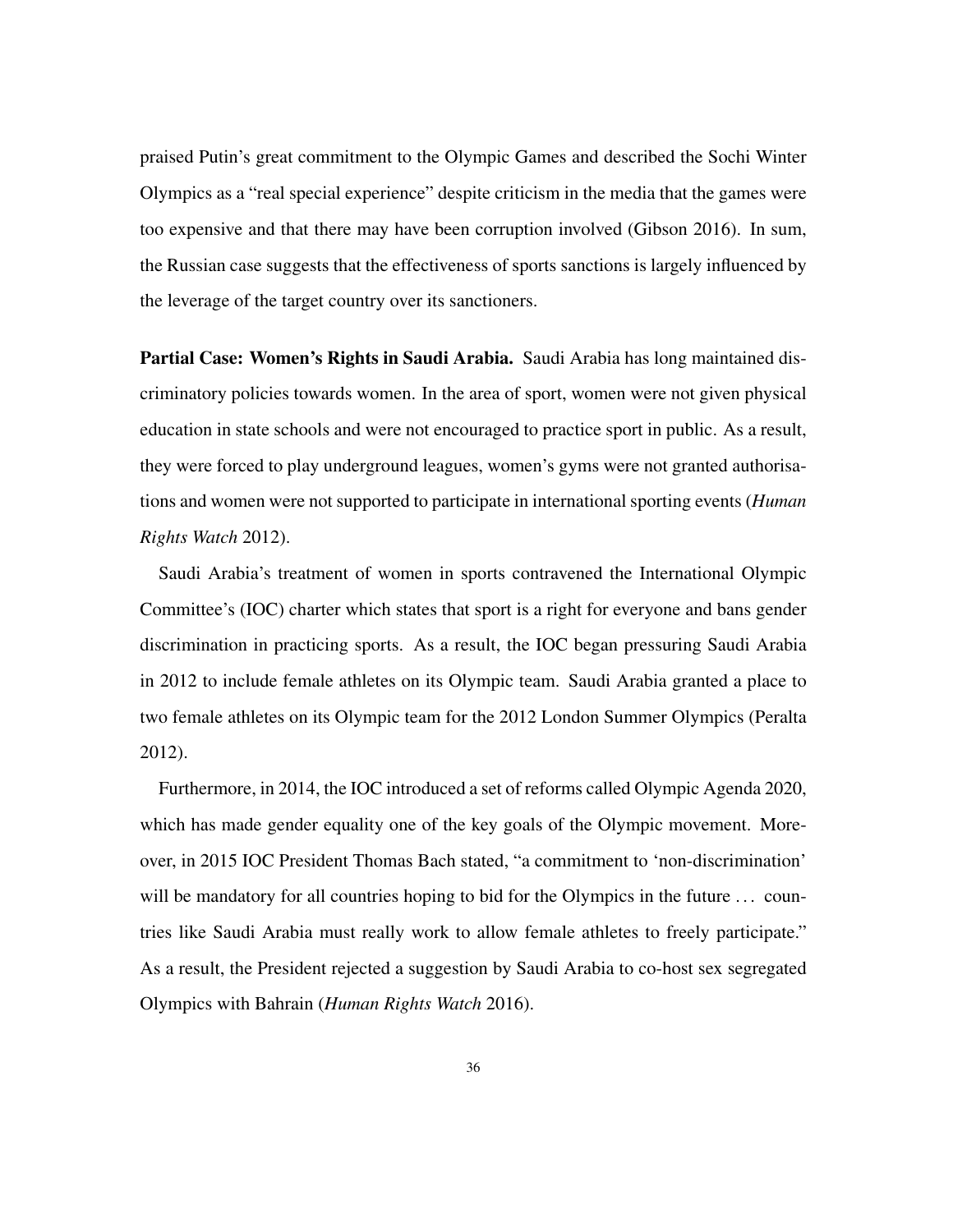Saudi Arabia has since taken further steps to reduce gender discrimination in the realm of sports. Since August 1st 2016, the General Authority for Sports of Saudi Arabia has introduced a new female department and appointed a female (Princess Reema Bint Bandar Al Saud) as the head. Female spectators are also allowed to attend sports events in stadiums since 2018 and a women's football league was created in 2020.

Evaluating the Pressure Campaign: It should first be noted that the IOC's efforts to persuade Saudi Arabia to have women on their Olympic team did not amount to a major case of sport sanctions as the IOC did not hinder Saudi Arabia's participation in international sporting events. For example, the IOC did not condition Saudi Arabia's participation in the Summer Olympics of 2012 on including female athletes on the Olympic team. Nevertheless, the IOC did make the removal of gender discrimination in sport a prerequisite for any future bids to host the Olympics. These actions did constitute sport sanctions as they hindered Saudi Arabia's ability to host an international sporting event.

Furthermore, the sequence of events would suggest that the IOC sanctions were effective. Following the IOC's rejection of Saudi Arabia's bid to co-host the Olympic Games in 2015, Saudi Arabia took several important steps to reduce gender discrimination in sport (as laid out in the previous section). Moreover, although Saudi Arabia claims to have begun to provide men and women with equal opportunities to participate in sports and physical education in 2003, it had also taken discriminatory measures since then. For instance, in 2009 and 2010 Saudi Arabia closed several women's gyms. In addition, many promises that had been made since 2003 had not been turned into concrete measures until after 2015. For example, in 2011 Saudi Arabia announced plans to introduce physical education for girls in state schools. However, only in 2017 did the plan turn into tangible action and Saudi Arabia allowed girls to play sports in public schools (*Human Rights*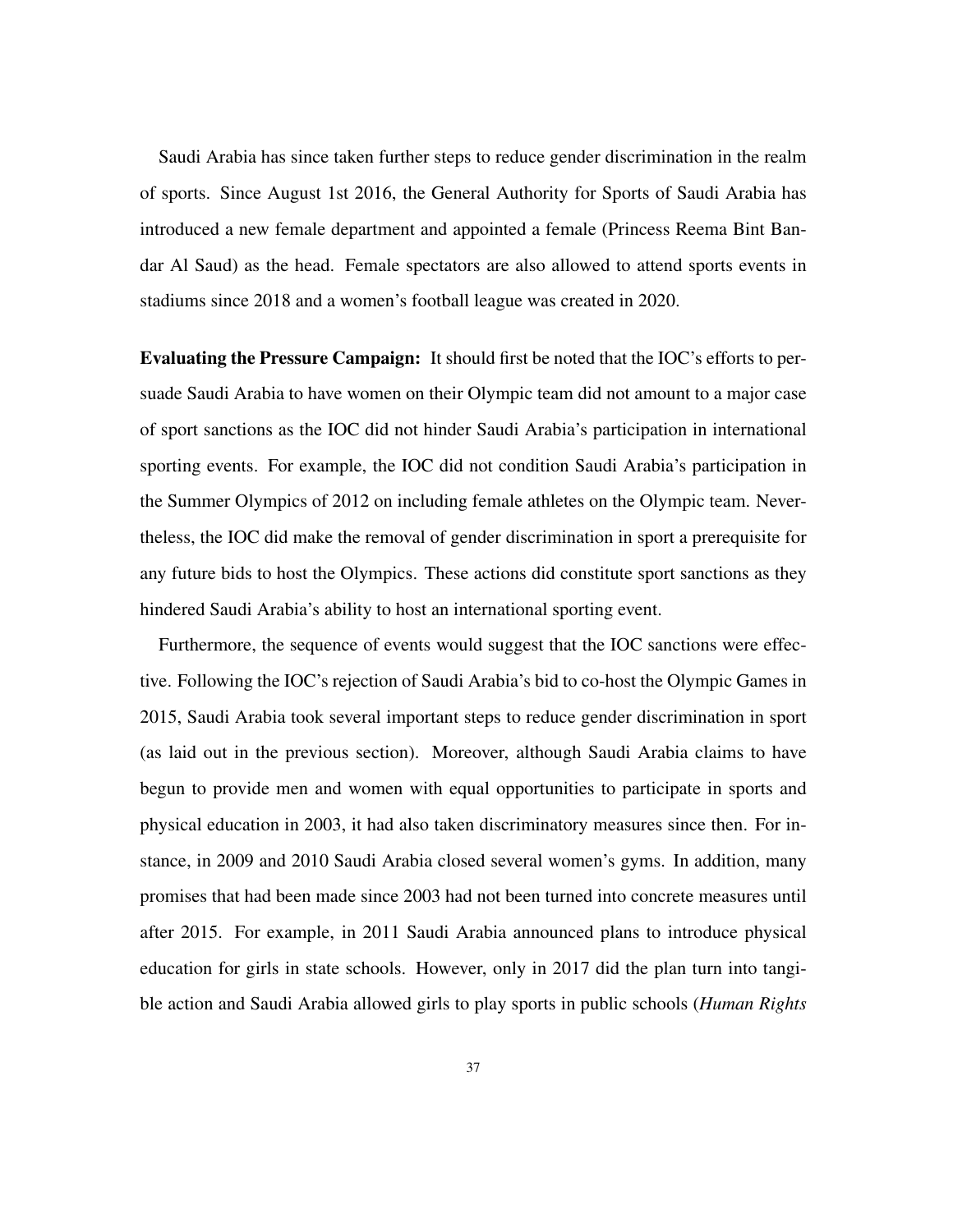*Watch* 2012). It can thus be hypothesised that the IOC's sanctions played a significant role in pushing for reforms in sport.

However, this hypothesis is not supported by too many CPOs. Namely, while Saudi Arabia did carry out reforms to reduce gender discrimination in sport, it did not do so through cooperation with the IOC. While the IOC expressed that countries that wanted to host the Olympics needed to comply with rules banning gender discrimination, it did not specify the reforms that Saudi Arabia needed to implement nor assist it in ending discrimination as soon as possible (*Human Rights Watch* 2016). Cooperation with the IOC would have suggested that the sport reforms were primarily intended to remove IOC sanctions, a conclusion that is now difficult to support especially taking into account other possible explanations.

Indeed, Saudi Arabia's reforms in sport seem to form part of an initiative to socially and economically transform the kingdom, called Saudi Vision 2030. The framework states that it seeks to unlock the "talent, potential and dedication of . . . young men and women." Vision 2030 seeks to increase female participation in all aspects of life. Saudi Arabia's Crown Prince, Mohammed bin Salman, who is believed to be the de facto ruler of the kingdom, has pursued this goal by granting Saudi women more rights at an accelerated pace. Since the Crown Prince came to power in 2017, women have been allowed to drive and participate more in the workforce. The relaxation of the male guardianship law has also made women more independent (Hubbard and Yee 2019).

That sports reforms are part of a wider reform initiative is also evidenced by official statements. When Saudi Arabia's Ministry of Education announced that public girls' schools would offer physical education programs starting in the fall of 2017, it stated that the decision was made in fulfilment of the Global Goals of Saudi Vision 2030 (*Beyond*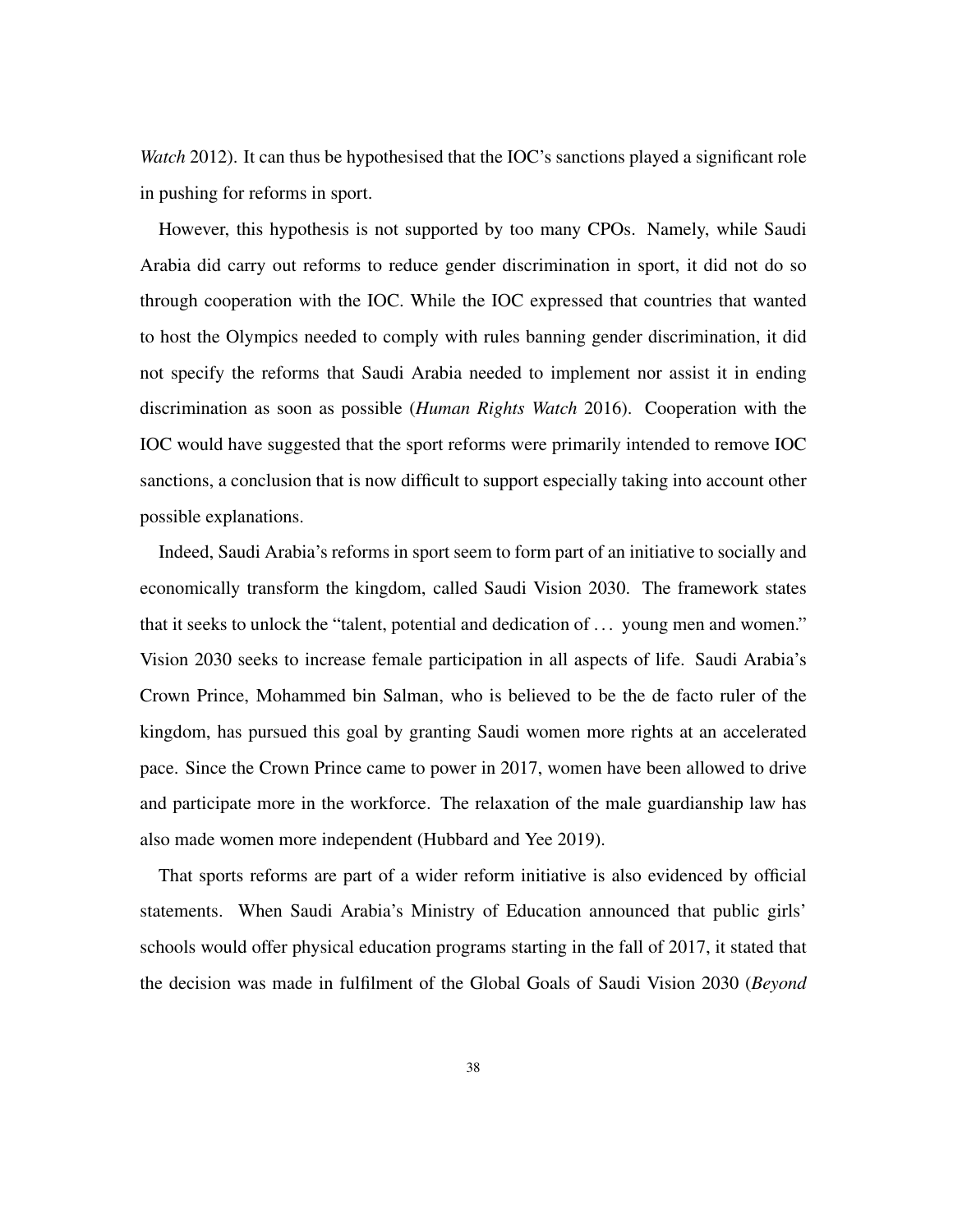*Sport* 2017). In sum, while the IOC's sport sanctions seem to have causally contributed to reducing gender discrimination in sport, they may have done so to a lesser degree than other factors such as the broader socio-political context.

Partial Case: 1980 Boycott of the Moscow Olympics. In December 1979, the Soviet Union invaded Afghanistan, beginning a nine year occupation that featured numerous war crimes and human rights abuses. In response, 65 countries refused to participate in the 1980 Summer Olympics in Moscow. These countries included the United States, China, Japan, and West Germany.

This boycott did not rise to the level of systematic sports sanctions where a county is banned from most or all international sporting events. However, the case is still worth exploring because it involved the collective effort of about half of the international community to delegitimize the Soviet's Olympic Games. Therefore, this case can still shed some light about when sports sanctions are likely to work.

Evaluating the Boycott. The 1980 Boycott clearly did not compel the Soviet Union to leave Afghanistan. In fact, the Soviets continued occupying the country until 1989. Given that previous cases suggest that sports sanctions cannot directly bring about major political changes unrelated to sports, this result is not too surprising. In fact, it seemed obvious to some observers at the time that the boycott had little chance of making the Soviets leave Afghanistan (e.g., Nafziger 1980; Grehl 1980).

However, the boycott did clearly lead to an anti-Western backlash within the Soviet Union. First, the government refused to acknowledge that the boycott movement had resulted from its war in Afghanistan. It instead blamed the boycott on President Carter trying to boost his domestic support and the United States not wanting to see Moscow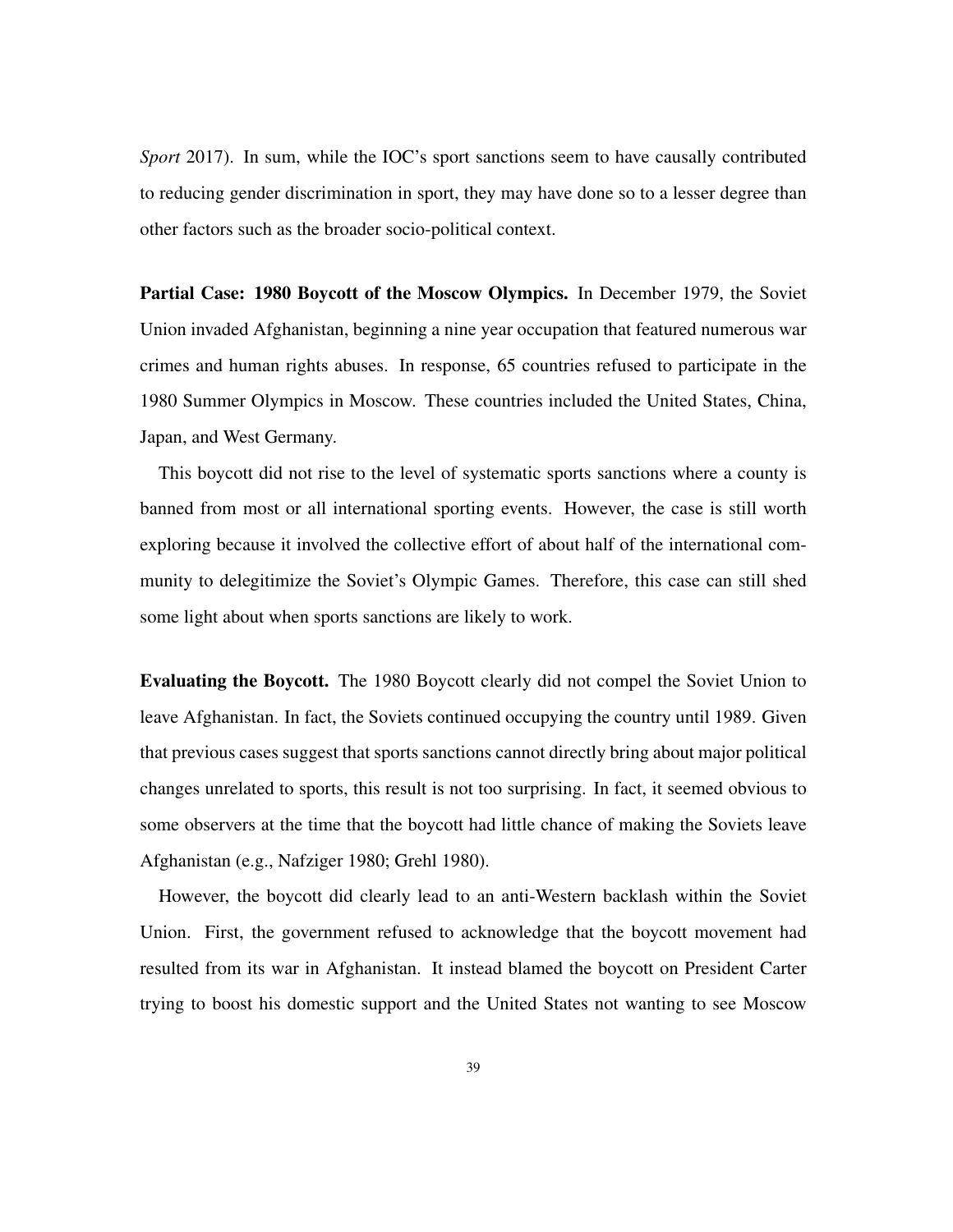stage a successful Olympics (Guttmann 1988). Four years later, the Soviets boycotted the 1984 Summer Olympics in Los Angeles. They accused the United States government of spreading anti-Soviet propaganda and failing to provide a safe environment for athletes. However, it is widely acknowledge that the 1984 boycott was a direct retaliation for the 1980 boycott (Guttmann 1988).

In conclusion, the boycott clearly failed to cause the Soviets to withdraw from Afghanistan. Instead, it is appears to have intensified hostilities between the Soviets and the West.

Summary of the Results. Table 1 lays out the main findings of our analysis. The clearest pattern is that sports sanctions seem more likely to work when they address issues related to sports. Whether the issue was segregated domestic sports leagues in South Africa, fan violence in Britain, the lack of female athletes in Afghanistan, or government interference in Kuwait, sports sanctions appeared capable of achieving their goals. On the other hand, when the objectives of the sports sanctions extended beyond the sporting realm, the results look quite different. Sports sanctions could not bring regime change to Rhodesia or South Africa, pressure the Soviets to leave Afghanistan, or end the war in Yugoslavia.

Our analysis also suggest that when powerful countries want to evade or offset the sanctions, they may be able to do so. The case of Russia (2018-Present) is the only one where we found that sports sanctions failed to achieve a purely sports-related objective. In addition, even though the Moscow Boycott (1980) had an ambitious geopolitical objective, the Soviet Union was able to blunt the punishment, holding a sporting event with many of its allies. It therefore seems that a state's capacity to undermine the sanctions is a critical determinant of whether they will prove successful.

Lastly, the interesting case of Britain (1985-1991) demonstrates that a government might actually welcome sports sanctions. Many government leaders work hard to make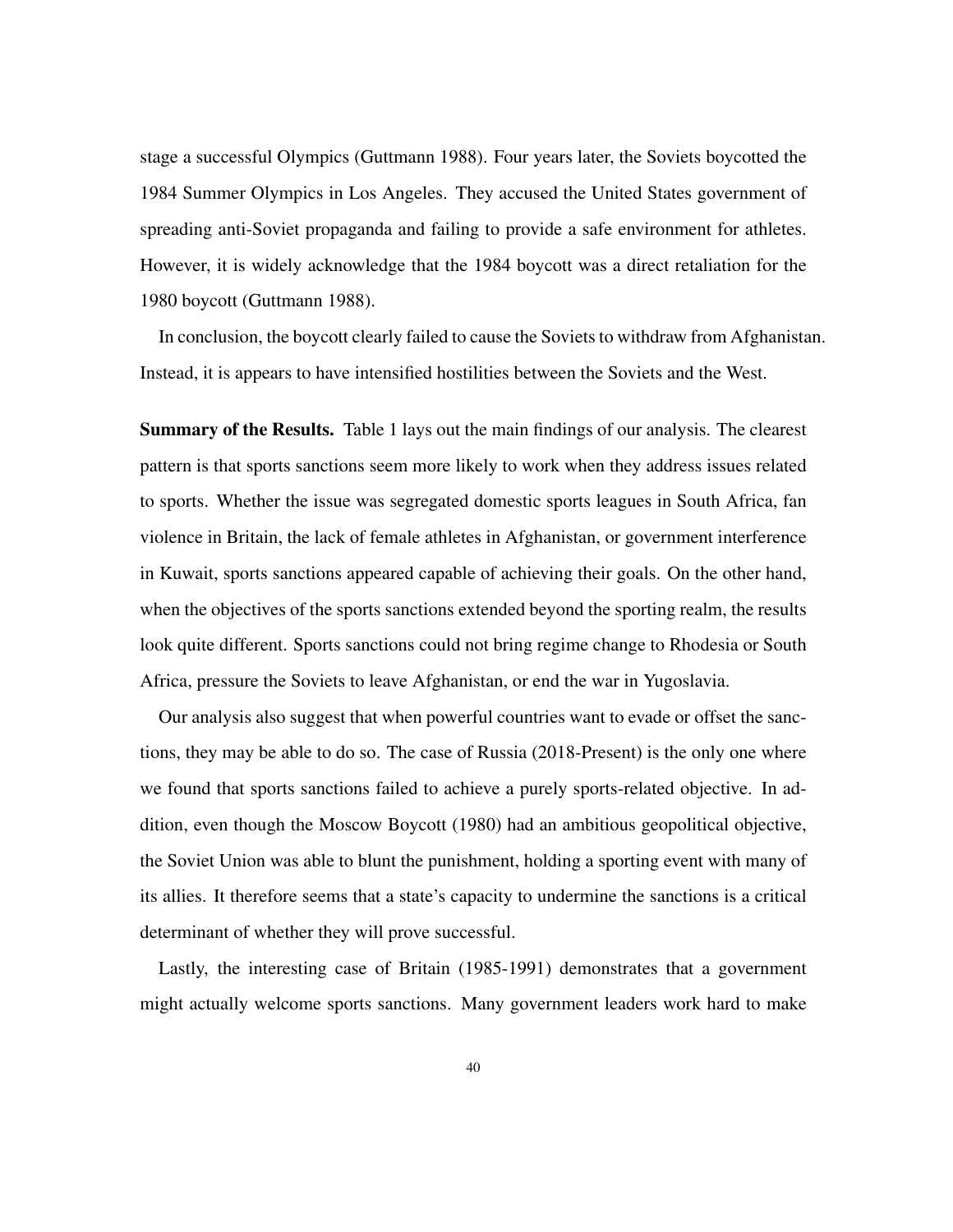| <b>Table 1: Summarizing the Results</b> |                                              |                                    |
|-----------------------------------------|----------------------------------------------|------------------------------------|
|                                         | Goals                                        | <b>Outcome</b>                     |
| Rhodesia (1966-1979)                    | Regime Change                                | Failure                            |
| South Africa (1959-1981)                | Desegregate Sports<br>Leagues                | Qualified<br><b>Success</b>        |
| South Africa (1982-1991)                | Regime Change                                | Failure                            |
| <b>Britain (1985-1991)</b>              | Reduce Spectator<br>Violence                 | <b>Success</b>                     |
| <b>Yugoslavia</b> (1992-1995)           | End War                                      | Failure                            |
| <b>Afghanistan</b> (1999-2002)          | Women's Inclusion<br>at the Olympics         | <b>Oualified</b><br><b>Success</b> |
| Iraq(2008)                              | <b>End Government</b><br>Interference in NOC | <b>Success</b>                     |
| Kuwait (2010-2018)                      | <b>End Government</b><br>Interference in NOC | <b>Success</b>                     |
| India (2012-2014)                       | <b>End Government</b><br>Interference in NOC | <b>Success</b>                     |
| Russia (2018-Present)                   | Stop Doping Program                          | <b>Largely Evaded</b>              |
| Saudi Arabia (2012-Present)             | Women's Inclusion<br>at the Olympics         | Qualified<br><b>Success</b>        |
| <b>Moscow Boycott (1980)</b>            | End War                                      | Failure                            |

Notes: Reported outcomes are based on our own evaluations of the cases. We define cases as successful if the sports sanctions appeared to play an important role in causing the target country to comply with the stated demands of the sanctions.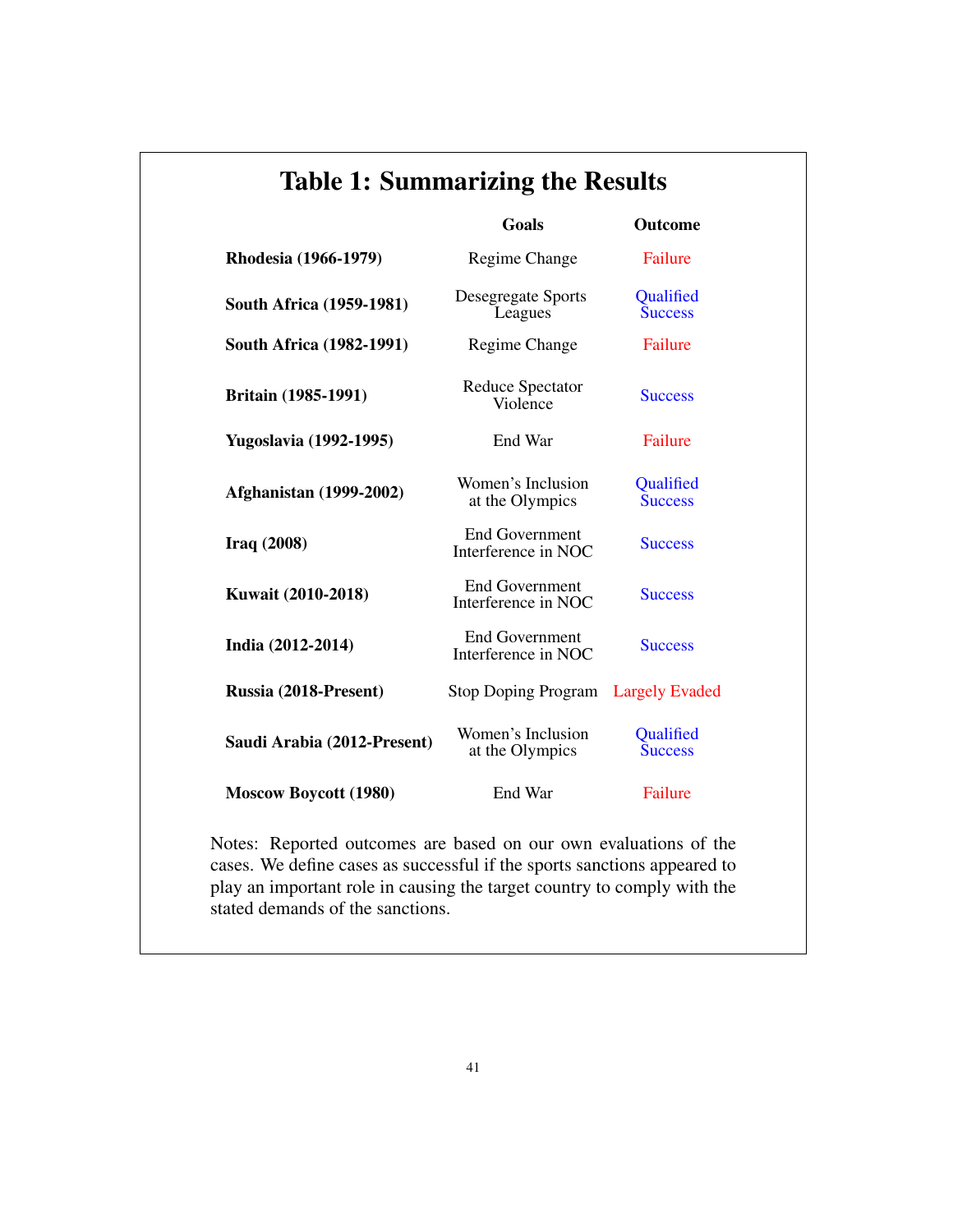their countries safer and improve the well-being of their citizens. If a temporary ban from a sporting event could help them achieve these goals, some governments might view sports sanctions as a valuable tool for facilitating important reforms. When a situation like this arises, sports sanctions could be a promising policy instrument for bringing about positive change in the world.

#### Section 5: Discussion

Although our results suggest that sports sanctions can be very effective in certain contexts, several additional considerations should qualify our findings. First, we defined success of sports sanctions as whether they played an important causal role in compelling the target country to comply with the stated demands. Defining success in this way is useful for analytical clarity, but it might also be a narrow way to think about success. For example, even if the target country refuses to go along with the demands, sports sanctions might nevertheless be effective in deterring other countries from engaging in the same behavior (Miller 2014).

Saudi Arabia, for instance, announced that it would work toward including women on its Olympic team following the ban of Afghanistan in 1999. This suggests that the Afghan case may have been an important early catalyst for Saudi reform. We discussed earlier that we believe that this type of anticipation effect is unlikely for issues outside the sporting realm, but it may be present for sports-related issues. If so, the impact of sports sanctions on state behavior might go beyond what we found in this study, at least when it comes to the sporting realm.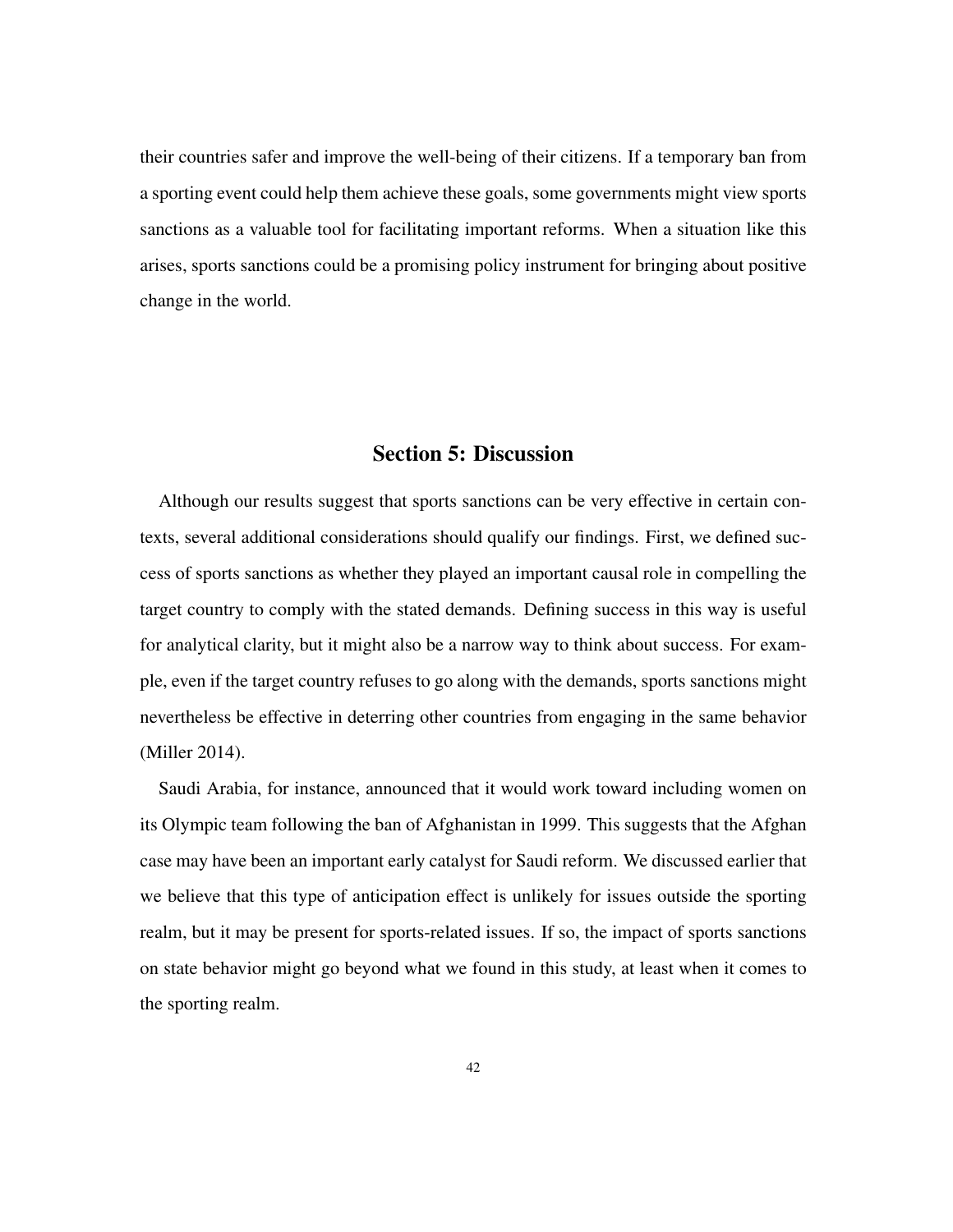Sports sanctions might also be effective in drawing attention to certain problems in the world, which could lead to more comprehensive efforts to tackle them. The sports sanctions against South Africa might have worked according to this logic. If so, our analysis may have understated their importance in this respect. Still, thinking about success in this way is a little questionable, especially in the degrees of causation framework. The reason is that the sports sanctions themselves would not be doing much of the causal work. Therefore, studies that define success in this way should be clear that they are referring to the success specifically in terms of acting as an important signal. In sum, how scholars define the success of sports sanctions is an important decision, and it should be carefully considered in future research on this topic.

A second limitation of our analysis is our small sample size. Since we divide the South Africa case into two cases and also include two borderline cases, our total sample size is 12. While we still think our analysis provides valuable insights, particularly when it comes to the effectiveness of sports sanctions when they address sports-related issues, we should nevertheless be cautious given our small number of cases. In particular, only two of our cases involved obstinate great powers–Russia (2018-Present) and the 1980 Moscow Boycott. Similarly, Britain (1985-1991) was the only case where a government was welcoming of the sanctions, and future cases like it might be quite rare. Therefore, our results regarding these specific cases should be interpreted with caution.

Third, we believe that it may be very difficult to use sports sanctions in a way that is both effective and morally consistent. The key challenge is that the cases where governments break the rules most egregiously (e.g., North Korea) may not be the cases where sports sanctions are most likely to work. Therefore, an approach to sports sanctions that prioritizes effectiveness may lead the international community to ban countries that are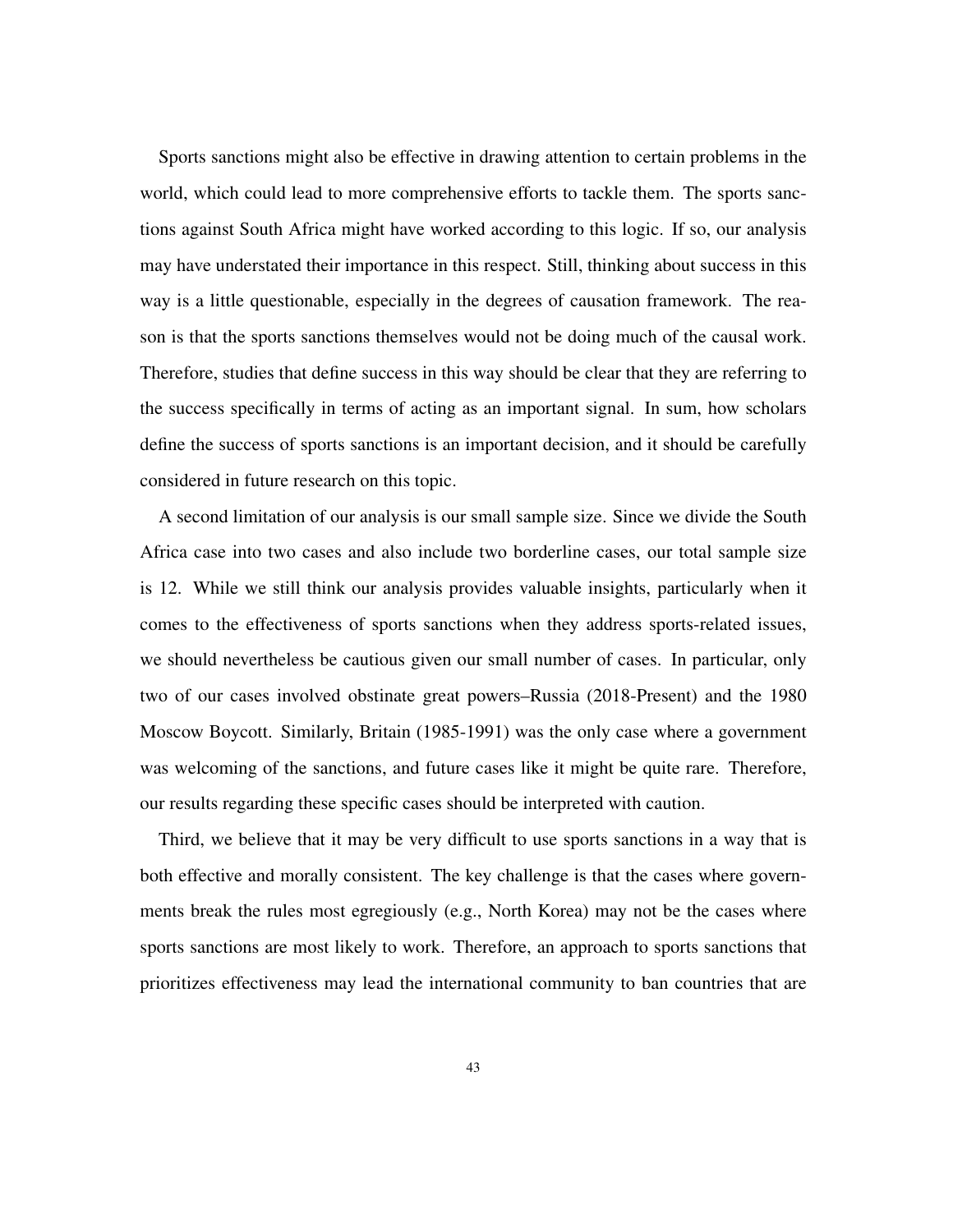not the most serious offenders. Meanwhile, an approach that prioritized moral consistency might be completely counterproductive, because it would involve using sports sanctions in cases where they are very unlikely to succeed.

This potential effectiveness/consistency trade-off could make it very difficult to use sports sanctions in practice. Prioritizing effectiveness may be the best option. However, being inconsistent could reduce effectiveness if it made the sanctions seem less legitimate. There is some empirical evidence that this can happen. When Russia was banned from the Olympics in 2018, one Canadian journalist pointed out that it seemed inconsistent to ban them but not North Korea (Chaisson 2018). Of course, we do not believe that questions of consistency completely undermine effectiveness. If they did, all past cases of sports sanctions would have proved unsuccessful. However, the effectiveness/consistency trade-off is still an important concern, and it deserves careful attention from scholars who write about this subject.

Fourth, if sports sanctions become a more common feature of international relations, some countries might actively try to get their adversaries banned. This could result in negative publicity campaigns that heighten tensions between rival countries. Some nations might also spread propaganda and misinformation about their enemies, which could result in a wide range of negative consequences. Thus, opening up a new source of controversy in international relations could cause more problems than it solves. To mitigate this issue, it may be best to ensure that the decisions about whether to ban certain countries are left up to strong, trustworthy institutions, rather than allowing them to be influenced by public sentiment.

Fifth, it is worth stressing again that sports sanctions probably hurt the athletes more than anyone, which in some cases could be unfair. Fortunately, for individual sports,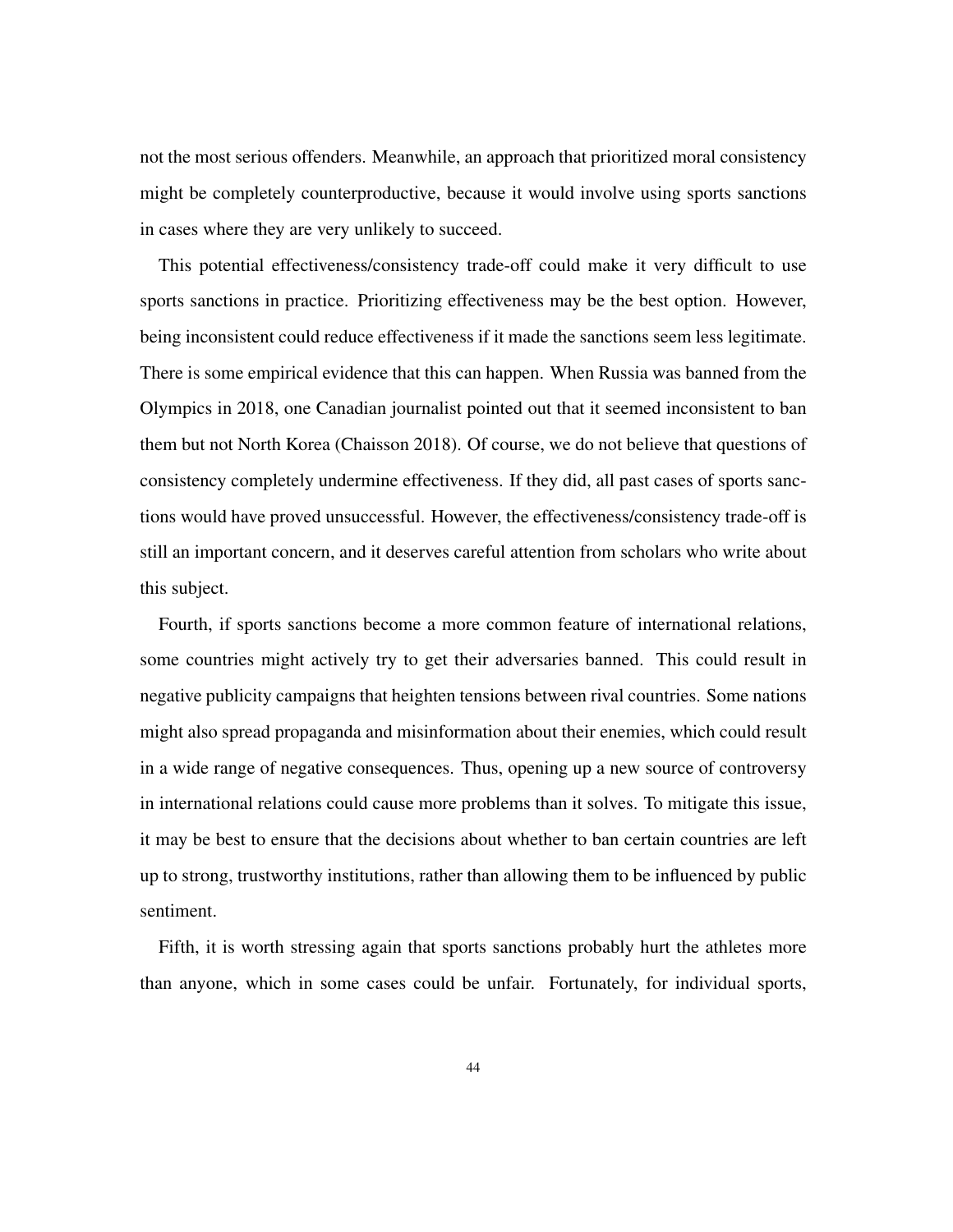athletes can compete under a neutral flag, as we discussed earlier. However, there simply may be no good solution for team sports. We encourage scholars who write about this topic in the future to keep the interests of these individuals in mind. Competing at an event like the World Cup could be a dream that they have spent years or decades working towards, and this can be an easy thing for academics to overlook. It is not the only issue to consider, but it is certainly part of the equation.

# **Conclusion**

The analysis in this paper suggests that sports sanctions can achieve their goals under certain circumstances. The most important factors seem to be whether the demands of the sports sanctions are related to sports, the capacity of the target country to resist the sanctions, and the willingness of the government of the target country to undertake the reforms. To our knowledge, no study in political science has carried out a similar analysis before us, despite the importance of this topic for the endeavour of encouraging positive change in the world.

In addition, we have identified several potential concerns with sports sanctions that we believe warrant more attention from the academic community. In fact, it appears to us that the topic of sports sanctions is far from simple. While this paper contributes to our understanding of when sports sanctions seem to work, it cannot answer all the complex and challenging questions about when and how sports sanctions should be used. We do hope, however, that our research in this paper can serve as a starting point for making more progress on this topic in future studies.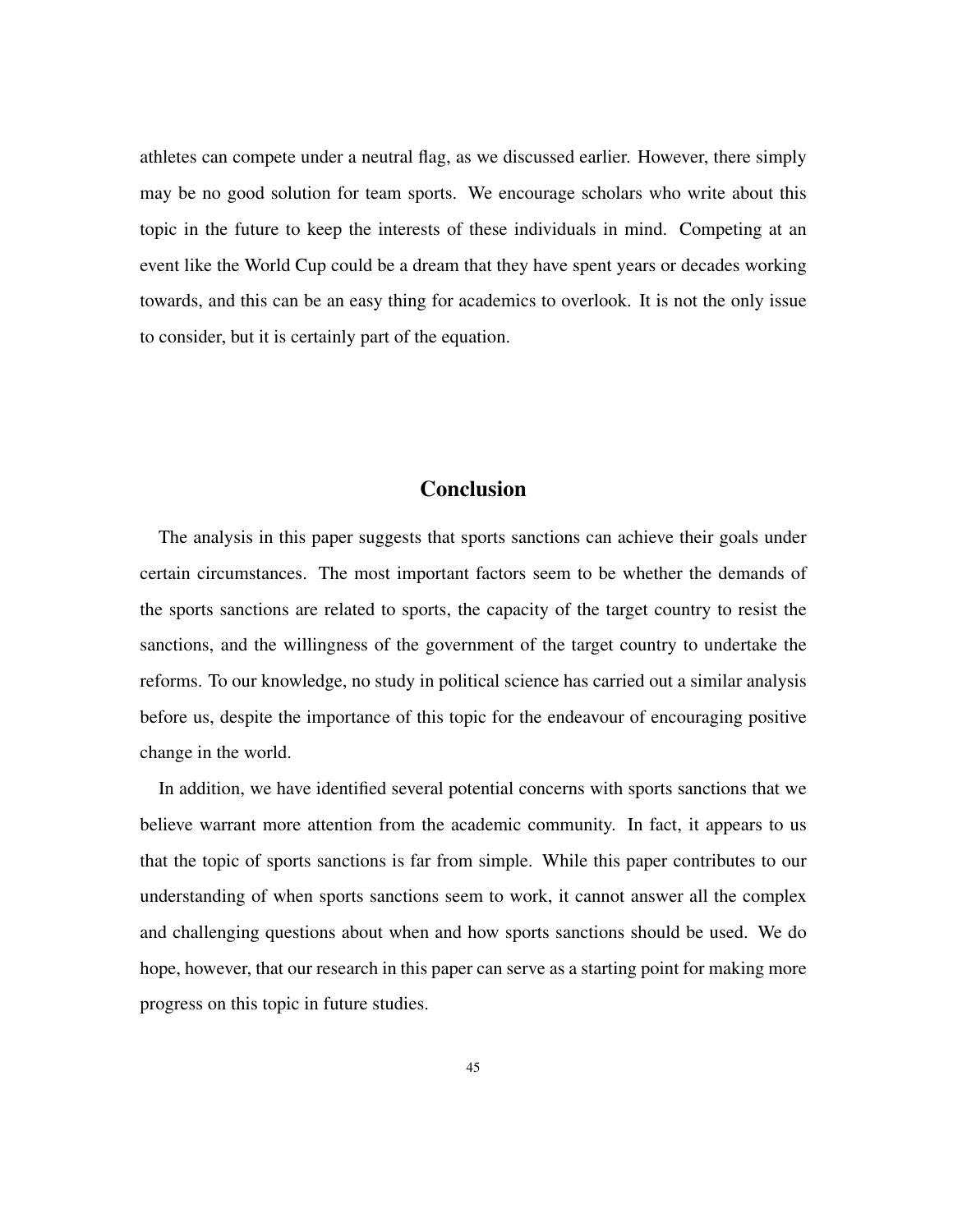## References

Allen, Susan Hannah. 2005. "The Determinants of Economic Sanctions Success and Failure." *International Interactions* 31(2): 117-138.

Allen, Susan Hannah. 2008. "The Domestic Political Costs of Economic Sanctions." *Journal of Conflict Resolution* 52(6): 916-944.

Baker, Liana B. 2016. "Half the World Watching Games, Opening Ceremony Ratings Flat: IOC." *Reuters*, August 17.

*BBC*. 2020. "Russia banned from Tokyo Olympics and 2022 World Cup after Cas ruling." *BBC*, 17 December.

Bertoli, Andrew D. 2017. "Nationalism and Conflict: Lessons from International Sports." *International Studies Quarterly* 61(4): 835-849.

*Beyond Sport*. 2017. "Saudi Arabia to Introduce Sports Programs to Girls' State Schools."

*CBS*. 2016. "2016 Rio Olympics: Medal Tracker."

Chiasson, Paul. 2018. "North Korean Sport Diplomacy: The Olympic Event Where Everyone Loses." *The Conversation*. 18 February. Online: https://theconversation.com/northkorean-sport-diplomacy-the-olympic-event-where-everyone-loses-91894

Corrigall, Mary. 1971. "International Boycott of Apartheid Sport." Paper prepared for *The United Nations Unit on Apartheid in 1971*.

Cortell, Andrew P., and James W. Davis Jr. 2000. "Understanding the Domestic Impact of International Norms: A Research Agenda." *International Studies Review* 2(1): 65-87.

Daniel, Frank J. 2011. "As Cuba Reforms, Less Blame for U.S. 'Blockade.' " Reuters, January 28. https://www.reuters.com/article/us-cuba-usa-embargo/as-cuba-reforms-lessblame-for-u-s-blockade-idUSTRE70R5UY20110128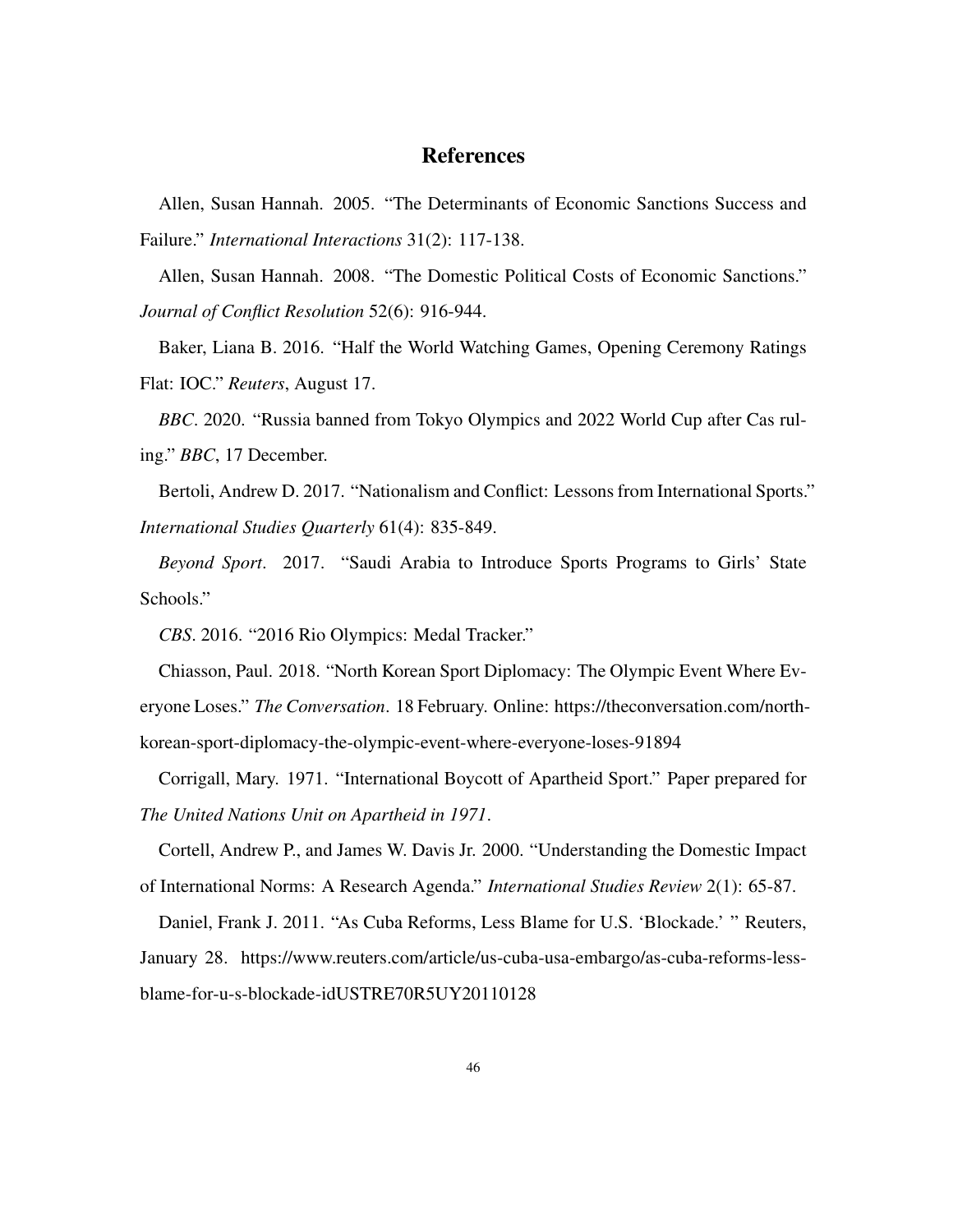Drezner, Daniel W. 1999. *The Sanctions Paradox: Economic Statecraft and International Relations*. Cambridge University Press.

Drezner, Daniel W. 2011. "Sanctions Sometimes Smart: Targeted Sanctions in Theory and Practice." *International Studies Review* 13(1): 96-108.

Drury, A. Cooper, and Dursun Peksen. 2014. "Women and Economic Statecraft: The Negative Impact International Economic sanctions visit on women." *European Journal of International Relations* 20(2): 463-490.

Escribà-Folch, Abel, and Joseph Wright. 2010. "Dealing with Tyranny: International Sanctions and the Survival of Authoritarian Rulers." *International Studies Quarterly* 54(2): 335-359.

Evans, Michael. 2007 "The Wretched of the Empire: Politics, Ideology and Counterinsurgency in Rhodesia, 1965-80." *Small Wars & Insurgencies* 18(2): 175-195.

Gibson, Owen. 2016. "Vladimir Putin and Thomas Bach: the unlikely Olympic power couple." *The Guardian*, July 25.

Gift, Thomas, and Andrew Miner. 2017. "'Dropping the Ball': The Understudied Nexus of Sports and Politics." *World Affairs* 180(1): 127-161.

Grauvogel, Julia, and Christian Von Soest. 2014. "Claims to Legitimacy Count: Why Sanctions Fail to Instigate Democratisation in Authoritarian Regimes." *European Journal of Political Research* 53(4): 635-653.

Grehl, Michael. 1980. "Boycott the Olympics." *The Commercial Appeal*. Jan 11.

Guttmann, Allen. 1988. "The Cold War and the Olympics." *International Journal* 43(4): 554-68.

Hubbard, Ben and Yee, Vivian. 2019. "Saudi Arabia Extends New Rights to Women in Blow to Oppressive System." *The New York Times*, August 2.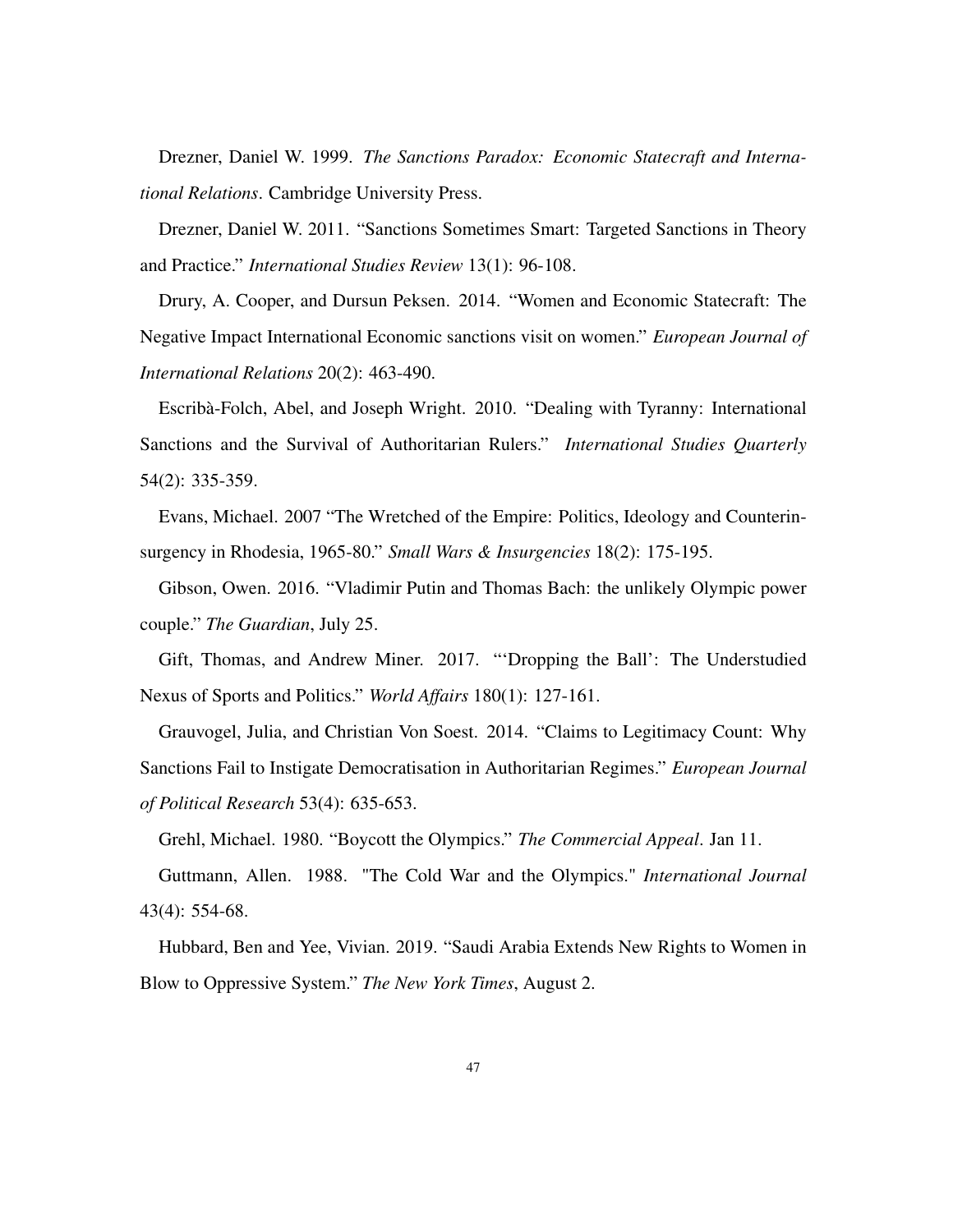Hufbauer, Gary Clyde, Jeffrey J. Schott, and Kimberly Ann Elliott. 1990. *Economic Sanctions Reconsidered: History and Current Policy*. *Peterson Institute*

*Human Rights Watch*. 2012. "'Steps of the Devil.' Denial of Women's and Girls' Rights to Sport in Saudi Arabia." *HRW*, February 15.

*Human Rights Watch*. 2016. "Saudi Arabia: Women Are 'Changing the Game'." *HRW*, August 4.

Hurd, Ian. 1999. "Legitimacy and Authority in International Politics." *International Organization* 53(2): 379-408.

*International Olympic Committee*. 2016. "Decision of the IOC Executive Board concerning the participation of Russian athletes in the Olympic Games Rio 2016." *IOC News*, July 24.

*International Olympic Committee*. 2017. "IOC suspends Russian NOC and creates a path for clean individual athletes to compete in PyeongChang 2018 under the Olympic Flag." *IOC News*, December 5.

Ioffe, Julia. 2017. "How the Kremlin Tried to Rig the Olympics, and Failed."*The Atlantic*, December 6.

Keech, Marc, and Barrie Houlihan. 1999. "Sport and the End of Apartheid." *The Round Table* 88(349): 109-121.

Klee, Juan. 2012. " 'Multinational Sport Participation Replaces Apartheid Sport in South Africa-1967-1978': The Role of BJ Vorster and PGJ Koornhof." *New Contree* 64:155-70.

Krustev, Valentin L. 2010. "Strategic Demands, Credible Threats, and Economic Coercion Outcomes." *International Studies Quarterly* 54(1): 147-174.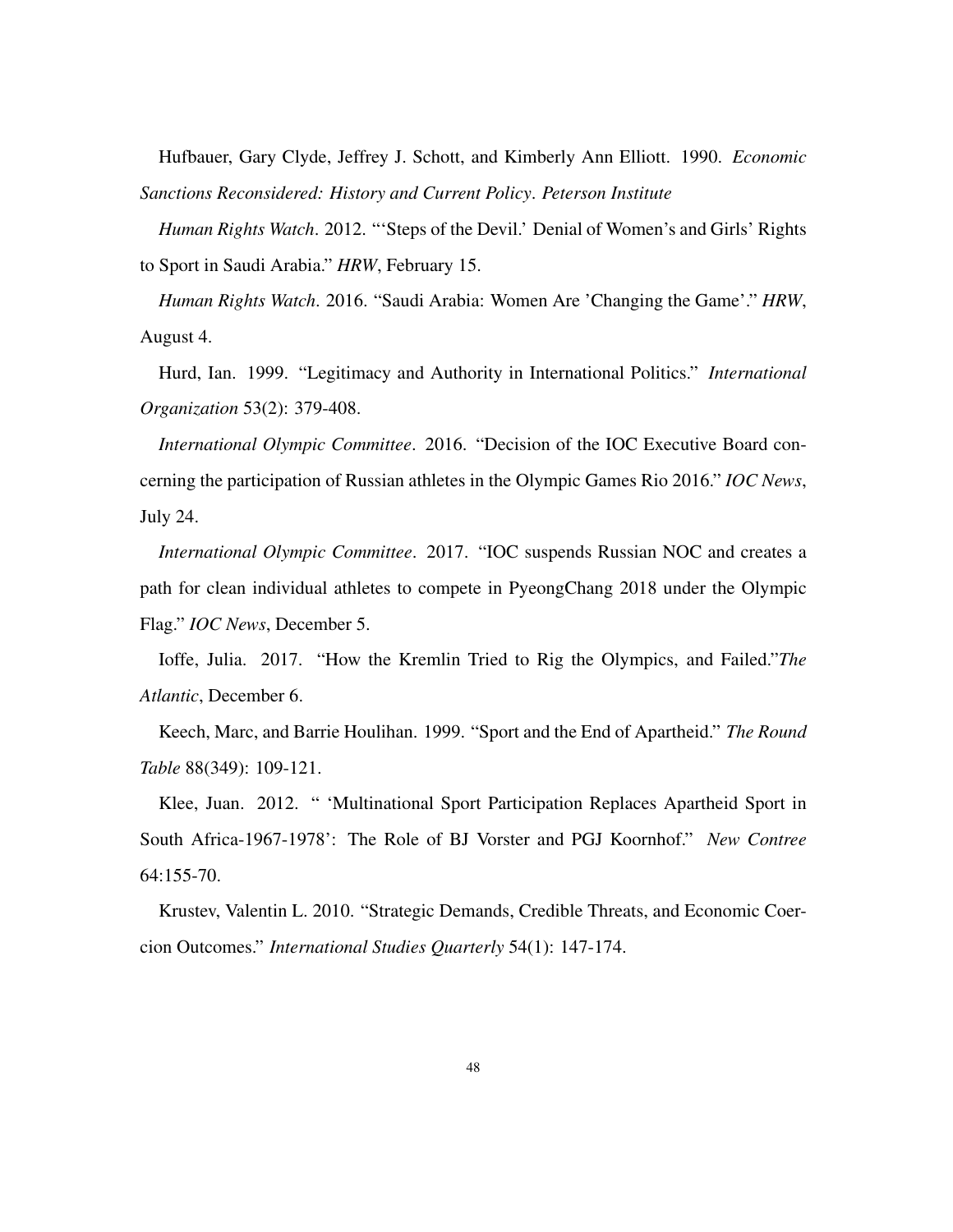Lektzian, David, and Dennis Patterson. 2015. "Political Cleavages and Economic Sanctions: The Economic and Political Winners and Losers of Sanctions." *International Studies Quarterly* 59(1): 46-58.

Levada Center. 2015. "Sanctions and Countersanctions." *Yuri Levada Analytical Center*, March 8. http://www.levada.ru/en/2015/08/03/sanctions-and-countersanctions/

Little, Charles. 2011. "The Sports Boycott Against Rhodesia Reconsidered." *Sport in Society* 14(2): 193-207.

MacLean, Malcolm. 2014. "Revisiting (and Revising?) Sports Boycotts: From Rugby Against South Africa to Soccer in Israel." *The International Journal of the History of Sport* 31(15): 1832-1851.

Maese, Rick. 2016. "IOC decides not to ban full Russian team from Rio Olympics" *Washington Post* (July 24). https://www.washingtonpost.com/news/sports/wp/2016/07/24/iocdecides-against-complete-ban-of-russian-team-from-rio-olympics/

Marinov, Nikolay. 2005. "Do Economic Sanctions Destabilize Country Leaders?" *American Journal of Political Science* 49(3): 564-576.

Markovits, Andrei, and Lars Rensmann. 2010. *Gaming the World: How Sports are Reshaping Global Politics and Culture.* (Princeton, NJ: Princeton University Press).

McLaren, Richard H. 2016. "WADA Investigation of Sochi Allegations." *WADA*, July 16.

Miller, Nicholas L. 2014. "The Secret Success of Nonproliferation Sanctions." *International Organization* 68(4): 913-944.

Mills, Richard. 2009. " 'It All Ended in an Unsporting Way': Serbian Football and the Disintegration of Yugoslavia, 1989-2006." *The International Journal of the History of Sport* 26(9): 1187-1217.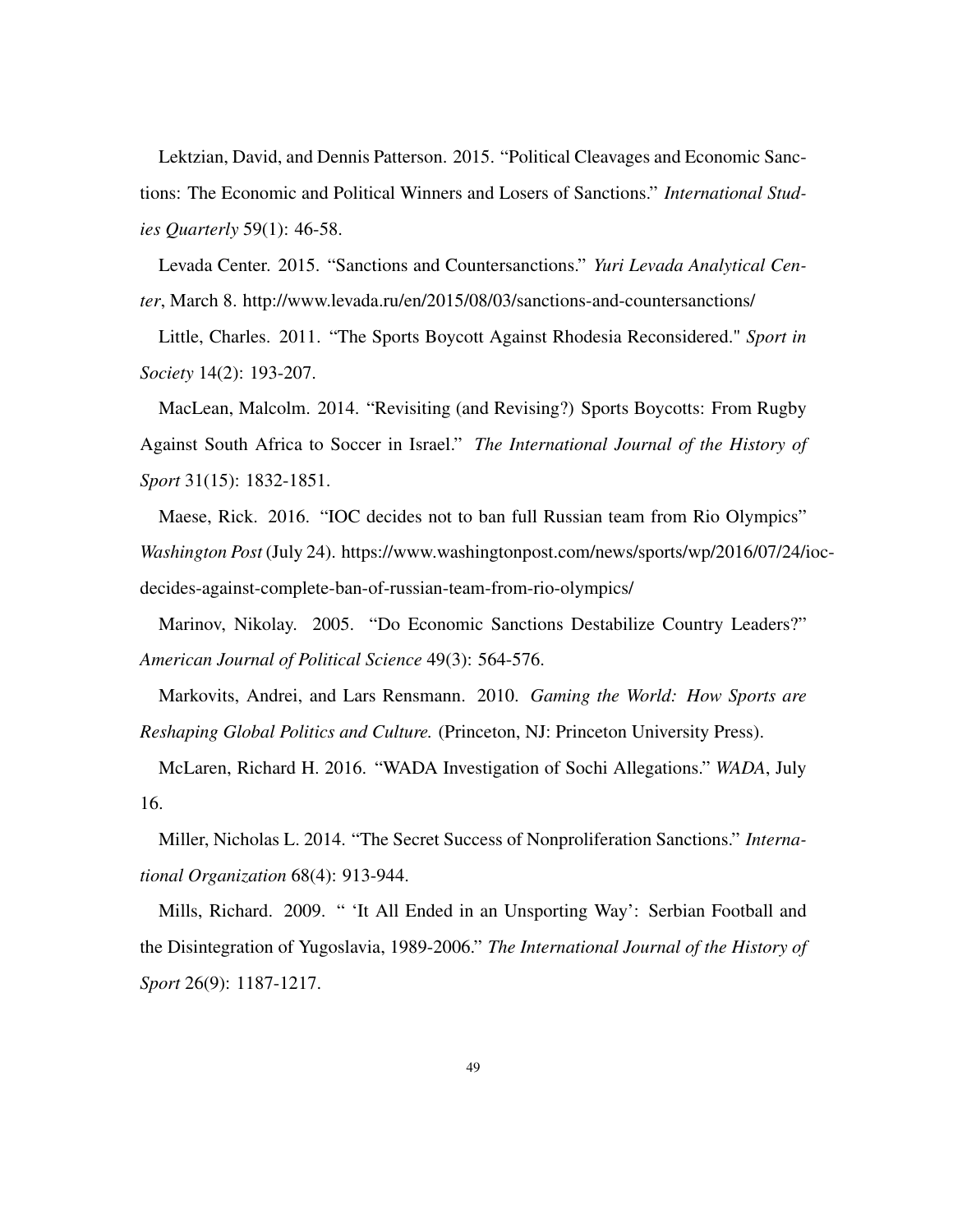Nafziger, James AR. 1980. "Diplomatic Fun and the Games: A Commentary on the United States Boycott of the 1980 Summer Olympics." *Willamette Law Review* 17(1): 67-82.

Nakashima, Ellen. 2018. "Russian spies hacked the Olympics and tried to make it look like North Korea did it, U.S. officials say." *The Washington Post*, February 24.

Novak, Andrew. 2021. "Rhodesia and FIFA: racial discrimination, political legitimacy and football, 1960 to 1980." *Soccer & Society* 22(3): 266-279.

Pape, Robert A. 1997. "Why Economic Sanctions Do Not Work." *International Security* 22(2): 90-136.

Pape, Robert A. 1998. "Why Economic Sanctions Still Do Not Work." *International Security* 23(1): 66-77.

Peksen, Dursun. 2009. "Better or Worse? The Effect of Economic Sanctions on Human Rights." *Journal of Peace Research* 46(1): 59-77.

Peralta, Eyder. 2012. "Saudi Arabia Will Send Two Women To The Olympics." *NPR*, July 12.

Rademeyer, Cobus. 2000. " 'No Normal Sport in an Abnormal Society"-Sports Isolation and the Struggle Against Apartheid in South African Sport, 1980-1992." *Southern Journal for Contemporary History* 25(1): 17-41.

Reis, Patrick, and National Journal. 2015. "John McCain Wants FIFA to Take the World Cup Away From Russia." *The Atlantic* (May 26).

Riddle, Don. 2021. "International Olympic Committee Is Coming Under Pressure Over the Alleged Torture and Arrest of Iranian Athletes" *CNN* (July 1).

Rosenzweig, Leah R., and Yang-Yang Zhou. 2021. "Team and Nation: Sports, Nationalism, and Attitudes Toward Refugees." *Comparative Political Studies*: 1-32.